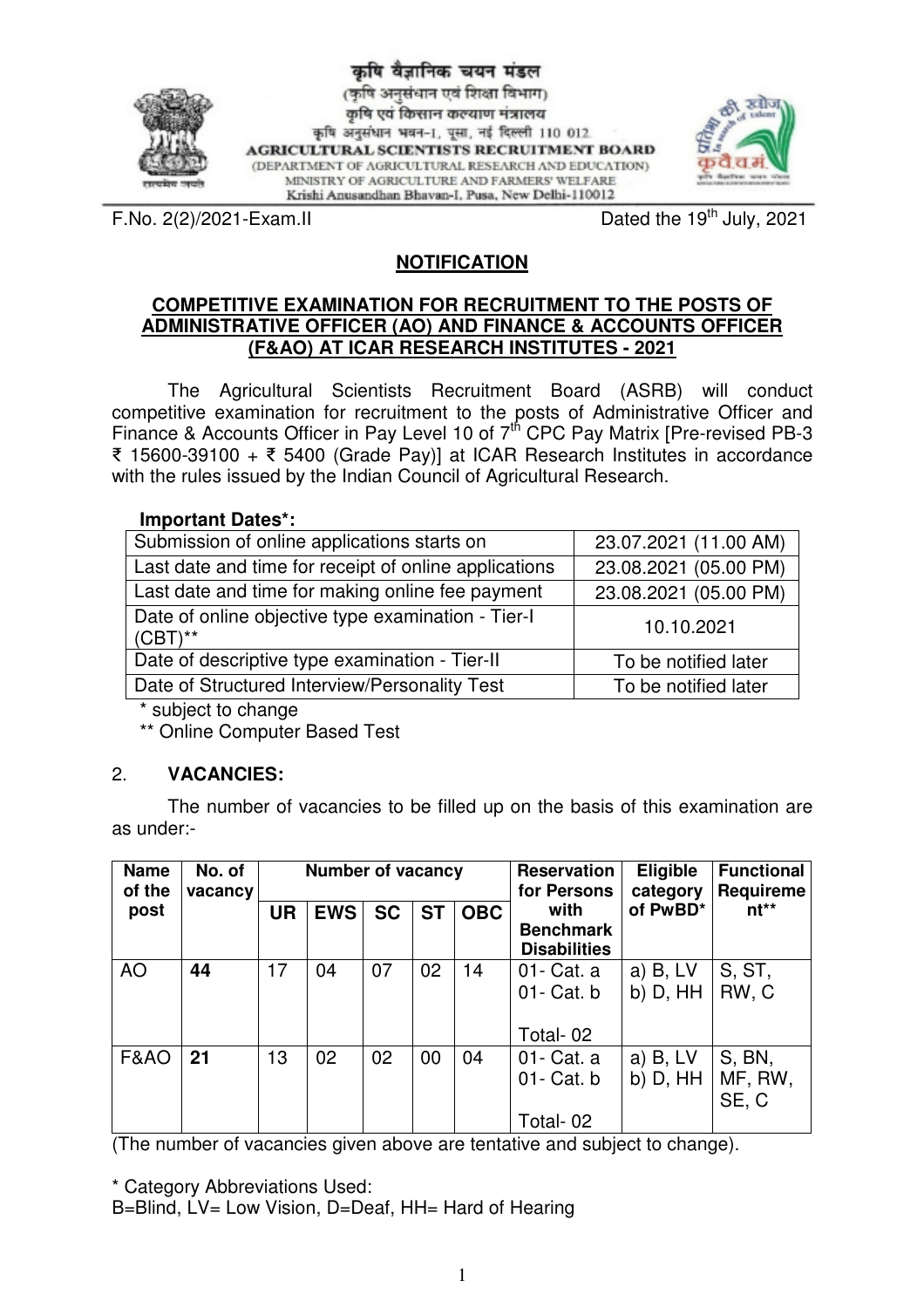\*\* Functional Requirement Abbreviations Used:

S= Sitting, ST=Standing, BN=Bending, RW= Reading & Writing, SE=Seeing,

C=Communication, MF=Manipulation by Fingers

# 3. **ESSENTIAL EDUCATIONAL QUALIFICATIONS:-**

## **a) For Administrative Officer:-**

 Candidate must be a Graduate of a recognized University securing not less than 55% mark in the final degree examination or equivalent and must have working knowledge of computer.

#### **b) For Finance & Accounts Officer:-**

 Candidate must be a Graduate of a recognized University securing not less than 55% mark in the final degree examination or equivalent and must have working knowledge of computer.

Desirable Qualification:- Specialization in Finance/ Accounting/ Commerce as the Post Graduation level or professional qualification such as CA/ ICWA/ CS.

#### 4. **FOR DEPARTMENTAL CANDIDATES:-**

 All candidates in the service of Indian Council of Agricultural Research/ Govt. Service, whether in a permanent or in temporary capacity or as work-charged employees, other than casual or daily rated employees, will be required to submit an undertaking that they have informed in writing their Head of Office/Department that they have applied for this examination.

 Candidates should note that in case a communication is received from their employer by the Board withholding permission to the candidates applying for / appearing at the examination, their applications will be liable to be rejected / cancelled.

#### 5. **CENTRES:-**

 The centres where the Tier-I Examination will be conducted in Online Computer Based Test (CBT) mode are mentioned in ANNEXURE- I and the centres where the Tier-II Examination will be conducted in conventional pen and paper (descriptive) mode are mentioned in ANNEXURE-II. Candidates may select three (03) centres in order of their preference. The ASRB will make all efforts to allot preferred centre of first choice. However, the Centres of Examination could be changed at the discretion of ASRB. Candidates must select the centre of examination carefully while submitting their online application for the examination. No request for change of centre would be entertained at later stage. There may be more than one venue at any/all centres depending upon the number of candidates registered for the examination.

#### 6. **Age Limits for this examination will be as under:-**

(a) The candidate must have attained the age of 21 years and must have not attained the age of 30 years as on 23.08.2021 i.e. the closing date of online registration of application (He/ she must have been born not later than 23.08.2000 and not earlier than 24.08.1991). But the maximum age limit for Council's regular employees holding the post in administrative (ministerial) category will be relaxable upto 45 years.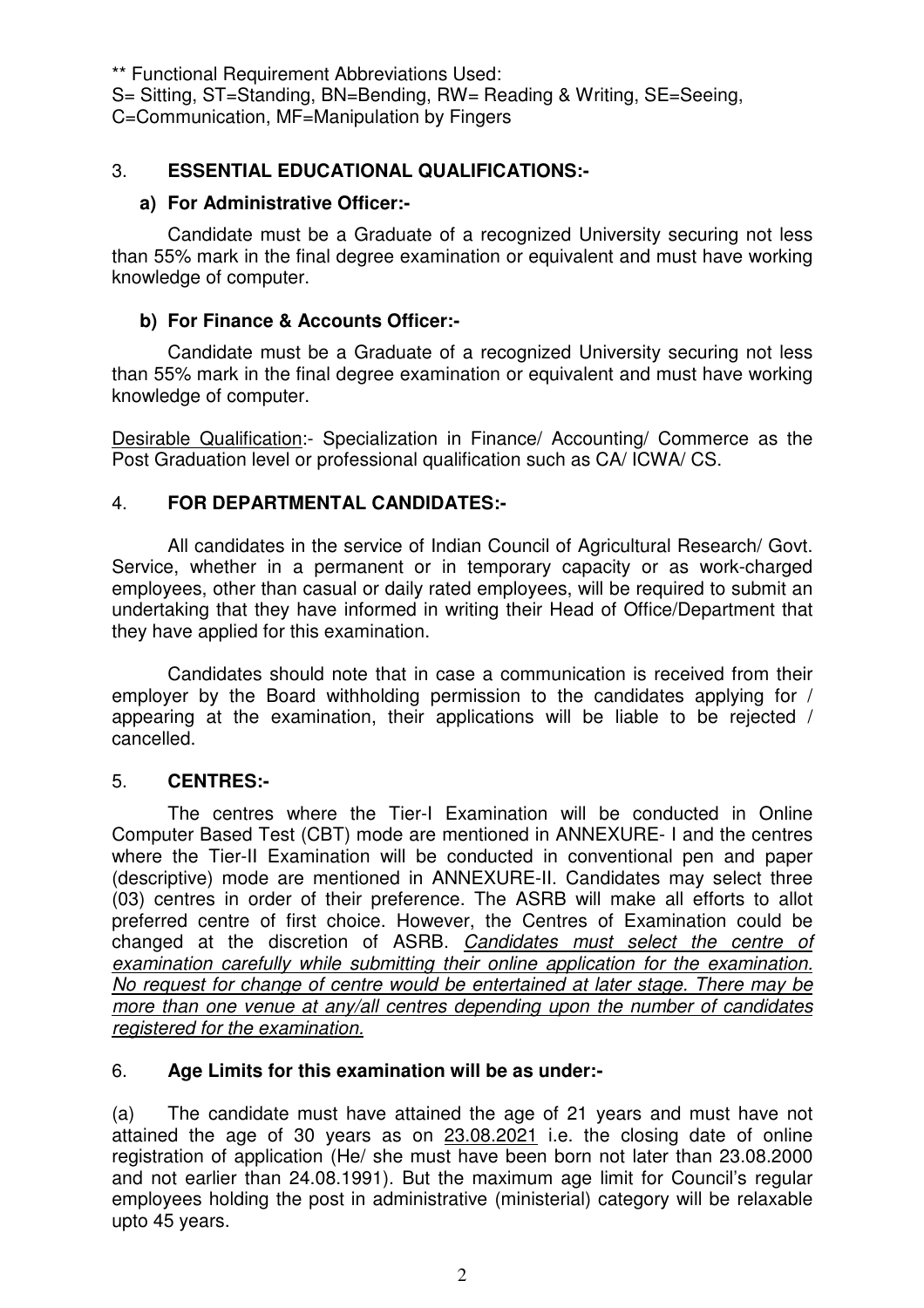- (b) The upper age limit prescribed above will be relaxable:-
- i) Upto a maximum of five years if a candidate belongs to SC or ST in respect of posts reserved for them.
- ii) Upto a maximum of three years in respect of candidates belonging to Other Backward Classes who are eligible to avail reservation in respect of posts reserved for them.
- iii) For candidates belonging to 'Persons with Benchmark Disability' category, the upper age limit will be relaxable upto a maximum of 10 years. However, candidates belonging to SC, ST and OBC who are also covered under the 'Person with Benchmark Disability' category will be eligible for grant of cumulative age relaxation under both of their respective categories. The reservation for PwBD is horizontal across all the categories
- iv) To other bonafide displaced persons/repatriates of Indian origin/ Defence Services Personnel/ Border Security Force Personnel etc. as per the existing instructions of the Government of India on the subject.

SAVE AS PROVIDED ABOVE, THE AGE LIMITS AS PRESCRIBED CAN IN NO CASE BE RELAXED. THE CANDIDATES CAN CLAIM THE RELAXATION IN AGE LIMITS ONLY ON PRODUCTION OF THEIR RESPECTIVE VALID CATEGORY CERTIFICATES.

# 7. **FEE:-**

 The candidates seeking admission to the examination must pay to the Board **a fee** as follows**:** 

| <b>S. No.</b>  | <b>Category of candidate</b>                                                   | <b>Examination</b><br>fee $(\bar{\tau})$ | Registration<br>fee $(\bar{\tau})$ | Total $(\bar{\tau})$ |
|----------------|--------------------------------------------------------------------------------|------------------------------------------|------------------------------------|----------------------|
|                | UR / OBC / EWS                                                                 | $480/-$                                  | $20/-$                             | $500/-$              |
| $\overline{2}$ | Women/ Schedule Caste/<br>Schedule Tribe / Person<br>with Benchmark Disability | NIL                                      | $20/-$                             | $20/-$               |

(i) For Administrative Officer post only:

(ii) For Finance & Accounts Officer post only:

| <b>S. No.</b> | <b>Category of candidate</b>                                                   | <b>Examination</b><br>fee $(\bar{\tau})$ | Registration<br>fee $(\overline{\tau})$ | Total $(\bar{\tau})$ |
|---------------|--------------------------------------------------------------------------------|------------------------------------------|-----------------------------------------|----------------------|
|               | UR / OBC / EWS                                                                 | $480/-$                                  | $20/-$                                  | $500/-$              |
| 2             | Women/ Schedule Caste/<br>Schedule Tribe / Person<br>with Benchmark Disability | NIL                                      | $20/-$                                  | $20/-$               |

# (iii) For both AO and F&AO posts:

| <b>S. No.</b> | <b>Category of candidate</b>                                                   | <b>Examination</b><br>fee $(\bar{\tau})$ | Registration<br>fee $(\overline{\tau})$ | Total $(\bar{\tau})$ |
|---------------|--------------------------------------------------------------------------------|------------------------------------------|-----------------------------------------|----------------------|
|               | UR / OBC / EWS                                                                 | $960/-$                                  | $40/-$                                  | $1000/-$             |
| $\mathcal{P}$ | Women/ Schedule Caste/<br>Schedule Tribe / Person<br>with Benchmark Disability | NIL                                      | $40/-$                                  | $40/-$               |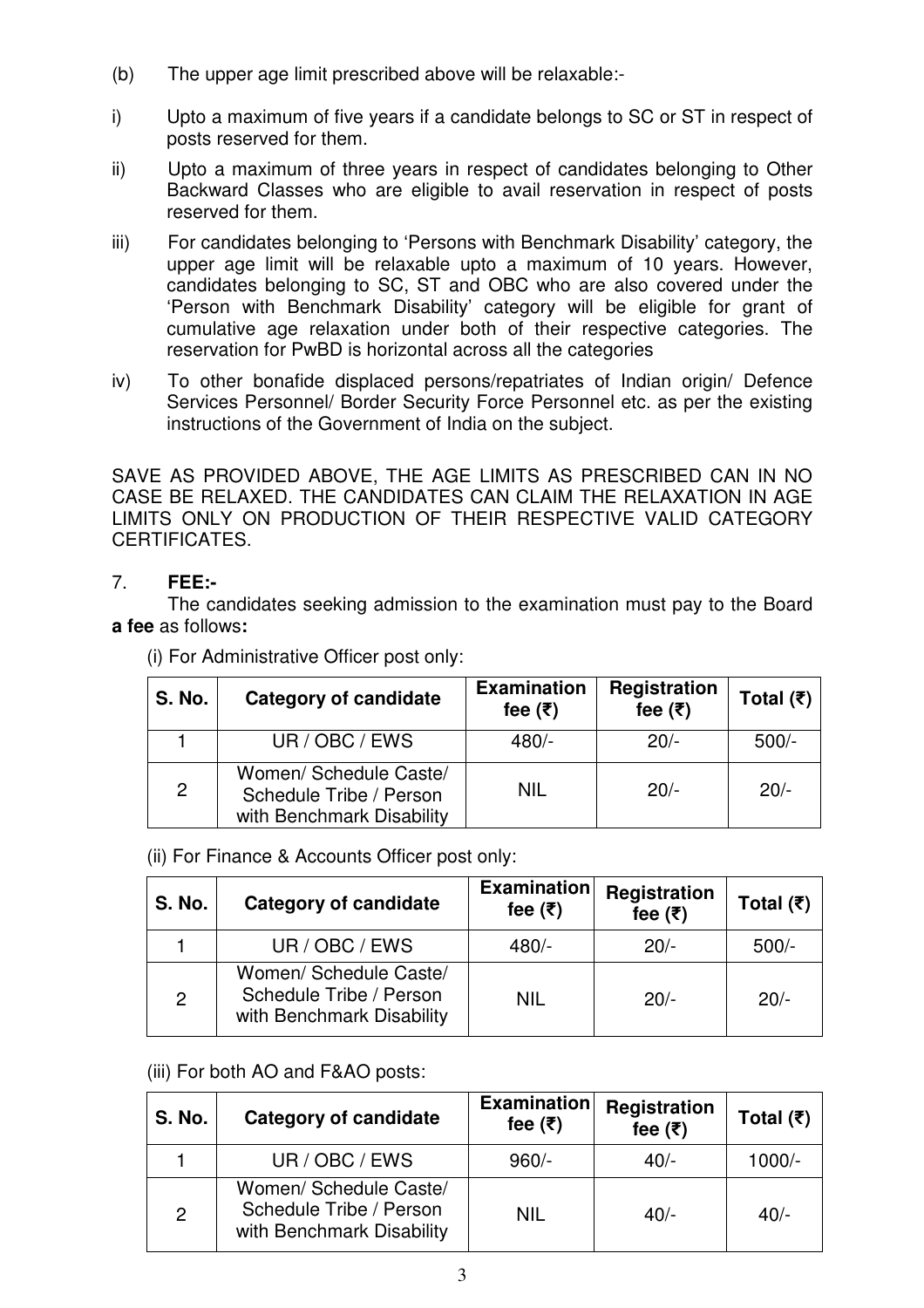#### **ALL FEMALE CANDIDATES AND CANDIDATES BELONGING TO SCHEDULED CASTE/ SCHEDULE TRIBE/ PERSON WITH BENCHMARK DISABILITY ARE EXEMPTED FROM PAYMENT OF EXAMINATION FEE. THEY HAVE TO PAY REGISTRATION FEE ONLY.**

As the candidates can exercise their option for being considered either for AO or F&AO or both, the fee shall be paid by the candidates depending upon the option they exercised.

**NOTE-I:** The fee must be paid online while filling the online application form available on the website i.e. http://www.asrb.org.in only.

**NOTE-II:** ONLINE APPLICATIONS NOT ACCOMPANIED BY THE PRESCRIBED FEE SHALL BE SUMMARILY REJECTED/ NOT ACCEPTED.

**NOTE-III:** Transaction charges for Debit Card/ Credit Card/ Net Banking/ UPI Payment, as the case may be, will have to be borne by the candidate.

**NOTE-IV:** Fee once paid shall not be refunded under any circumstances nor can the fee be held in reserve for any other examination or selection.

**NOTE V:** Payment of fee can be made through Debit Card/ Credit Card/ Net Banking/ UPI Payment from 11.00 hrs on **23.07.2021** till 17.00 hrs on **23.08.2021**.

#### 8. **PLAN OF EXAMINATION:-**

 The scheme and syllabus of the examination are given in the rules of the examination for the respective posts vide Annexures III & IV.

#### 9. **HOW TO APPLY:-**

A candidate seeking admission to the Examination must apply online in the prescribed online Application Form available on the website i.e. **http:/www.asrb.org.in.**

A candidate must read the provisions contained in this Notification carefully and shall abide by the same. A candidate must fulfill all the conditions of eligibility regarding age limit, educational qualification, etc. prescribed for applying for the examination.

**The process of filling up of online application process will begin from 11.00 Hrs on 23.07.2021 upto 17.00 Hrs on 23.08.2021 after which the application link will automatically be disabled.** 

**While filling his/her online application form, the candidate should carefully decide about his/her choice for the centre, medium of examination (which shall remain the same for whole examination, including Section-D of Tier-I Examination) and posts i.e. Administrative Officer or Finance & Accounts Officer or both. More than one application from a candidate will not be accepted in any case. In case multiple applications are received from a candidate, the latest application will be considered, ignoring all earlier one(s) received; without refunding/ adjusting any Examination/ Registration Fee received for the other application(s).** 

Scheme and syllabus of Tier-II Exam (Paper-III & Paper-IV) of AO and F&AO are different and candidate may apply either for AO or F&AO or both. Tier-I Exam will be common for AO and F&AO.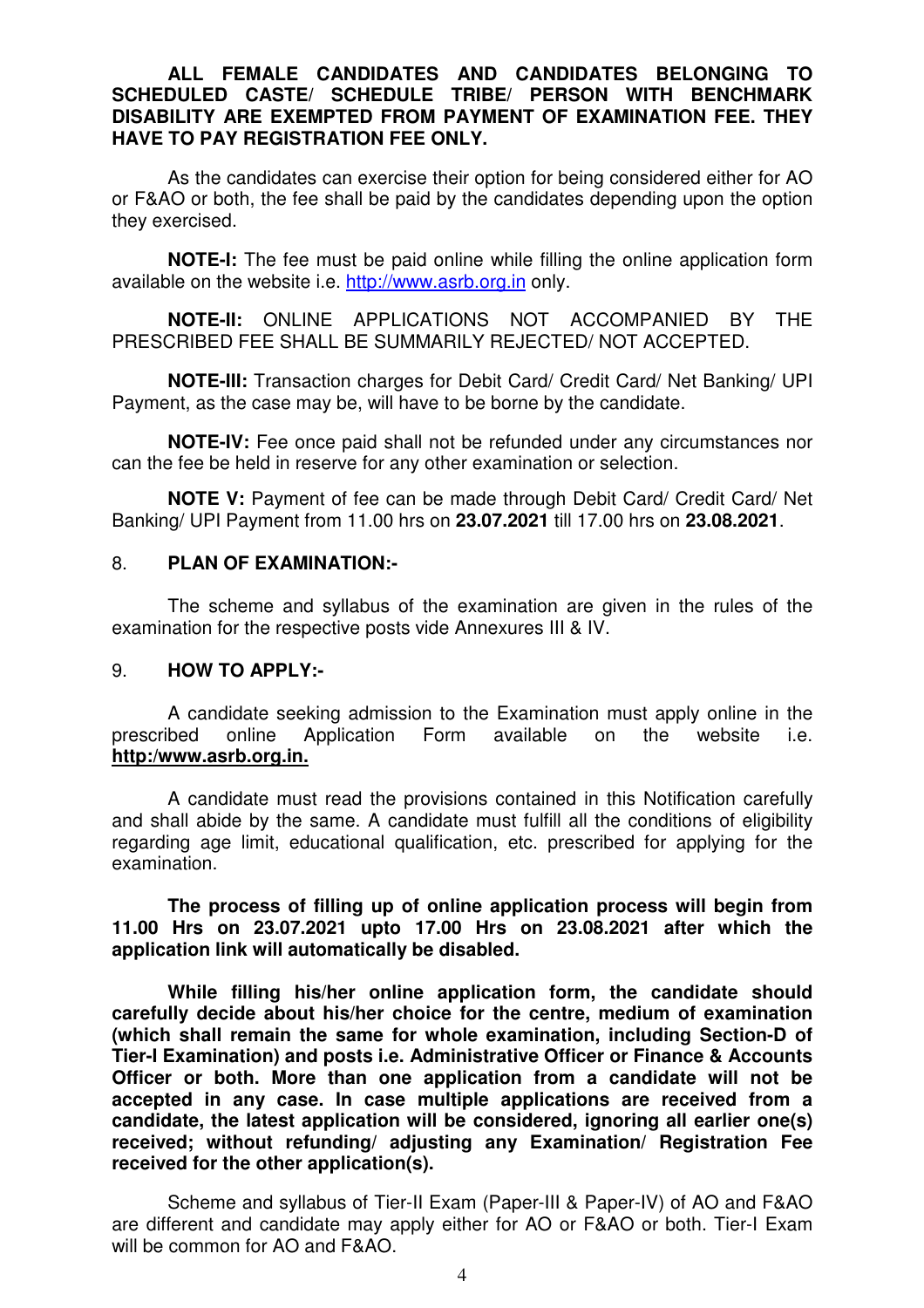#### 10. **IMPORTANT INSTRUCTIONS FOR FILLING ONLINE APPLICATION FORM**

- i) Candidates are required to apply online only using the online application form link available on the website: http://www.asrb.org.in. No other mode of submission of application is allowed. Candidates can exercise their option in the Application Form for being considered either for the post of AO only, F&AO only or both the posts. **If a candidate applies for both the posts option (i.e. AO and F&AO), then he/ she must indicate the order of preferences (in descending order) in the application form. Order of preferences once indicated by the candidate at the application stage will be treated as final and will not be changed subsequently under any circumstances.** Candidates are hereby informed that the details provided in the Online Application Form will be used for all future references and no modification thereto can be done subsequently. **Hence, they are advised to be very careful while filling the Application Form. They are, therefore, requested to thoroughly read this Notification before filling the online Application Form.**
- ii) Candidates are required to complete the Application Form by filling all the parts for which they will be guided during the course of filling the Online Application Form.
- iii) Candidates are required to keep ready the following relevant details/ information/ documents at the time of filling the online form:
	- a) Notification for AO and F&AO Examination-2021.
	- b) Name (as recorded in Secondary level Examination certificate).
	- c) Father's name (as recorded in Secondary level Examination certificate).
	- d) Complete Address for Correspondence.
	- e) Complete Permanent Address.
	- f) Matriculation or equivalent Certificate.
	- g) Bachelor's Degree Certificate/Provisional Degree Certificate and Yearwise Marksheets.
	- h) Master's Degree Certificate / Doctorate Degree Certificate / Provisional Degree Certificate/Transcript/ Marksheet, if available.
	- i) Centre opted for the Examination (Please check the Examination Centres given in Para 5 of this notification).
	- j) Scanned copy of recent passport size photograph taken against white background only, of a maximum size of 150 KB in .jpg format only with the face covering at least  $2/3^{rd}$  of the total space and taken without spectacles.
	- k) Scanned copy of signatures in Black/Blue ink on a white paper only, of a maximum size of 80 KB in .jpg format only.
	- l) Scanned copy of Left Thumb Impression in Blue ink on a white paper only, of a maximum size of 80 KB in .jpg format only. (In case of any eventuality of left hand thumb being unavailable, right hand thumb impression may be used.)
	- m) Debit Card/Credit Card/Net banking/UPI details for online payment of fee.
	- n) Valid and active e-mail id and mobile number.
	- **o) The candidate should have details of one Photo ID viz. Aadhar Card/ Voter Card/ PAN Card/ Passport/ Driving License/ Any other photo ID card issued by the State/ Central Government. The details of this photo ID will have to be provided by the candidate while filling up the online application form. The candidates will have to upload a scanned copy of the Photo ID whose details have been provided in**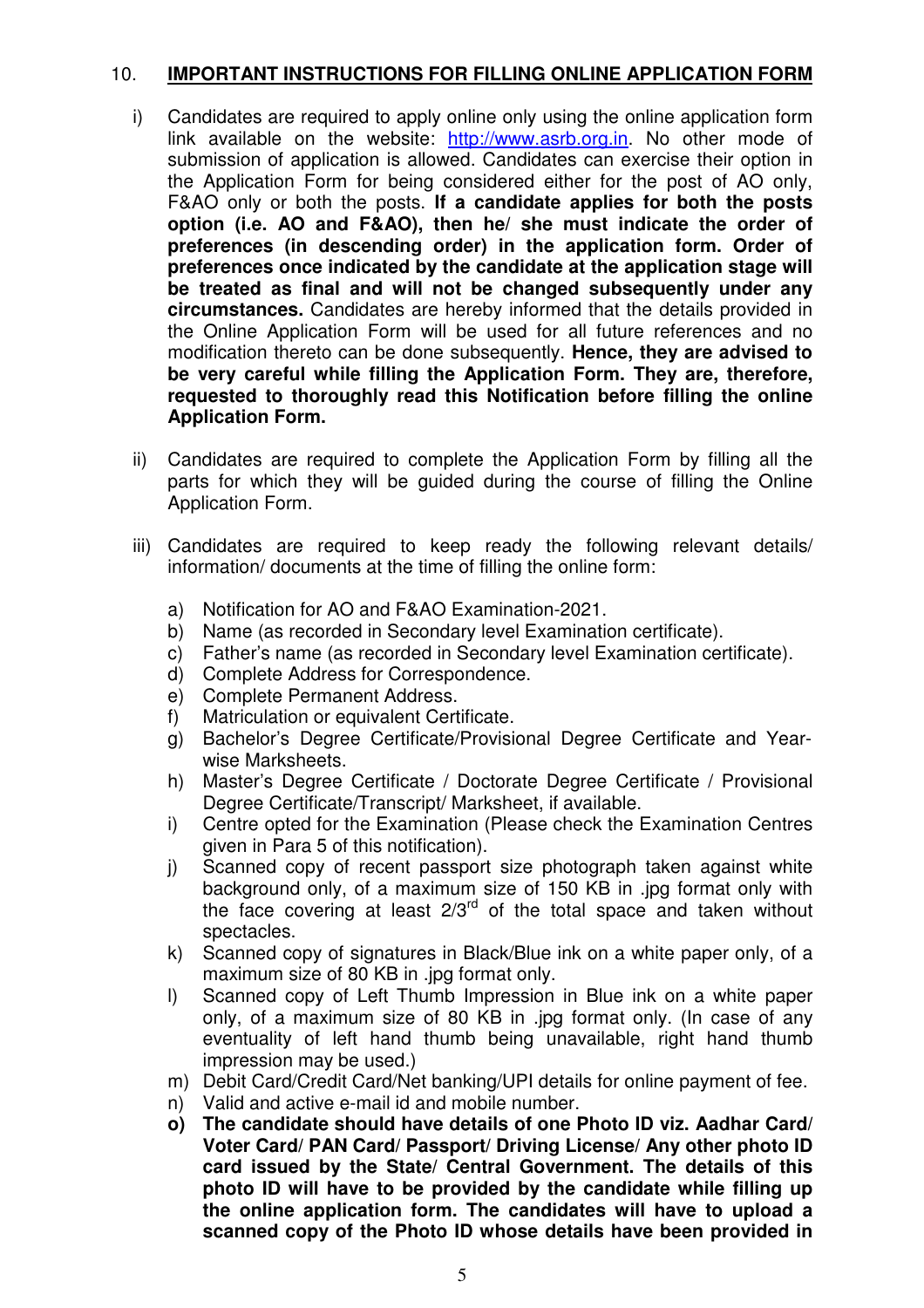**the online application by him/her. This photo ID will be used for all future references and the candidate is advised to carry this ID while appearing for the examination.** 

- iv) The candidates are required to enter their valid and active e-mail id only in the Application Form since all the communication/ information/ update(s) for this Examination would be sent to this e-mail address only. In case, they do not have an e-mail address, they may obtain one from any of the e-mail service providers of the candidate's choice. Please note that entry of the e-mail id in the prescribed field in the Application Form is mandatory.
- v) Please keep ready all relevant information regarding the payment towards Application Fee for successfully completing the Application process. For payment of Application Fee, please keep your Debit/ Credit card or Internet Banking/ UPI details ready for online payment.
- vi) Please keep the scanned copy of your recent passport size photograph (taken against white background only of a maximum size of 150 KB in .jpg format only with the face covering at least 2/3rd of the total space and taken without spectacles for easy identification), scanned copy of your Signature (taken in black/blue ink only on white paper) of a maximum size of 80 KB in .jpg format only and scanned copy of your Left Thumb Impression (taken in blue ink only on white paper) of a maximum size of 80 KB in .jpg format only for uploading during the process of Application Form submission. Please note that you should use only clear scanned copies (and not blurred or hazy) since your application form may not be considered if these are not clear. The photograph, signature and left thumb impression would be used to print them on the Admission Certificate. **The scanned photograph, signature and left thumb impression must be uploaded in .jpg format only.** These would be required to be uploaded using the links that will be guided to during the course of applying. You may browse and select the location where the scanned photograph/ signature/ left thumb impression file has been saved, select it and click the upload button. Once uploaded, a message informing about the successful uploading of the photograph/signature/left thumb impression, as the case may be, will be displayed. In case, you want to use any other photograph/ signature/ left thumb impression, then select the edit button on the link and repeat the same process as before. Your online Application Form will not be submitted unless you have successfully uploaded your photograph, signature and left thumb impression.

 PLEASE VIEW THE IMAGES IN THE APPLICATION FORM AND SATISFY YOURSELF THAT THEY ARE CLEAR AND SUFFICIENTLY VISIBLE. HAZY/ UNCLEAR PHOTOGRAPH/ SIGNATURE/ LEFT THUMB IMPRESSION WILL NOT BE ACCEPTED.

vii) Candidates are informed that there are provisions for editing the Application Form at many stages. Once the complete process of filling up the information in the Application Form and the Photograph, Signature and Left Thumb Impression are uploaded successfully, the candidate can review the entire Application Form together with the photograph, signature and left thumb impression and can still edit at this point to make / incorporate any change/ editing in any field of the Application Form. After final submission of the application form, no change in any of the entries is allowed/ possible.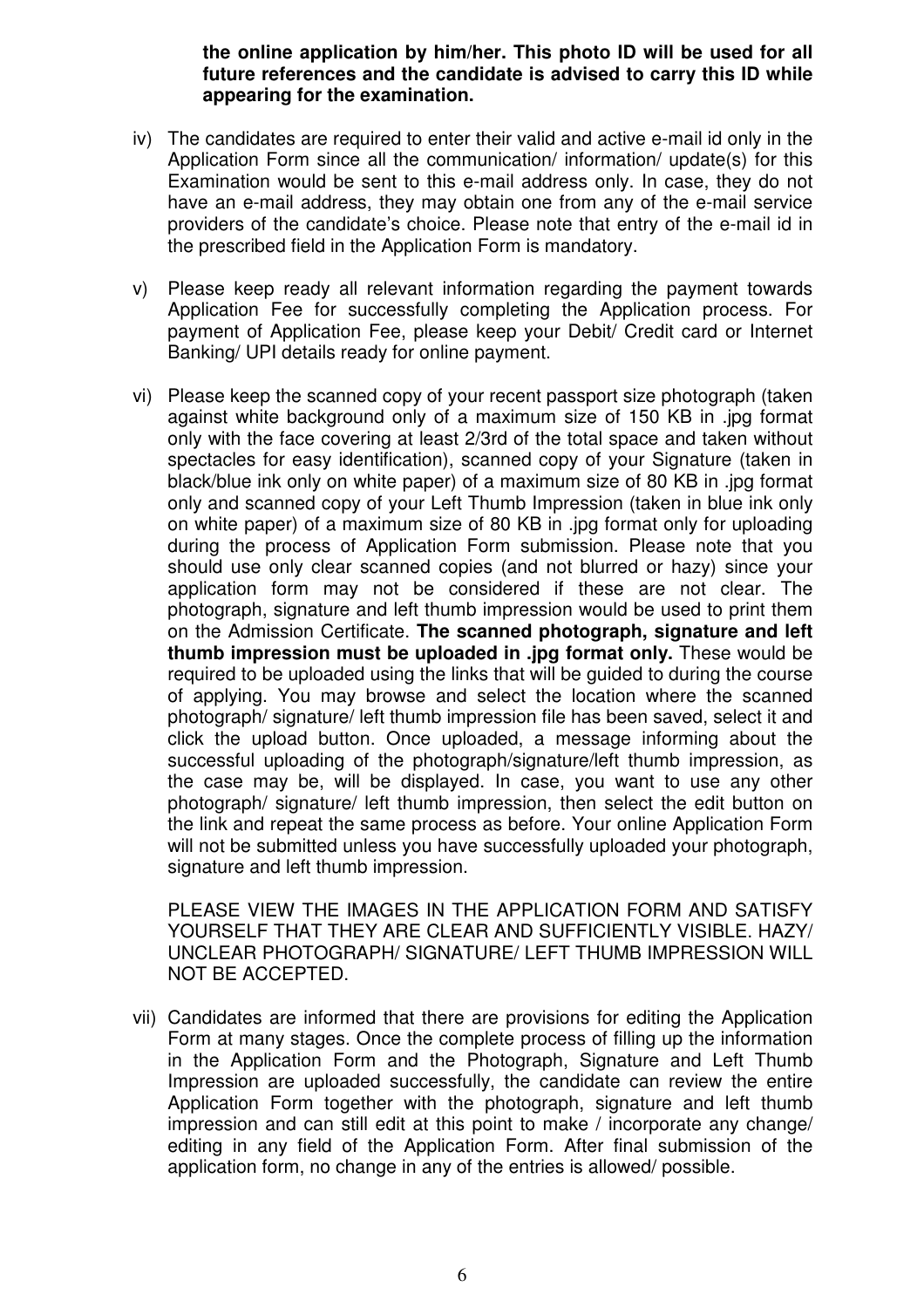- viii) **The online application process will be open from 11:00 Hrs of 23.07.2021 upto 17:00 Hrs of 23.08.2021** after which the link will automatically get disabled. It is, therefore advised that candidates may submit their Application Form well in advance without waiting for the last date of Application Form submission.
- ix) The candidates are advised to regularly check their e-mail provided in the Application Form for update(s)/ information/ communication with regard to the Examination. They must check the spam/ junk folders also of their mailbox.
- x) Once the payment is successfully made, a message informing the successful submission of Application Form will be displayed on the screen. In case, this does not appear, the process needs to be repeated, since it signifies/implies that the Application Form has not been successfully uploaded/ submitted.
- xi) **The candidates are not required to send any printed/ hard-copy of their online application or copies of any certificates to the Board**. However, the candidates are strongly advised to keep a print or soft copy of the completed Application Form for any future reference.
- xii) Please note that mere successful submission of the Application Form and/or issuance of Admission Certificate does not automatically ensures admission to the Examination. If, on verification at any later stage, it is found that any candidate does not fulfill all or any eligibility conditions or has furnished any wrong/ incorrect/misleading/false information either intentionally or otherwise, his/ her candidature will be cancelled/ rejected and fee paid for the examination will be forfeited and any action as deemed fit by the Board shall be taken in this regard.

#### 11. **IMPORTANT INSTRUCTIONS**

- I. Candidates must ensure that they fulfill all the eligibility conditions for admission to the examination. Their admission to the examination will be purely provisional. If on verification at any later stage, it is found that any candidate does not fulfill all or any eligibility conditions; his/her candidature will be cancelled / rejected and fee paid for the examination will be forfeited. The verification of the eligibility of the candidates with respect to the documents and information submitted by them will be done after the result of the Tier-II Examination.
- II. While filling up the online application form, the candidate should carefully decide about his/her choice for the centre, medium of examination and post for the examination. In case multiple applications are received from a candidate, the latest application will be considered, ignoring all earlier one(s) received; without refunding/ adjusting any Application Fee received for the other application(s).

#### III. **Scheme and syllabus of Tier-II Exam (Paper-III & Paper-IV) of AO and F&AO are different and candidate may apply either for AO or F&AO or both. Tier-I Exam will be common for AO and F&AO.**

IV. It is the sole responsibility of the candidates to ensure that they fulfill the specified eligibility before applying for the examination. The candidate must have documents/ certificates (Bachelor's Degree/Caste Certificate/ Disability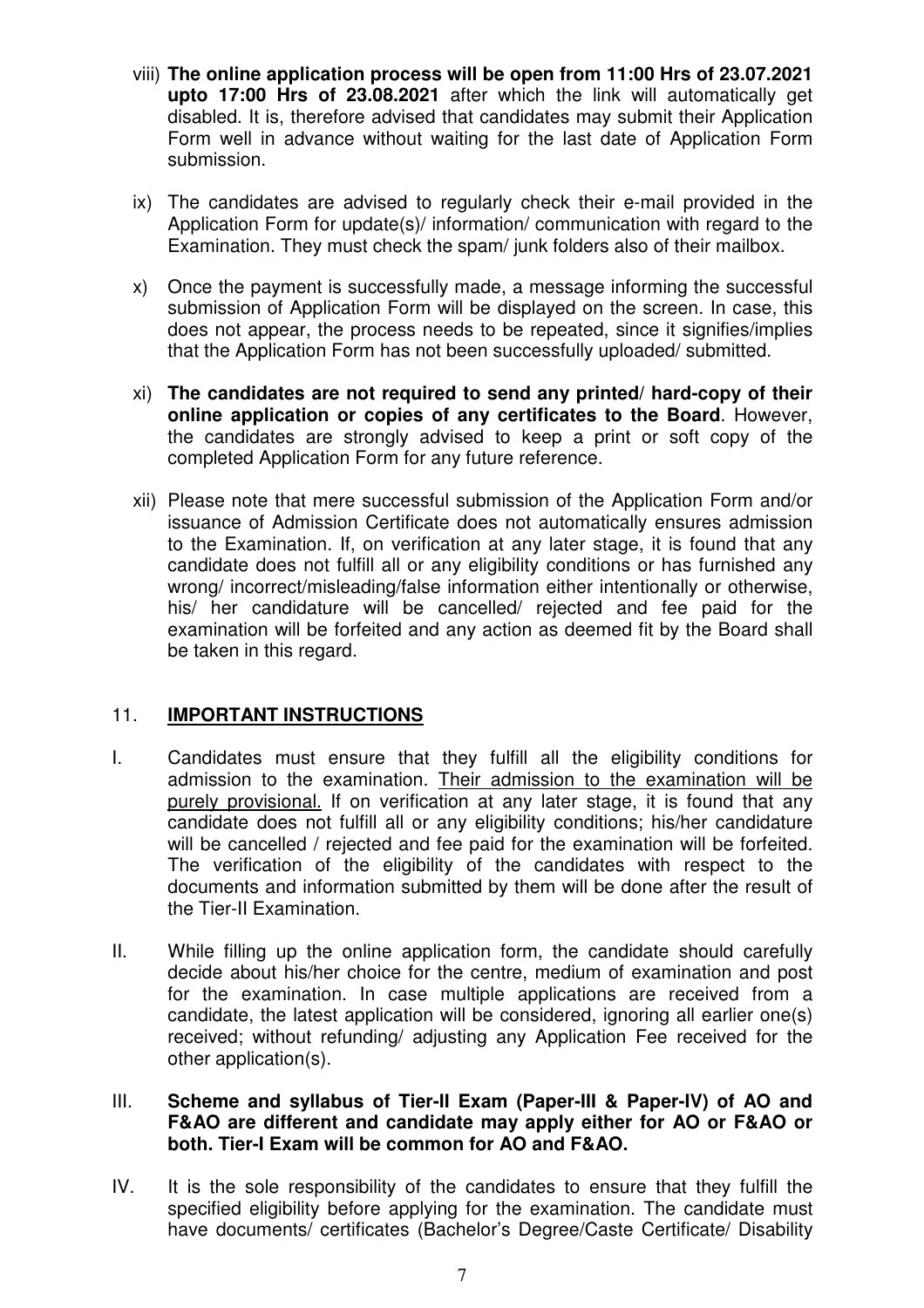Certificate/ Matriculation Certificate, etc.) in support of their eligibility/ candidature at the time of applying for the posts. **The Other Backward Classes (OBC) candidates in particular shall ensure that they possess the OBC Certificate in the prescribed format as given in Appendix-VI to apply for posts under Govt. of India. If they do not possess such OBC Certificate in prescribed format, they are suggested not to apply under OBC Category. The OBC Certificate applicable for the posts under their respective State will not be accepted**.

- V. The candidates are not required to submit any printed/ hard copy of their online application or copies of any certificate/ document at the stage of filling up online application.
- VI. **The candidates will be required to submit the self-attested copies of the documents/certificate in online mode in support of their candidature after the declaration of the result of Tier-II Examination but before the cut-off date which would be announced at the time of declaration of the result of Tier-II Examination, failing which the candidature of the candidate will be rejected/ cancelled. A hyperlink will be provided on ASRB's website for the candidates to upload their requisite documents.**
- VII. Furnishing of any false/fabricated/incorrect/misleading information by ICAR employees applying for this examination will render him/her liable for disciplinary action by the Board/ICAR as per CCS (CCA) Rules.
- VIII. Only such EWS/ SC/ ST/ OBC/ PwBD candidates who are selected on the same standard as applied to UR candidates shall be treated as own merit candidates. If any EWS/ SC/ ST/ OBC and PwBD candidate qualify after getting any relaxation in age or qualifying marks than what is prescribed as General Standard for Unreserved category candidates, then such EWS/ SC/ ST/ OBC/ PwBD candidate shall be considered against reserved vacancies and they cannot be considered for appointment against an unreserved vacancy.
- IX. The decision of the ASRB as to the eligibility or otherwise of a candidate for admission to the examination shall be final.
- X. The candidates are advised to read the Notification for the Examination carefully before filling up the online application form. **No request for change in the entries once made in the online application form will be entertained under any circumstances.**
- XI. No request for withdrawal of candidature/ application received from a candidate after he/ she has submitted his/ her application will be entertained under any circumstances.
- XII. The candidates are requested to visit the website i.e. **http:/www.asrb.org.in** regularly for updates. All the information related to the examination will be uploaded on the above website only. The Admission Certificate can be downloaded from the ASRB's website only about three weeks prior to the date of examination. No other mode of communication will be used for issue of admission certificates.
- XIII. The Interview letters for the examination will be available for download after the declaration of result of Tier-II Examination and all instructions/ information therefor will be indicated therein.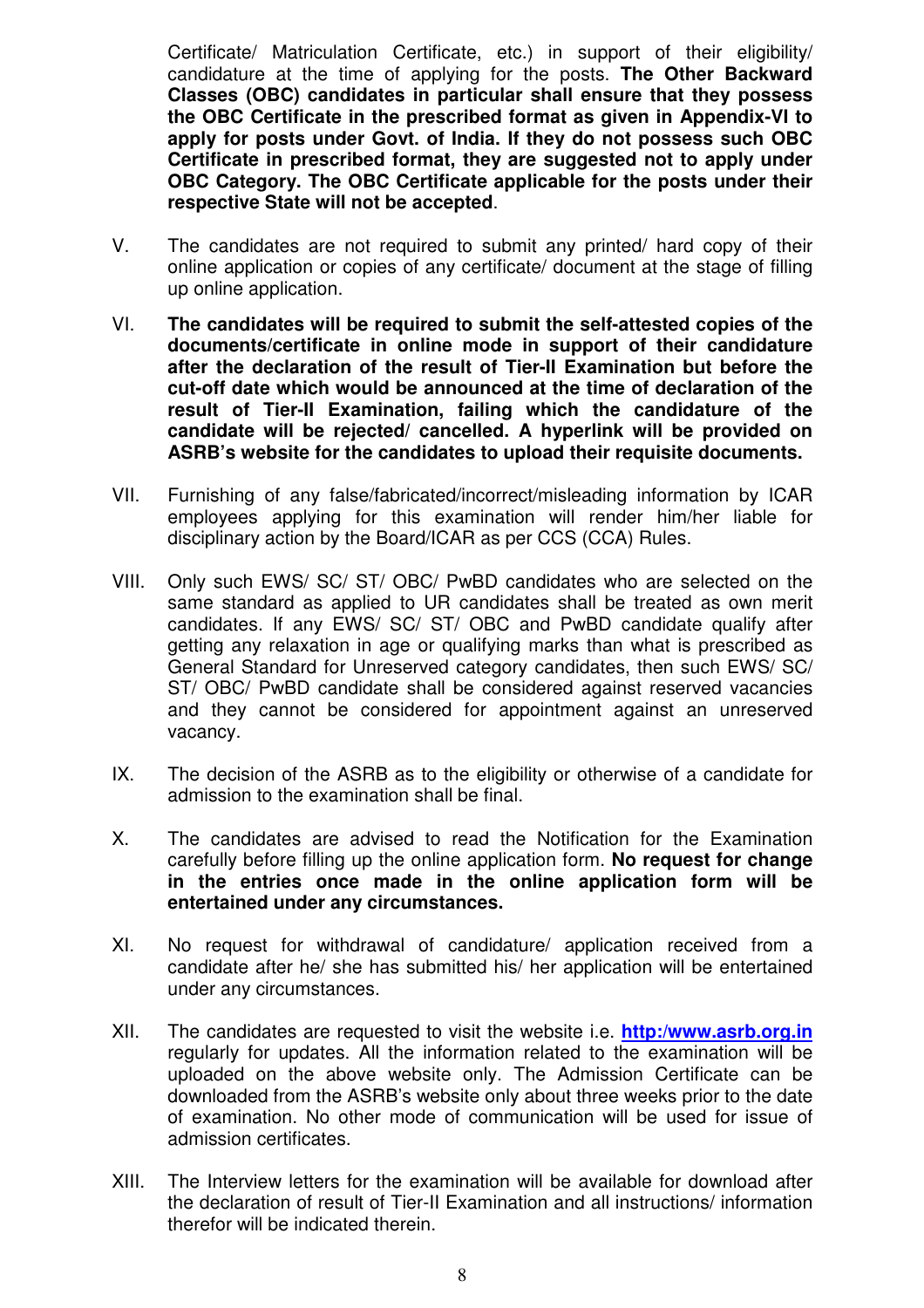- XIV. All communications in respect of an application made for this Examination should be addressed to the **Controller of Examinations, Agricultural Scientists Recruitment Board, Krishi Anusandhan Bhavan-I, Pusa, New Delhi – 110012** and should invariably contain the following particulars: -
	- 1. Name and year of Examination
	- 2. Name of the candidate (In full and in capital letters)
	- 3. Online Registration No.
	- 4. Centre of examination with code number.
	- 5. Roll No. (If communicated)
	- 6. Complete postal address with PIN code.
	- 7. E-mail address (as indicated in the application form)
	- 8. Telephone/Mobile number
	- Note:- Communication not containing the above particulars will not be attended to.
- XV. Please note that carrying smart mobile phones/ smart devices or any other communication device/electronic gadget is absolutely prohibited in the Examination Centre premises. Any infringement of this instruction can lead to disqualification of the candidate concerned. Candidates are advised, in their own interest, not to bring any of these item(s) to the Examination venue as no provision for their safe keeping will be made.
- XVI. The candidates are advised not to bring any valuable/ costly items to the Examination Venue. The Board will not be responsible for any loss incurred due to non adherence to this instruction.
- XVII. All the relevant guidelines and instructions issued by MHA/ National Disaster Management Authority regarding COVID-19 shall be strictly followed. Candidates are advised to carry with them their sanitizer. The candidates have to wear mask. Without mask, they will not be allowed to enter the examination centre. Social distancing shall be observed by the candidates.
- XVIII. In case of any discrepancy between English and Hindi versions of the advertisement / information, the English version will be treated as final.
- XIX. In case of any difficulty, please e-mail to **aofaoexam2021@asrb.org.in** or call: 011-25848172/011-25846166 during 0930 Hrs to 1700 Hrs (Monday to Friday, except Gazetted Holiday (s)).
- **NOTE: There is no provision of re-evaluation of the answer script and therefore, no request for re-evaluation of the answer script will be entertained. The Board will not enter into any correspondence in this regard.**

Sd/-

**(Rakesh Bhardwaj) Controller of Examinations**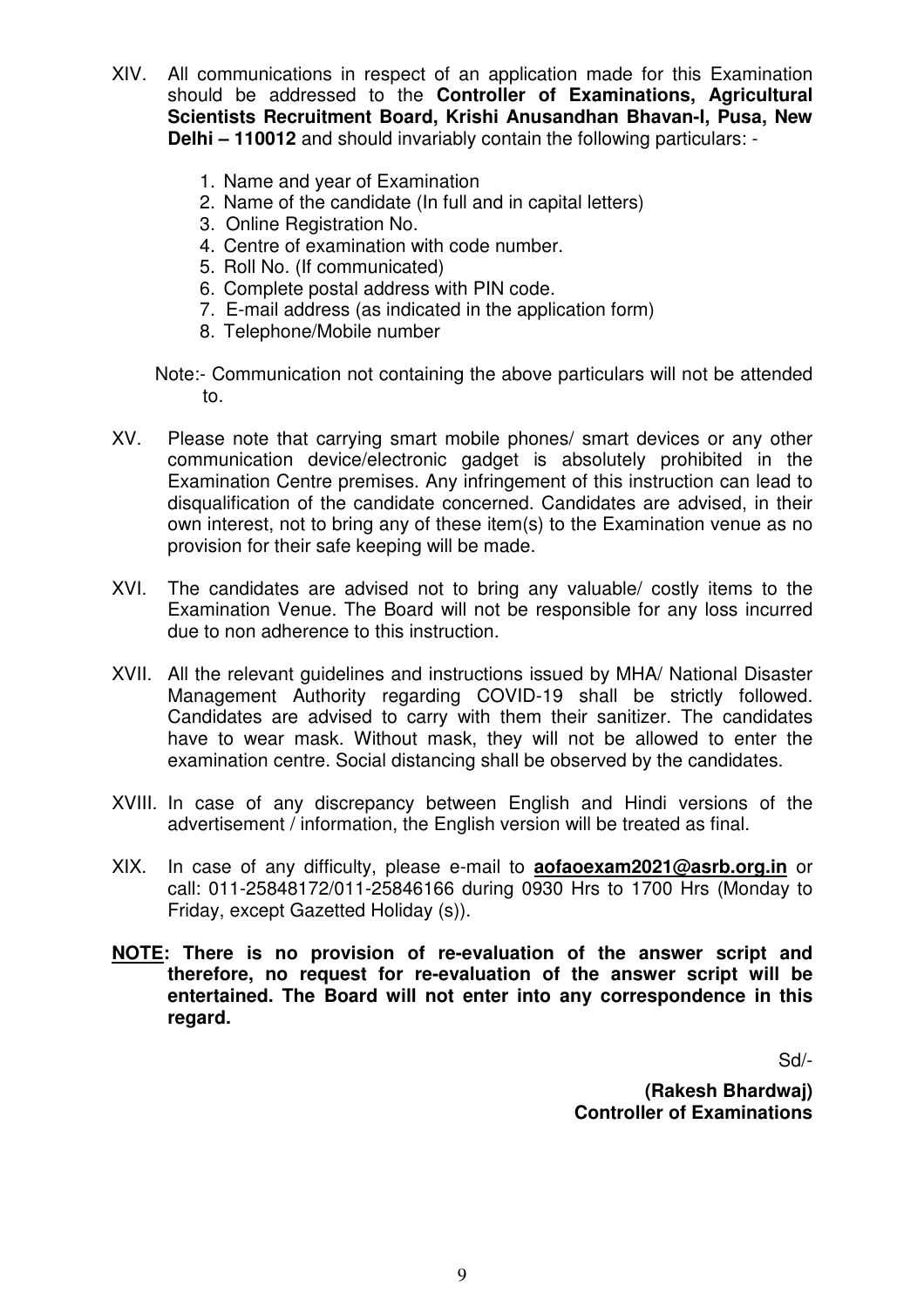# **ANNEXURE – I**

# **CENTRES FOR THE TIER-I EXAMINATION**

| <b>Centre</b><br>Code | <b>Centre</b>        | State/UT                  |
|-----------------------|----------------------|---------------------------|
| 01                    | Anand/Vadodara       | Gujarat                   |
| 02                    | Barapani / Shillong  | Meghalaya                 |
| 03                    | <b>Bareilly</b>      | <b>Uttar Pradesh</b>      |
| 04                    | Bengaluru            | Karnataka                 |
| 05                    | Barrackpore/ Kolkata | <b>West Bengal</b>        |
| 06                    | <b>Bhopal</b>        | Madhya Pradesh            |
| 07                    | Bhubaneswar          | Odisha                    |
| 08                    | Chandigarh/ Mohali   | Chandigarh                |
| 09                    | Chennai              | <b>Tamil Nadu</b>         |
| 10                    | Coimbatore           | <b>Tamil Nadu</b>         |
| 11                    | Dehradun             | Uttarakhand               |
| 12                    | Delhi                | Delhi                     |
| 13                    | Dharwad / Goa        | Karnataka / Goa           |
| 14                    | Guwahati             | Assam                     |
| 15                    | Hyderabad            | Telangana                 |
| 16                    | Indore               | Madhya Pradesh            |
| 17                    | Jaipur               | Rajasthan                 |
| 18                    | Jammu                | Jammu & Kashmir           |
| 19                    | Jodhpur              | Rajasthan                 |
| 20                    | Karnal               | Haryana                   |
| 21                    | Kochi                | Kerala                    |
| 22                    | Lucknow              | <b>Uttar Pradesh</b>      |
| 23                    | Ludhiana             | Punjab                    |
| 24                    | Mumbai               | Maharashtra               |
| 25                    | Nagpur               | Maharashtra               |
| 26                    | Patna                | <b>Bihar</b>              |
| 27                    | Port Blair           | Andaman & Nicobar Islands |
| 28                    | Raipur               | Chhattisgarh              |
| 29                    | Rajkot               | Gujarat                   |
| 30                    | Ranchi               | Jharkhand                 |
| 31                    | <b>Shimla</b>        | <b>Himachal Pradesh</b>   |
| 32                    | Srinagar             | Jammu & Kashmir           |
| 33                    | Varanasi             | <b>Uttar Pradesh</b>      |
| 34                    | Vijayawada           | Andhra Pradesh            |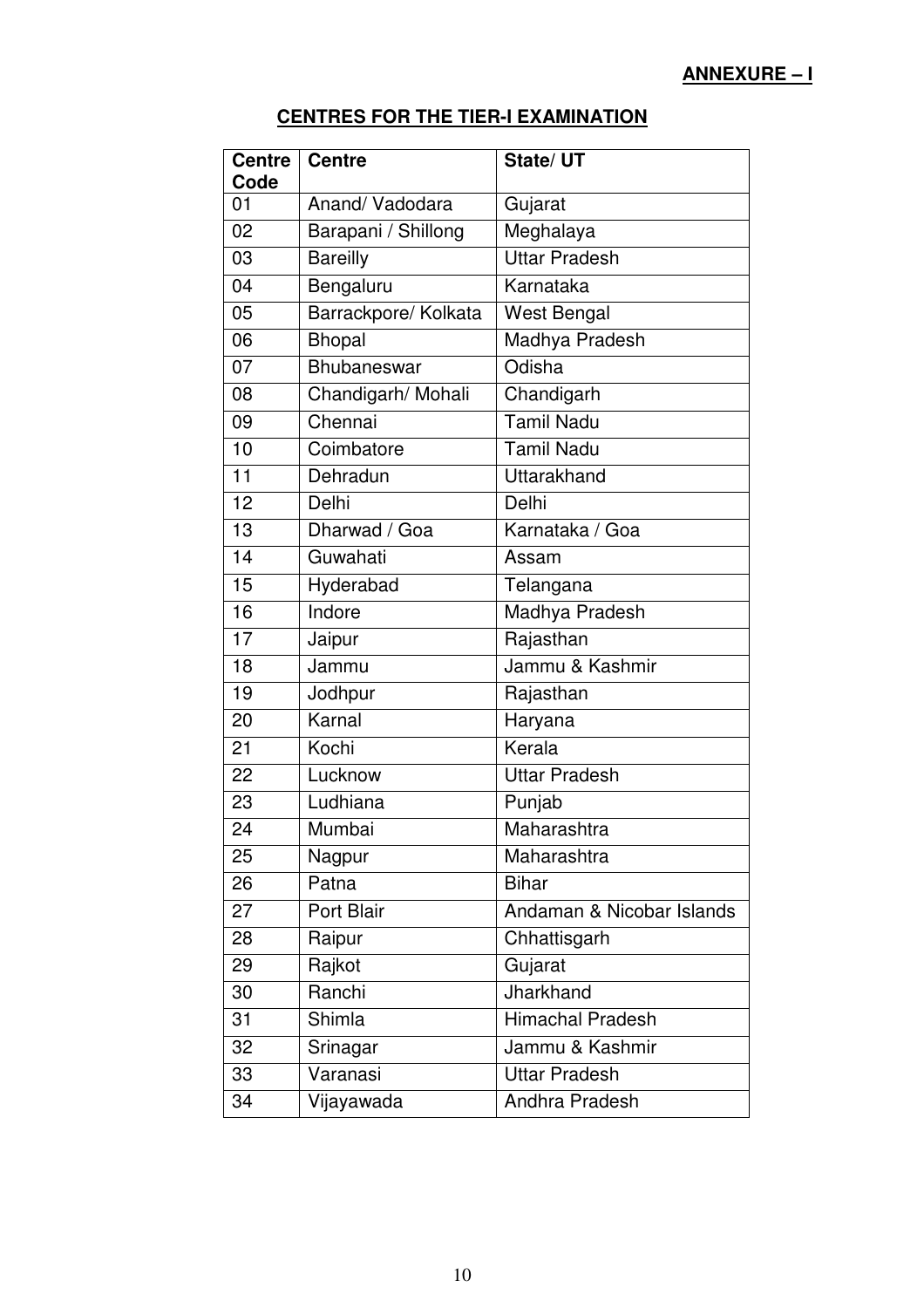# **CENTRES FOR THE TIER-II EXAMINATION**

| <b>Centre</b><br>Code | <b>Centre</b>      |
|-----------------------|--------------------|
| 01                    | Bengaluru          |
| 02                    | <b>Bhubaneswar</b> |
| 03                    | Coimbatore         |
| 04                    | Delhi              |
| 05                    | Guwahati           |
| 06                    | Hyderabad          |
| 07                    | Jammu              |
| 08                    | Kolkata            |
| 09                    | Mumbai             |
| 10                    | Nagpur             |
| 11                    | Patna              |
| 12                    | Varanasi           |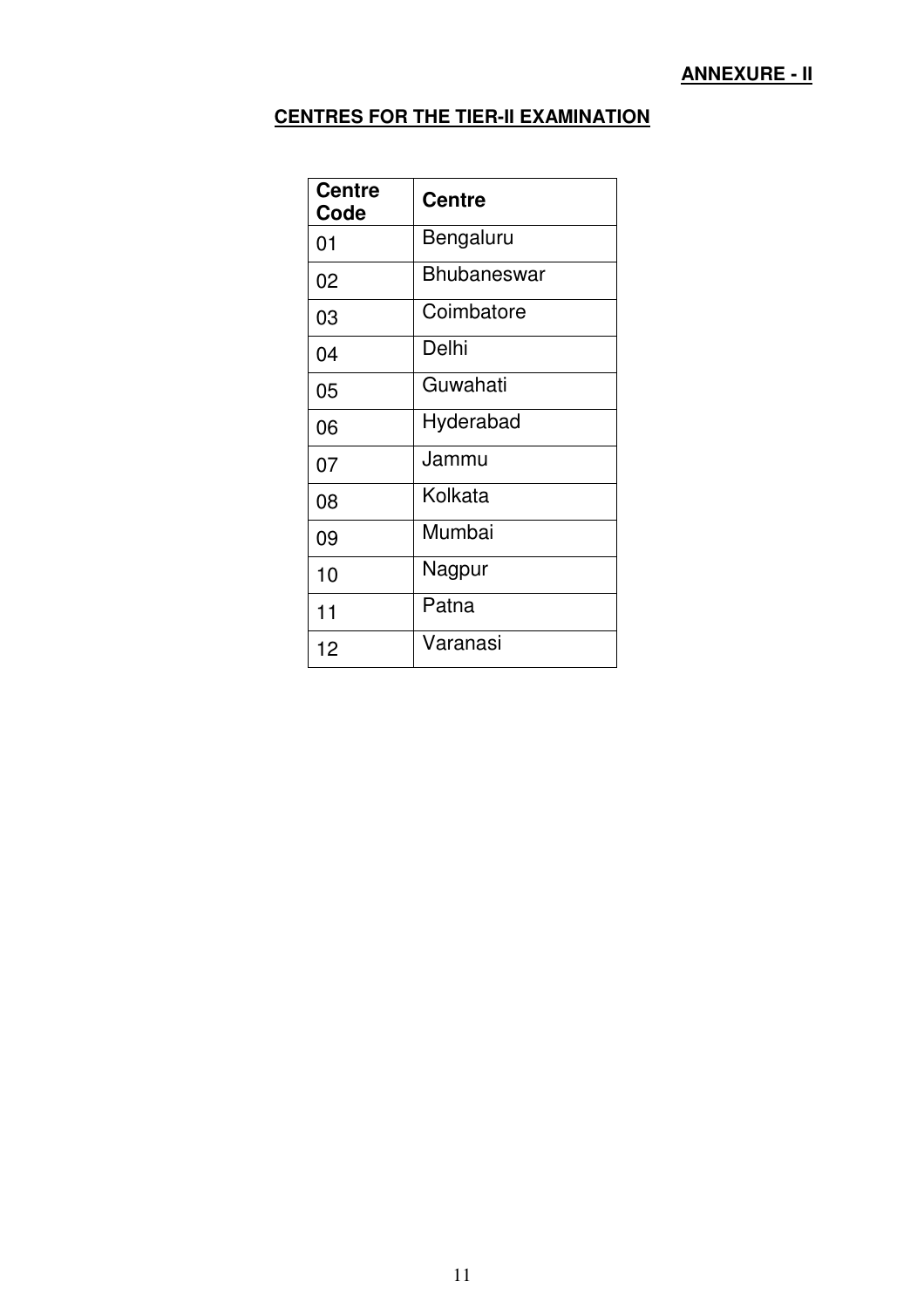## **RULES FOR ADMINISTRATIVE OFFICER**

 The rules for the Combined Competitive Examination to be held by the Agricultural Scientists Recruitment Board (ASRB) for the purpose of filling up the post of Administrative Officers in the Level-10 of 7<sup>th</sup> CPC Pay Matrix (Pre-revised pay scale of PB-3 15600-39100+5400-GP) falling under Direct Recruitment quota in the Indian Council of Agricultural Research (ICAR) at its Hqrs. and Research Institutes are published for general information.

2. The number of vacancies to be filled on the basis of the final result of the examination will be specified in the Notice issued by the ASRB. Reservations will be provided to candidates belonging to Scheduled Castes (SC)/ Scheduled Tribes (ST)/ Other Backward Classes (OBCs)/ Persons with Benchmark Disability (PwBD)/ Economically Weaker Section (EWS) quota in respect of the vacancies, as may be prescribed by ICAR in accordance with the Government of India instructions on the subject.

**NOTE : I :** Candidates who claim to belong to one of Scheduled Castes or Scheduled Tribes must submit the requisite certificate (as per Appendix–V) issued from the Competent Authority. Otherwise their claim for SC/ST Category will NOT be considered.

**NOTE : II :** Candidates who claim to be considered against vacancies reserved for OBCs must submit requisite certificate (as per Appendix-VI) issued from the Competent Authority as mentioned therein. Otherwise, their claim for OBCs status will NOT be considered.

**NOTE : III :** Candidates under 'Persons with Benchmark Disability' (PwBD) category are required to produce certificates in the prescribed form (as per Appendix-VII) issued by the Competent Medical Authorities for the purpose of employment. Otherwise, their claim for the category will NOT be considered.

**NOTE : IV :** Candidates under 'Economically Weaker Section' (EWS) category are required to produce 'Income and Asset Certificate' (as per Appendix-VIII) issued by the Competent Authorities for the purpose of employment. Otherwise, their claim for the category will NOT be considered.

3. The examination will be conducted by ASRB as per the scheme prescribed in Appendix-I.

 The dates on which and the places at which the examination will be held shall be decided by the ASRB.

- 4. A candidate must be either:-
	- (a) a citizen of India, or
	- (b) a subject of Nepal, or
	- (c) a subject of Bhutan, or
	- (d) a Tibetan refugee who came over to India before the  $1<sup>st</sup>$  January, 1962, with the intention of permanently settling in India, or
	- (e) a person of Indian origin who has migrated from Pakistan, Burma, Sri Lanka, East African countries of Kenya, Uganda, the United Republic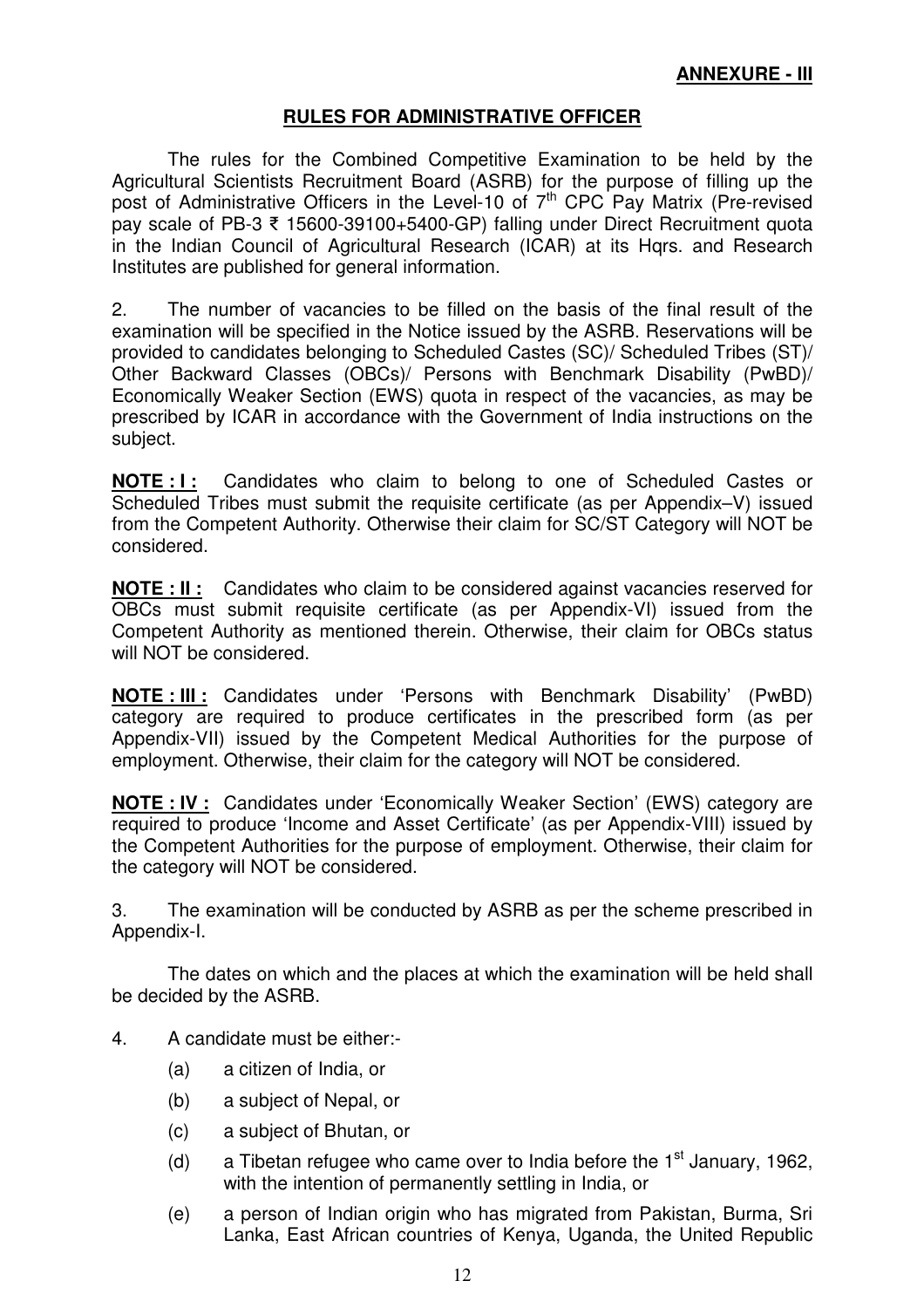of Tanzania, Zambia, Malawi, Zaire and Ethiopia and Vietnam, with the intention of permanently settling in India.

Provided that a candidate belonging to categories (b), (c), (d) and (e) above shall be a person in whose favour a certificate of eligibility has been issued by the Govt. of India.

 A candidate in whose case a certificate of eligibility is necessary, may be admitted to the examination but the offer of appointment may be given only after the necessary eligibility certificate has been issued to him by the Govt. of India.

- 5. Age limits for this examination will be as under:
	- (a) A candidate must have attained the age of 21 years and must have not attained the age of 30 years as on the 23.08.2021 i.e., he/ she must have been born not later than 23.08.2000 and not earlier 24.08.1991. But the maximum age limit for Council's regular employees holding the post in administrative (ministerial) category will be relaxable upto 45 years.
	- b) The upper age limits prescribed above will be relaxable:
		- i) Upto a maximum of five years if a candidate belongs to SC or ST.
		- ii) Upto a maximum of three years in respect of candidates belonging to Other Backward Classes.
		- iii) For candidates belonging to 'Person with Benchmark Disability' category, the upper age limit will be relaxable upto a maximum of 10 years. However, candidates belonging to SC, ST and OBC who are also covered under the 'Person with Benchmark Disability' category will be eligible for grant of cumulative age relaxation under both of their respective categories.
		- iv) To other bonafide displaced persons/repatriates of Indian origin/Defence Services Personnel/Border Security Force Personnel etc. as per the existing instructions of the Government of India on the subject.

SAVE AS PROVIDED ABOVE, THE AGE LIMITS AS PRESCRIBED CAN IN NO CASE BE RELAXED. THE CANDIDATES CAN CLAIM THE RELAXATION IN AGE LIMITS ONLY ON PRODUCTION OF THEIR RESPECTIVE VALID CATEGORY CERTIFICATES.

#### 6. **Essential Educational and Other Qualifications for the Post of Administrative Officer**

 Candidate must be a Graduate of a recognized University securing not less than 55% mark in the final degree examination or equivalent and must have working knowledge of computer.

7. All candidates in the service of Indian Council of Agricultural Research/ Govt. of India, whether in a permanent or in temporary capacity or as work-charged employees, other than casual or daily rated employees, will be required to submit an undertaking that they have informed in writing, their Head of Office/ Department that they have applied for the examination.

8. The decision of the ASRB as to the eligibility or otherwise of a candidate for admission to the examination shall be final.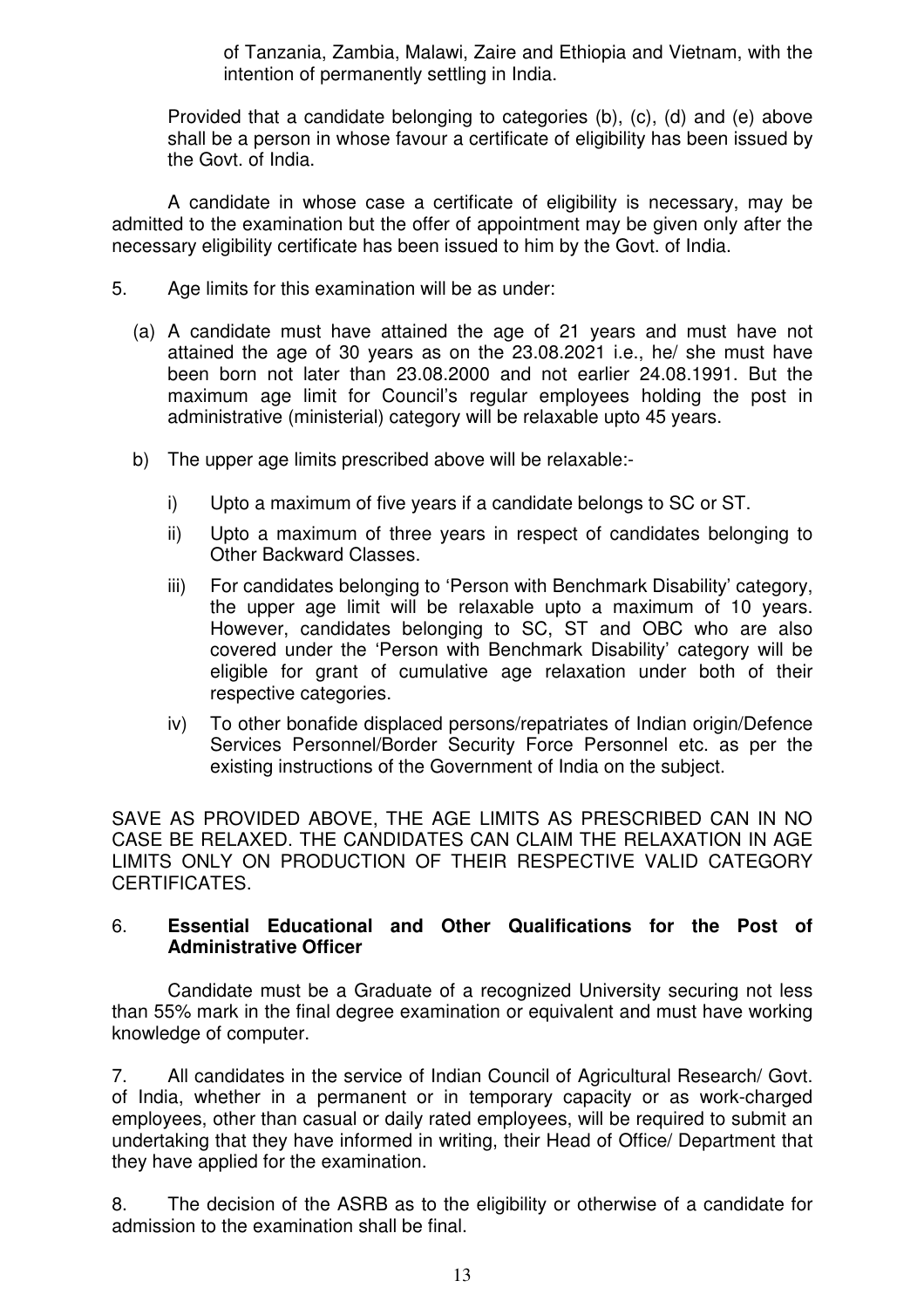9. No candidate will be admitted to the examination centre unless he/ she holds a certificate of admission from the ASRB.

- 10. Candidates must pay the fee prescribed by the ASRB.
- 11. A candidate who is or has been declared by the ASRB to be guilty of:
	- a) obtaining support for the candidature by any means, or
	- b) impersonating, or
	- c) procuring impersonation by any person, or
	- d) submitting fabricated document or documents which have been tampered with, or
	- e) making statements which are incorrect or false, or suppressing material information, or
	- f) resorting to any other irregular or improper means in connection with his candidature for the examination, or
	- g) using unfair means during the examination, or
	- h) writing irrelevant matter, including obscene language or pornographic matter, in the script(s), or
	- i) misbehaving in any other manner in the examination hall, or
	- j) harassing or doing bodily harm to the staff employed by the ASRB for the conduct of examination, or
	- k) attempting to commit or, as the case may be, abetting the ASRB of all or any other acts specified in the foregoing clauses, may, in addition to rendering himself liable to criminal prosecution, be liable:-
		- I. to be disqualified by the ASRB from the examination for which he is a candidate; or
		- II. to be debarred either permanently or for a specified period:
			- (i) by the ASRB from any examination or selection held by them;
			- (ii) by the ICAR from any employment under them, and
		- III. if he/she is already in service under ICAR, to disciplinary action under the appropriate rules.

#### 12. Resolution of Tie Cases:

Wherever two or more candidates have secured equal aggregate marks (marks in Tier-II Examination + Structured Interview/Personality Test) the merit of the candidates shall be determined by applying the following Tie-Breaker Rules:

- (a) The candidate senior in age will be ranked higher.
- (b) In case where the ages mentioned in (a) are same, the merit list would be prepared in alphabetical order of name of the candidates.

13. After the written examination, the candidates who obtain such minimum qualifying marks as may be fixed by the ASRB at their discretion shall be called for an interview for a personality test which shall inter-alia also comprise of a test on 'Working knowledge of computers'.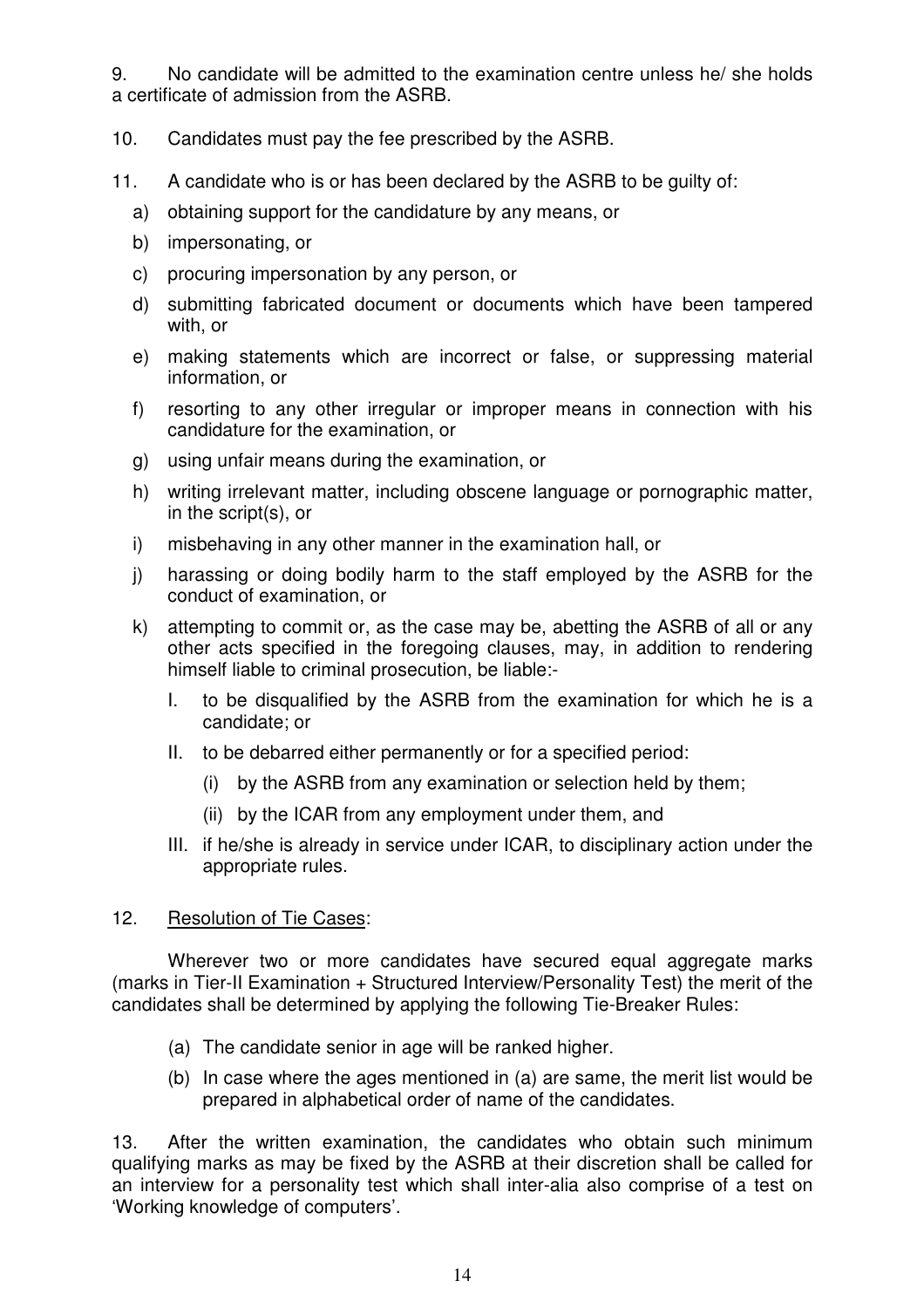Provided that candidates belonging to the Scheduled Caste or the Scheduled Tribe may be called for a personality test by the ASRB by applying relaxed standards, if the board is of the opinion that sufficient number of candidates from these communities are not likely to be available for this test on the basis of the general standards in order to fill up the vacancies reserved for them.

14. After the Interview, the eligible and qualified candidates will be arranged by the ASRB in the order of merit on the basis of the aggregate marks finally awarded to each candidate in the written examination as well as Interview. In that order as many candidates as are found by the ASRB to be qualified in the examination shall be recommended for appointment upto the number of unreserved vacancies decided to be filled on the basis of the final results of the candidates, subject to their being within the prescribed age limits.

 Provided that such candidates belonging to the Scheduled Castes or the Scheduled Tribes may be appointed to the post to the extent the number of vacancies reserved for the Scheduled Castes and Scheduled Tribes cannot be filled on the basis of the general standard, recommended by the ASRB, may be appointed by the relaxed standard to make up the deficiency in the reserved quota, subject to the fitness of the candidate for appointment to the posts, irrespective of their ranks in the order of merit at the examination.

 The candidates belonging to the Other Backward Classes, who are found to be qualified at the examination, may be recommended for appointment by the ASRB, by going down the merit list for the OBCs to the extent of vacancies reserved for them subject to the fulfillment of the basic minimum standards prescribed by the ASRB.

 'Persons with Benchmark Disability' category candidates who are found to be qualified at the examination may be recommended for appointment by the ASRB, by going down the merit list for the 'Persons with Benchmark Disability' category candidates to the extent of vacancies reserved for them subject to the fulfillment of the basic minimum standards prescribed by the ASRB.

 The candidates belonging to the Economically Weaker Section (EWS) category who are found to be qualified at the examination may be recommended for appointment by the ASRB, by going down the merit list for the EWS category candidates to the extent of vacancies reserved for them subject to the fulfillment of the criteria fixed by the Central Government and in possession of such eligibility certification and fulfillment of the basic minimum standards prescribed by the ASRB.

15. The form and manner of communication of the result of the examination to individual candidates shall be decided by the ASRB at their discretion and the ASRB will not enter into correspondence with them regarding result.

16. Appointments will be made by the ICAR initially on probation, for a period of two years. The period of probation may be extended, if considered necessary.

- 17. No person:
	- a) who has entered into or contracted a marriage with a person having a spouse living, or
	- b) who, having a spouse living, has entered into or contracted a marriage with any person, shall be eligible for appointment to service.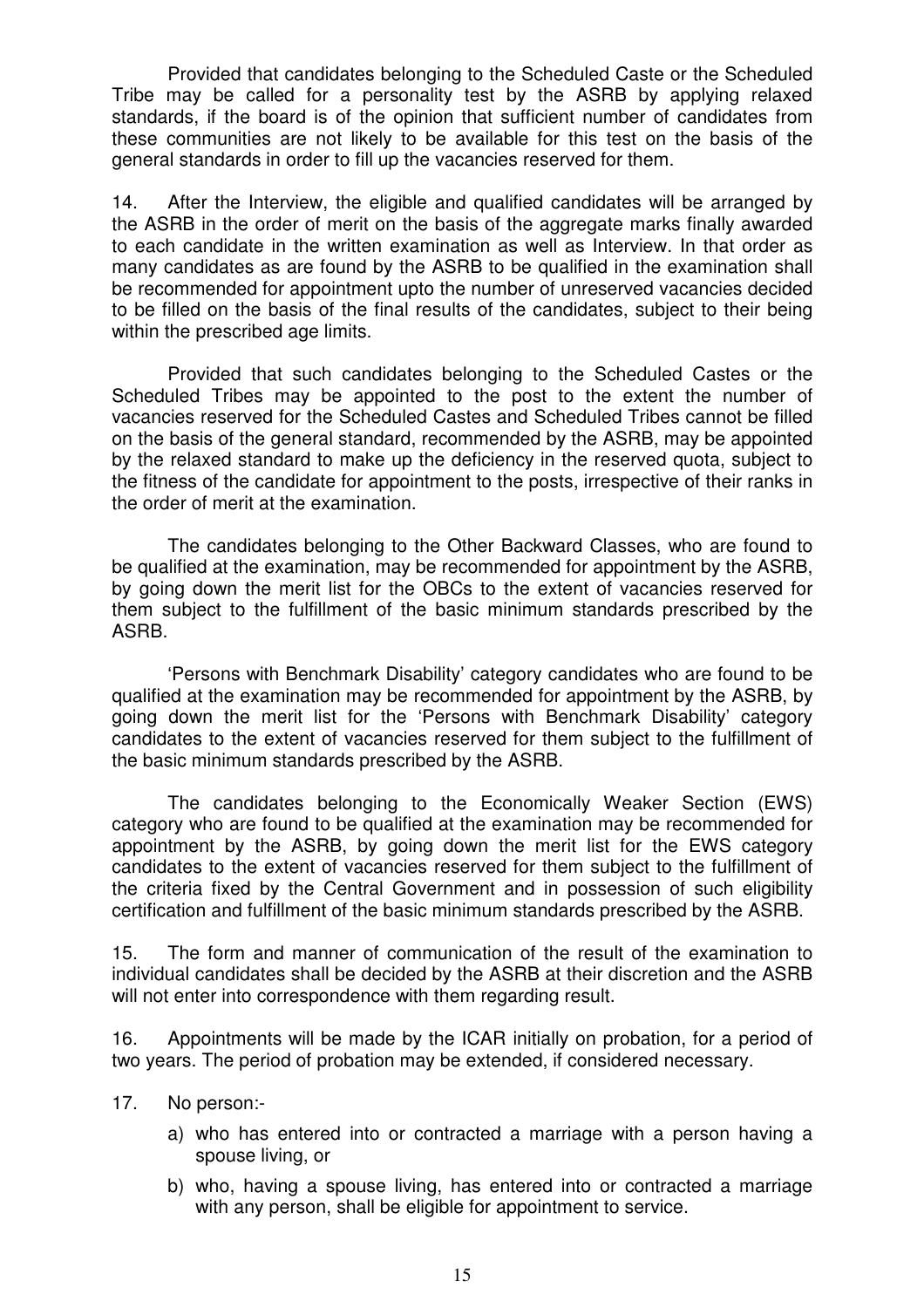Provided that the Council may, if satisfied that such marriage is permissible under the personal law applicable to such persons and the other party to the marriage and there are other grounds for doing so, exempt any person from the operation of this rule.

18. A candidate must be in good mental and bodily health and free from any other physical defect likely to interfere with the efficient discharge of his duties as an officer of the service. A candidate who after such medical examination, as may be prescribed by the competent authority is found not to satisfy these requirements will not be appointed. Only such candidates as are likely to be considered for appointment will be medically examined.

19. Success at the examination confers no right to appointment, unless the Council is satisfied, after such enquiry as may be considered necessary, that the candidate having regard to his character and antecedents is suitable in all respects for appointment to the post.

20. Conditions of service of the Combined Cadre of Administrative Officers under the ICAR are briefly stated in Appendix-II.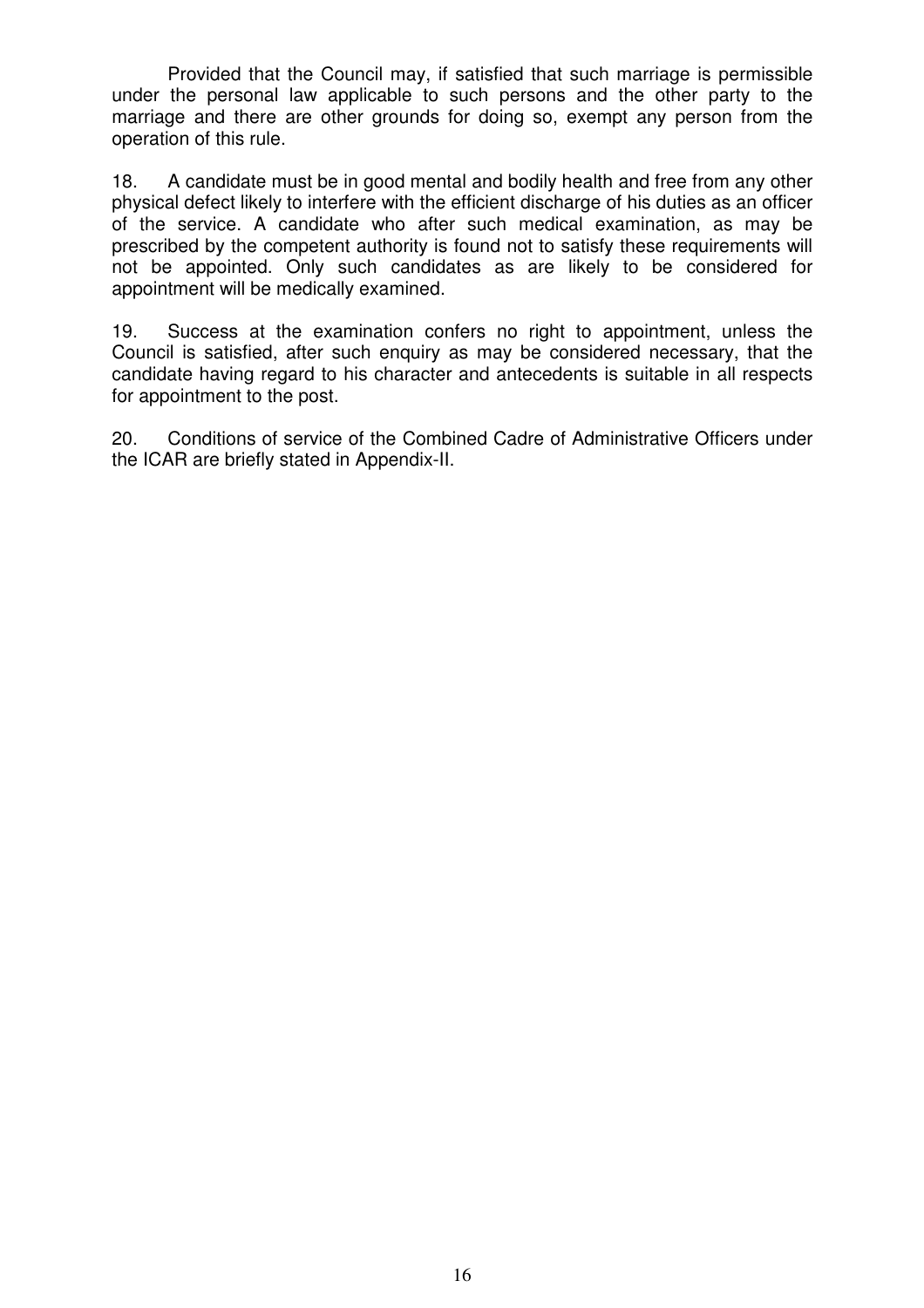#### **SCHEME OF EXAMINATION FOR THE POST OF ADMINISTRATIVE OFFICERS**

#### **Tier-I Exam**

Objective multiple choice paper of 200 questions of one mark each of three Hours duration containing the following Section:

| Section - A | <b>General Knowledge</b>                     | 50 Questions |
|-------------|----------------------------------------------|--------------|
| Section - B | General Intelligence & Reasoning Ability     | 50 Questions |
| Section - C | <b>Arithmetical &amp; Numerical Ability</b>  | 50 Questions |
| Section - D | Language Comprehension<br>(Hindi or English) | 50 Questions |

Each wrong answer will attract a penalty of one third of the marks originally assigned to that question. This paper will be qualifying in nature and marks scored in it will not be carried forward. The ASRB will prepare a list of candidates to be qualified for Tier-II Examination, based on the criterion of minimum qualifying marks, as may be determined by the Board and twenty top scoring candidates for one vacancy shall be declared qualified for the Tier-II Exam from each category under which vacancy(ies) are available.

**Tier-II (Descriptive) Exam** (Each Paper will be of 3 Hours duration)

| <b>Paper-I</b>   | General Awareness of Development of   150 Marks<br>Economic, Social, Scientific & Cultural<br>Fields, History & Geography of India and<br>the World |           |
|------------------|-----------------------------------------------------------------------------------------------------------------------------------------------------|-----------|
| <b>Paper-II</b>  | Constitution of India, Polity, Governance,<br>Social Justice                                                                                        | 150 Marks |
| <b>Paper-III</b> | Essay Writing-I 75 Marks<br>Essay Writing-II 75 Marks                                                                                               | 150 Marks |
| <b>Paper-IV</b>  | Ethics, Integrity, Aptitude                                                                                                                         | 150 Marks |
|                  | <b>Total of Written</b>                                                                                                                             | 600 Marks |

Candidates from Tier-II Exam will be qualified for Tier-III viz. Structured Interview in the ratio of 5 candidates for each vacancy (category-wise) on the basis of their merit in Tier-II.

# **Tier-III (Interview)**

#### **Structured Interview : 100 Marks**

Final merit will be prepared based on the aggregate of marks (700 Marks) i.e. marks scored by the candidates in Tier-II Exam (out of maximum 600 Marks) as well as Structured Interview (out of maximum 100 Marks)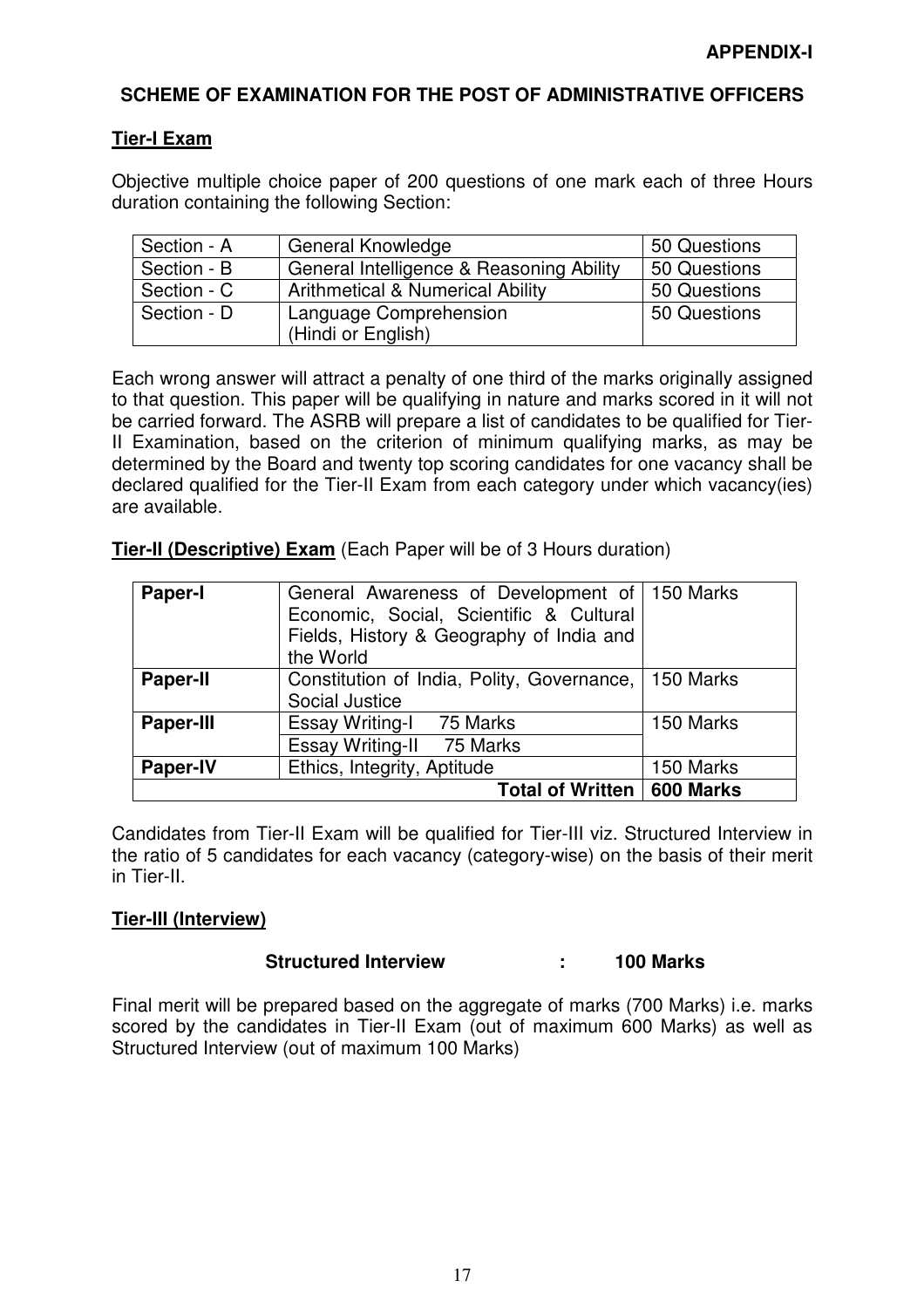### **STRUCTURED INTERVIEW / PERSONALITY TEST**

 The candidates who qualify in the written examination will be called for structured interview/ personality test. The marks allotted for interview/ personality test are 100. Interview Board has, therefore, to award marks to candidates out of 100 marks only. Keeping in view the functions and traits required to perform efficiently the duties attached to the post for which recruitment is being made, these 100 marks for interview/ personality test have been divided under the following seven heads:

| (i)   | (a) | <b>Essential Educational Qualifications (Total)</b> |   | 05 (Maximum) |
|-------|-----|-----------------------------------------------------|---|--------------|
|       |     | $(i)$ 60% and above                                 |   | 05           |
|       |     | (ii) 55% and above but below 60%                    |   | 04           |
|       | (b) | Highest or Desirable Academic/                      |   | 05           |
|       |     | Professional Qualification/ Experience              |   |              |
| (ii)  |     | <b>Extra Curricular Activities</b>                  |   | 05           |
| (iii) |     | General Awareness/ General Knowledge                |   | 10           |
| (iv)  |     | In-depth knowledge of the subject studied           | ÷ | 20           |
| (v)   |     | Personality                                         |   | 20           |
| (vi)  |     | <b>Working Knowledge of Computers</b>               |   | 20           |
| (vii) |     | <b>Aptitude and Suitability</b>                     |   | 15           |
|       |     | *********************                               |   |              |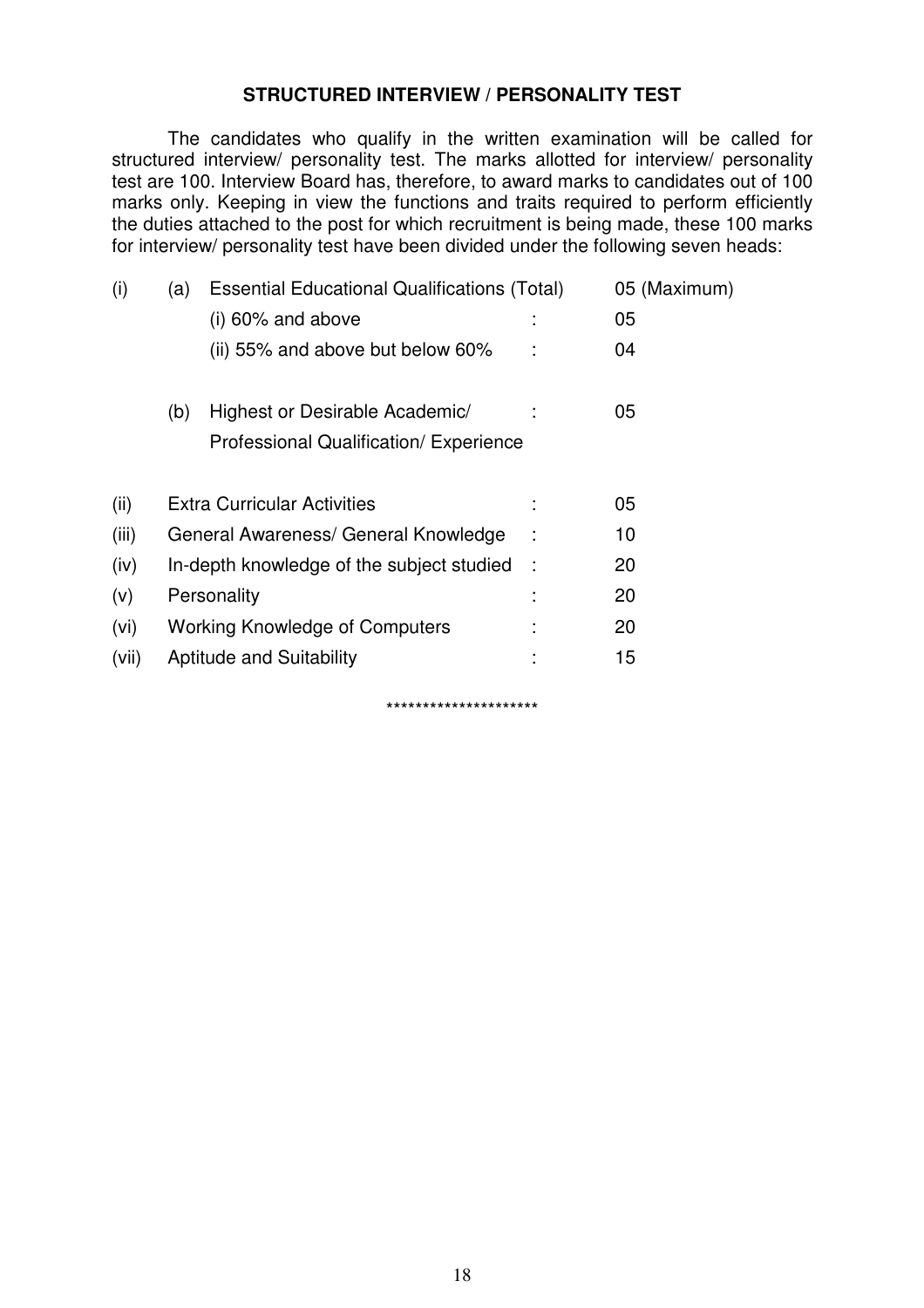### **DETAILS OF SYLLABUS FOR THE EXAMINATION FOR ADMINSITRATIVE OFFICER**

# **TIER-I (OBJECTIVE TYPE)**

## **SECTION - A : GENERAL KNOWLEDGE (50 Questions)**

- Current events of national and international importance.
- History of India and Indian national movement, World History
- Indian and World Geography Physical, Social and economic.
- Indian Polity and Governance Constitution, Political System, Panchayati Raj, Public Policy, Rights Issues, etc.
- Economic and Social Development Sustainable Development, Poverty, Inclusion, Demographics, Social Sector Initiatives, etc.
- Agricultural and Geo-Cultural Development Issues, Human Rights, Social Conflicts, Disabilities etc.
- General Awareness specific to Structure & Functioning of ICAR.
- General Science and scientific research.

## **SECTION – B : GENERAL INTELLIGENCE AND REASONING ABILITY (50 Questions)**

- Logical Reasoning and analytical Ability Verbal and Non-Verbal (Analogies, Similarities, Differences, space visualization, visual memory, discrimination, observation, relationship, concepts, arithmetical reasoning, verbal and figure classification, arithmetical number series).
- Decision making and Problem Solving.
- General Mental ability.

# **SECTION – C : ARITHMETICAL AND NUMERICAL ABILITY (50 Questions)**

- Basic Numeracy (Number system, Simplification, Decimals, Fractions, L.C.M., H.C.F., Ratio & Proportion, Percentage, Average, Profit & Loss, Discount, Simple and Compound interest, Mensuration, Time and work, Time and Distance) (Class X level)
- Data Interpretation (charts, graphs, tables, data sufficiency etc.) (Class X level)

# **SECTION – D : LANGUAGE COMPREHENSION (50 Questions)**

#### **HINDI or ENGLISH**

- Comprehension of Language and Writing Ability
- Précis writing, Usage and Vocabulary, Short Essays, Translation
- Interpersonal Skills including communication skills.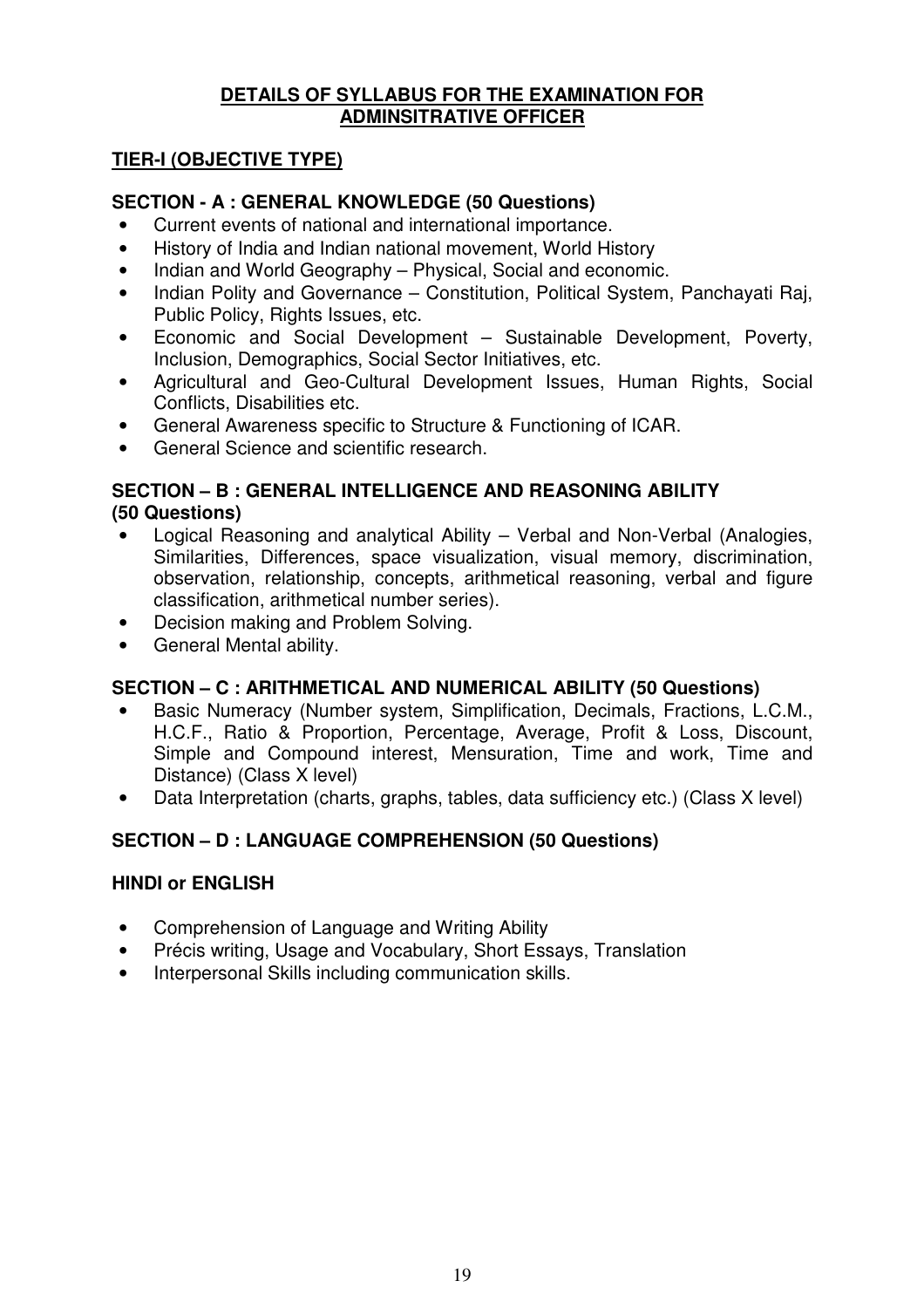# **TIER – II EXAM (DESCRIPTIVE TYPE)**

### PAPER – I 150 MARKS

#### **General awareness of Development of Economic, Social, Scientific & Cultural Fields, History & Geography of India and World**

- Indian culture will cover the salient aspects of Art Forms, literature and Architecture from ancient to modern times.
- Modern Indian history from about the middle of the eighteen century until the present – significant events, personalities, issues.
- The Freedom Struggle its various stages and important contributions from different parts of the country.
- Post-independence consolidation and reorganization within the country.
- History of the world will include events from  $18<sup>th</sup>$  century such as industrial revolution, world wars, redrawal of national boundaries, colonization, decolonization, political philosophies like communism, capitalism, socialism etc. – their forms and effect on the society.
- Salient features of Indian Society, Diversity of India.
- Role of women and women's organization, population and associated issues, poverty and development issues, urbanization, their problems and their remedies.
- Effects of globalization on Indian society.
- Social empowerment, communalism, regionalism & secularism.
- Salient features of world's physical geography.
- Distribution of key natural resources across the world (including South Asia and the Indian sub-continent); factors responsible for the location of primary, secondary and tertiary sector industries in various parts of the world (including India).
- Important Geophysical phenomena such as earthquakes, Tsunami, Volcanic activity, cyclone etc., geographical features and their location- changes in critical geographical features (including water-bodies and ice-caps) and in flora and fauna and the effects of such changes.

### **PAPER – II** 150 MARKS

#### **CONSTITUTION OF INDIA, POLITY, GOVERNANCE, SOCIAL JUSTICE**

- Indian Constitution historical underpinnings, evolution, features, amendments, significant provisions and basic structure.
- Functions and responsibilities of the Union and the States, issues and challenges pertaining to the federal structure, devolution of powers and finances up to local levels and challenges therein.
- Separation of powers between various organs dispute redressed mechanisms and institutions.
- Comparison of the Indian constitutional scheme with that of other countries.
- Parliament and State legislatures structure, functioning, conduct of business. Power & privileges and issues arising out of these.
- Structure, organization and functioning of the Executive and the Judiciary Ministries and Departments of the Government; pressure groups and formal/ informal associations and their role in the Polity.
- Salient features of the Representation of People's Act.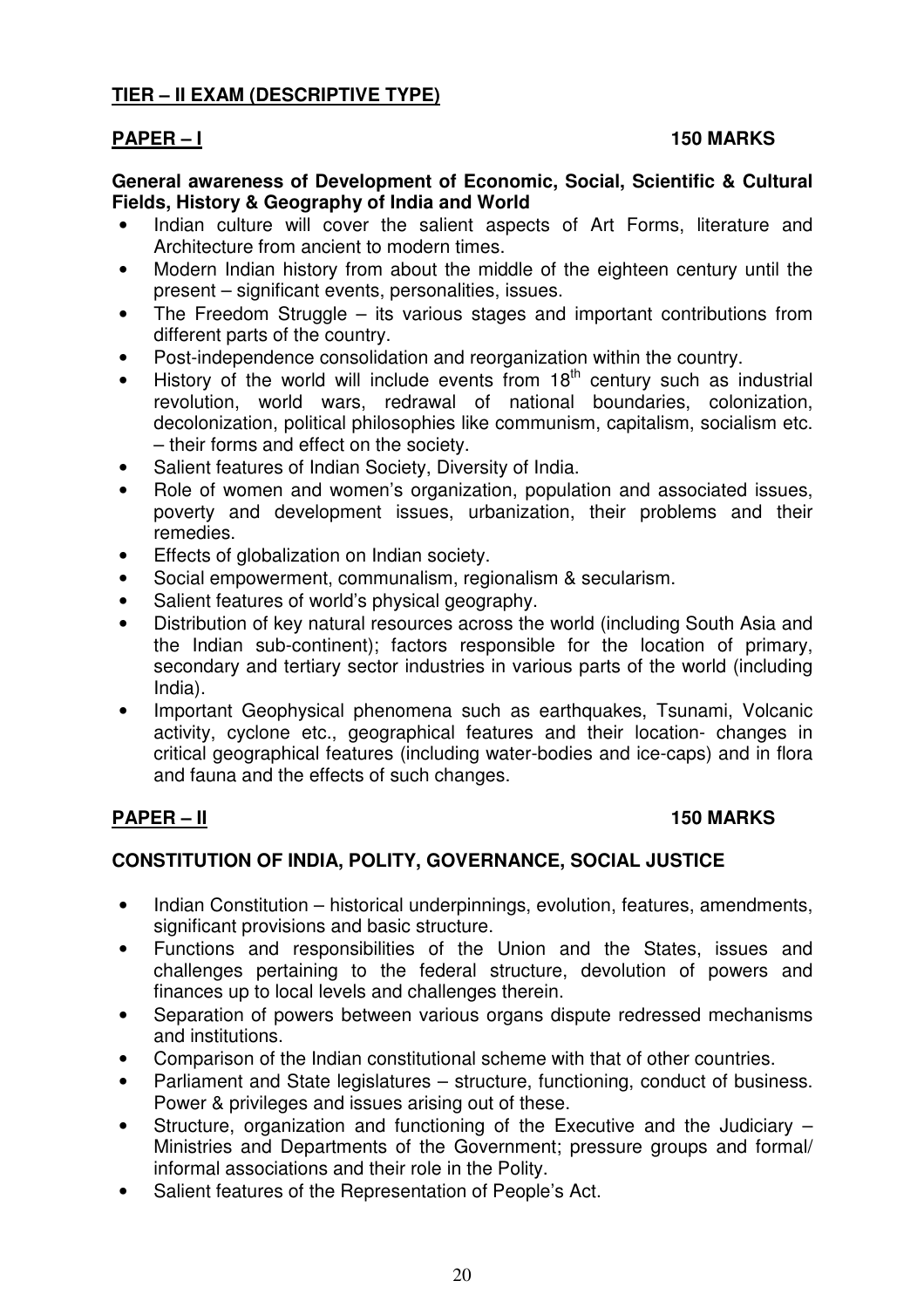- Appointment to various Constitutional post, powers, functions and responsibilities of various Constitutional Bodies.
- Statutory, regulatory and various quasi-judicial bodies.
- Government policies and interventions for development in various sectors and issues arising out of their design and implementation.
- Development processes and the development industry  $-$  the role of NGOs, SHGs, various groups and associations, donors, charities, institutional and other stakeholders.
- Welfare schemes for vulnerable sections of the population by the Centre and States and the performance of these schemes; mechanisms, laws, institutions and Bodies constituted for the protection and betterment of these vulnerable sections.
- Issues relating to development and management of Social Sector/ Services relating to Health, Education, Human Resources.
- Issues relating to poverty and hunger.
- Important aspects of governance, transparency and accountability, egovernance – applications, models successes, limitations and potential; citizens charters, transparency & accountability and institutional and other measures.
- Role of Civil services in democracy.
- Role of Indian Council of Agricultural Research in Agricultural Sector, its Importance and various Implications.

# **PAPER – III** 150 MARKS

# **1. Essay Writing – I (75 Marks)**

#### **2. Essay Writing – II (75 Marks)**

**Essay:** Candidates may be required to write essays on current international/ national events and other multiple topics like social, cultural, economic and political aspects about which a graduate level candidate is expected to be aware. They will be expected to keep close to the subject of the essay to arrange their ideas in orderly fashion, and to write concisely. An opinion may be given and candidate may have to submit his/ her arguments for and against the opinion and sum up in the end of his/ her views. Credit will be given for effective and exact expression.

# PAPER – IV 150 MARKS

# **ETHICS, INTEGRITY AND APTITUDE**

- Ethics and Human Interface: Essence, determinants and consequences of Ethics in-human actions; dimensions of ethics; ethics  $-$  in private and public relationships. Human Values – lessons from the lives and teachings of great leaders, reformers and administrators; role of family, society and educational institutions in inculcating values.
- Attitude: content, structure, function; its influence and relation with thought and behaviour; moral and political attitudes; social influence and persuasion.
- Aptitude and foundational values for Civil Service, integrity, impartiality and nonpartisanship, objectivity, dedication to public service, empathy, tolerance and compassion towards the weaker-sections.
- Emotional intelligence-concepts and their utilities and application in administration and governance.
- Contributions of moral thinkers and philosophers from India and world.
- Public/ Civil service values and Ethics in Public administration: Status and problems; ethical concerns and dilemmas in government and private institutions; laws, rules, regulations and conscience as sources of ethical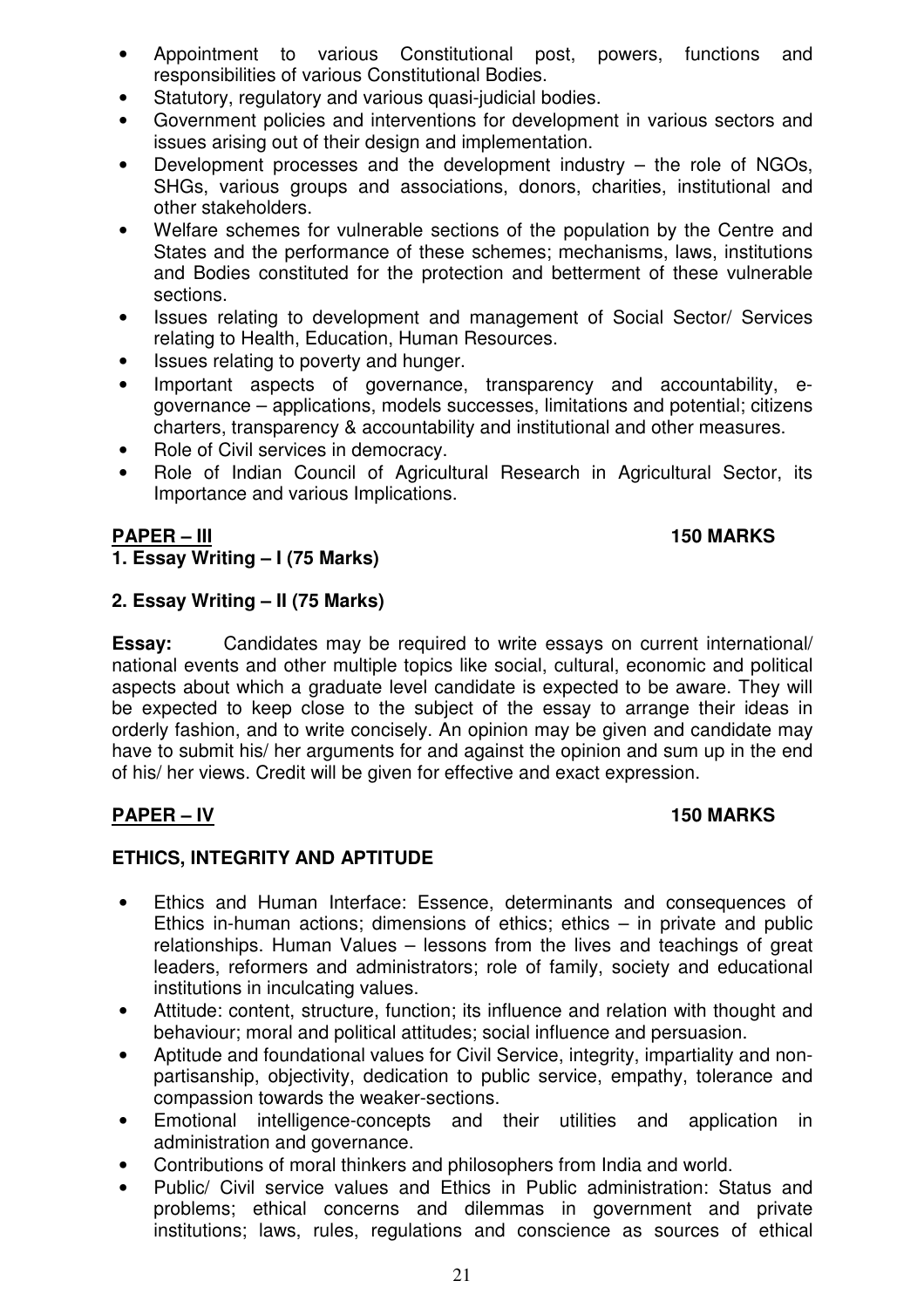guidance; accountability and ethical governance; strengthening of ethical and moral values in governance; ethical issues in international relations and funding; corporate governance.

- Probity in Governance: Concept of public service; Philosophical basis of governance and probity; Information sharing and transparency in government, Right to Information, Codes of Ethic, Codes of Conduct, Citizen's Charters, Work culture, Quality of service delivery, Utilization of public funds, challenges of corruption.
- Case studies on above issues.

\*\*\*\*\*\*\*\*\*\*\*\*\*\*\*\*\*\*\*\*\*\*\*\*\*\*\*\*\*\*\*\*\*\*\*\*\*\*\*\*\*\*\*\*\*\*\*\*\*\*\*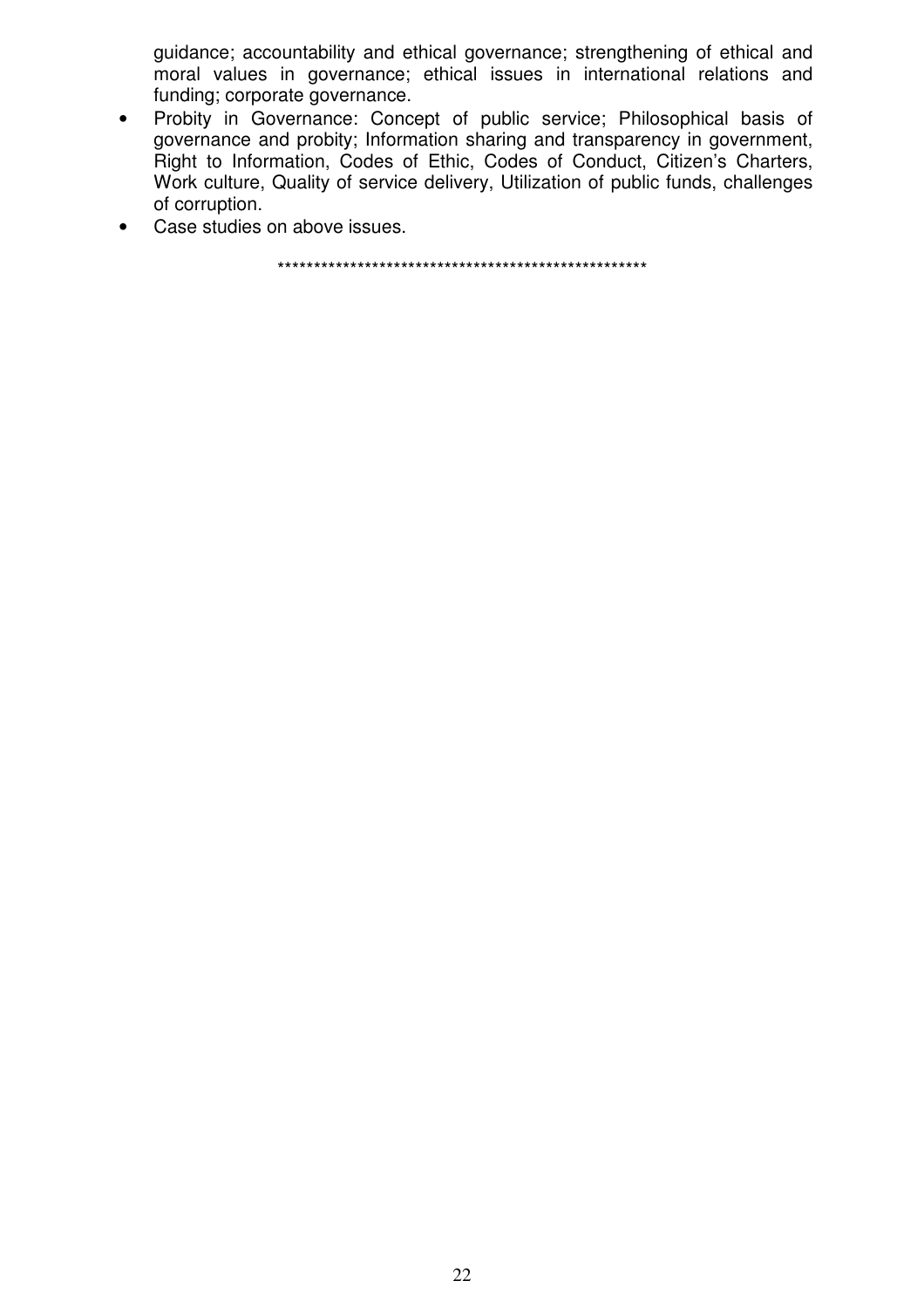Brief particulars about the services to which recruitment is being made through the examination are as under:-

There are at present the following five grades in the Combined Cadre of Administrative Officer under the ICAR:-

- 1. Administrative Officer Level-10 (Pre revised PB-3 ₹ 15600-39100 + ₹ 5400 (Grade Pay)
- 2. Senior Administrative Officer Level-11 (Pre revised PB-3 15600-39100  $+$  ₹ 6600 (Grade Pay)
- 3. Deputy Secretary/ Chief Administrative Officer Level-12 (Pre revised PB-3 15600-39100 + 7600 (Grade Pay)
- 4. Director/ CAO (Sr. Grade) Level-13 (Pre revised PB-4 ₹ 37400-67000 + 8700 (Grade Pay)
- 5. Jt. Secretary/ Jt. Director (Admn.)/ Sr. Registrar Level-14 (Pre revised PB-4 ₹ 37400-67000 + ₹ 10000 (Grade Pay)

Director/ CAO (Sr. Grade) having three years regular service in the grade is eligible for consideration to the post of Jt. Secretary/ Jt. Director (Admn.)/ Sr. Registrar. Deputy Secretaries / Chief Administrative Officers having five years of service are also eligible for consideration for appointment to the post of Director / CAO (Sr. Grade) in PB-4 ₹ 37,400-67,000 + ₹ 8700 (Grade Pay). Senior Administrative Officers with five years of service are eligible for consideration for appointment to the post of Deputy Secretary / Chief Administrative Officer. Administrative Officers with 5 years of service are eligible for consideration for appointment to the post of Senior Administrative Officer.

 Persons recruited directly as Administrative Officers will be appointed initially on probation for a period of two years during which they will undergo such trainings etc. as prescribed by the ICAR. However, if the work or conduct of a probationer has, in the opinion of ICAR, not been found satisfactory, either he may be discharged from the service or his period of probation may be extended for such further period as ICAR may deem necessary.

 On satisfactory completion of the period of probation or the extended period of probation, as the case may be, the ICAR may confirm the person in his appointment, if he/ she fulfils the conditions prescribed as per the rules/ instructions issued by ICAR/ Govt. of India from time to time.

\*\*\*\*\*\*\*\*\*\*\*\*\*\*\*\*\*\*\*\*\*\*\*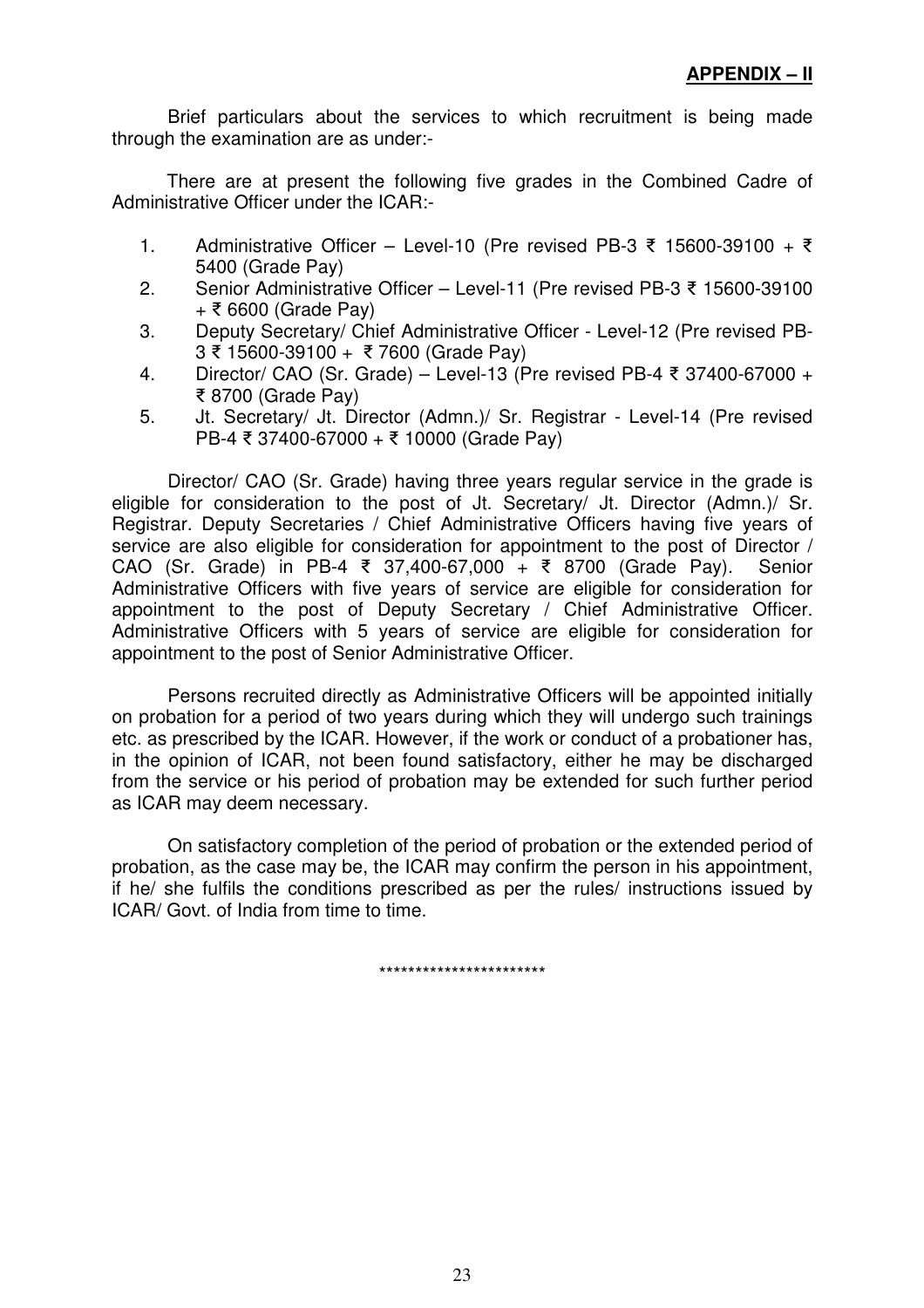# **RULES FOR FINANCE & ACCOUNTS OFFICER**

 The rules for the Combined Competitive Examination to be held by the Agricultural Scientists Recruitment Board (ASRB) for the purpose of filling up the post of Finance & Accounts Officers in the Level-10 of 7<sup>th</sup> CPC Pay Matrix (pre revised pay scale of PB-3 ₹ 15600-39100+5400-GP) falling under Direct Recruitment quota in the Indian Council of Agricultural Research (ICAR) at its Hqrs. and Research Institutes are published for general information.

2. The number of vacancies to be filled on the basis of the final result of the examination will be specified in the Notice issued by the ASRB. Reservations will be made for candidates belonging to Scheduled Castes (SC)/ Scheduled Tribes (ST)/ Other Backward Classes (OBCs)/ Persons with Benchmark Disability (PwBD)/ Economically Weaker Section (EWS) quota in respect of the vacancies, as may be fixed by ICAR in accordance with the Government of India instructions on the subject.

**NOTE : I :** Candidates who claim to belong to one of Scheduled Castes or Scheduled Tribes must submit the requisite certificate (as per Appendix–V) issued from the Competent Authority. Otherwise their claim for SC/ST Category will NOT be considered.

**NOTE : II :** Candidates who claim to be considered against vacancies reserved for OBCs must submit requisite certificate (as per Appendix-VI) issued from the Competent Authority as mentioned therein. Otherwise, their claim for OBCs status will NOT be considered.

**NOTE : III :** Candidates under 'Persons with Benchmark Disability' (PwBD) category are required to produce certificates in the prescribed form (as per Appendix-VII) issued by the Competent Medical Authorities for the purpose of employment. Otherwise, their claim for the category will NOT be considered.

**NOTE : IV :** Candidates under 'Economically Weaker Section' (EWS) category are required to produce 'Income and Asset Certificate' (as per Appendix-VIII) issued by the Competent Authorities for the purpose of employment. Otherwise, their claim for the category will NOT be considered.

3. The examination will be conducted by ASRB as per the scheme prescribed in Appendix-III.

 The dates on which and the places at which the examination will be held shall be decided by the ASRB.

- 4. A candidate must be either:-
	- (a) a citizen of India, or
	- (b) a subject of Nepal, or
	- (c) a subject of Bhutan, or
	- (d) a Tibetan refugee who came over to India before the  $1<sup>st</sup>$  January, 1962, with the intention of permanently settling in India, or
	- (e) a person of Indian origin who has migrated from Pakistan, Burma, Sri Lanka, East African countries of Kenya, Uganda, the United Republic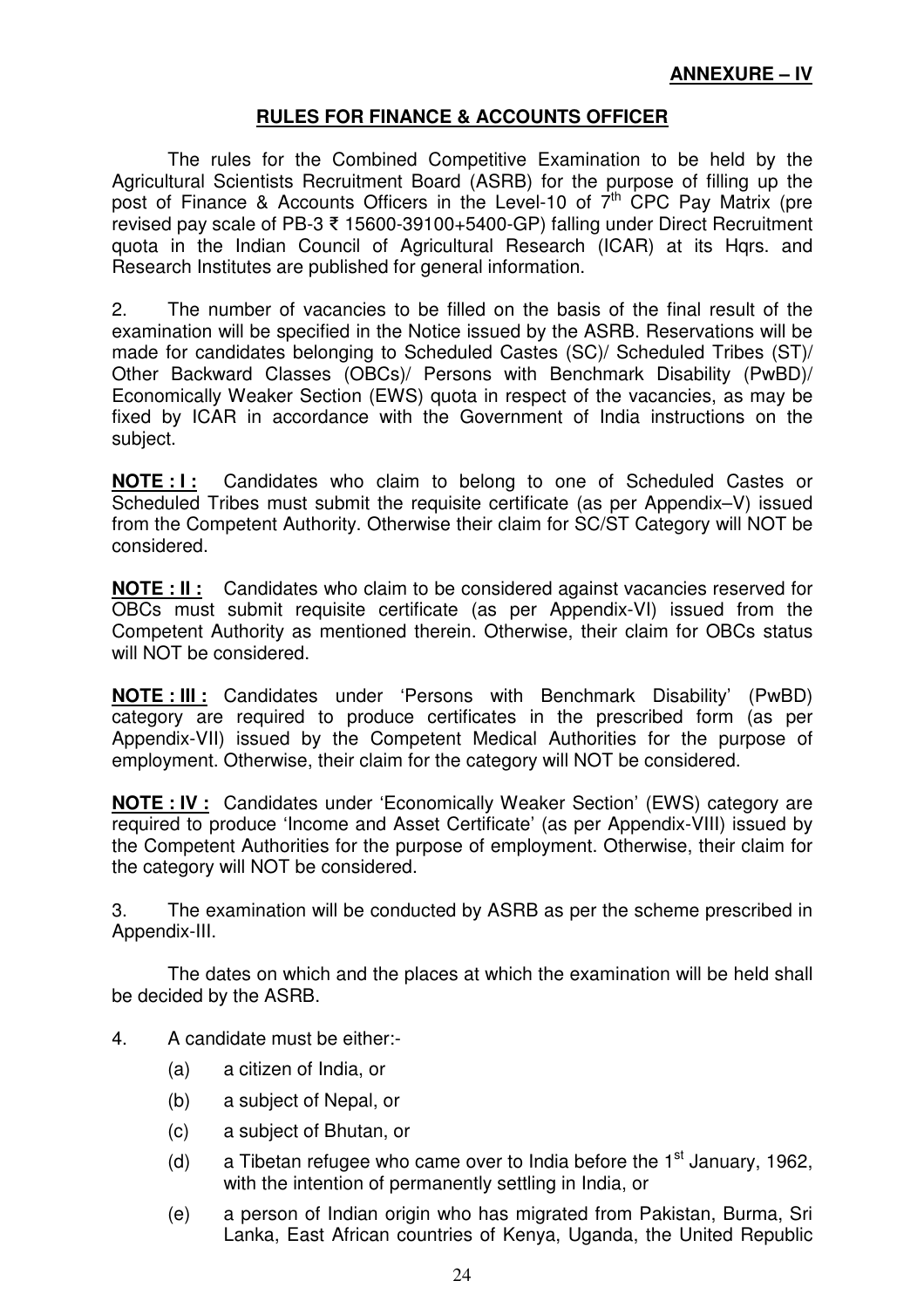of Tanzania, Zambia, Malawi, Zaire and Ethiopia and Vietnam, with the intention of permanently settling in India.

Provided that a candidate belonging to categories (b), (c), (d) and (e) above shall be a person in whose favour a certificate of eligibility has been issued by the Govt. of India.

 A candidate in whose case a certificate of eligibility is necessary, may be admitted to the examination but the offer of appointment may be given only after the necessary eligibility certificate has been issued to him by the Govt. of India.

- 5. Age limits for this examination will be as under:
	- (a) A candidate must have attained the age of 21 years and must have not attained the age of 30 years as on the 23.08.2021 i.e., he/ she must have been born not later than 23.08.2000 and not earlier 24.08.1991. But the maximum age limit for Council's regular employees holding the post in administrative (ministerial) category will be relaxable upto 45 years.
	- b) The upper age limits prescribed above will be relaxable:-
	- i) Upto a maximum of five years if a candidate belongs to SC or ST.
	- ii) Upto a maximum of three years in respect of candidates belonging to Other Backward Classes.
	- iii) For candidates belonging to 'Person with Benchmark Disability' category, the upper age limit will be relaxable upto a maximum of 10 years. Candidates belonging to SC, ST and OBC who are also covered under the 'Person with Benchmark Disability' category will be eligible for grant of cumulative age relaxation under both of their respective categories.
	- iv) To other bonafide displaced persons/repatriates of Indian origin/Defence Services Personnel/Border Security Force Personnel etc. as per the existing instructions of the Government of India on the subject.

SAVE AS PROVIDED ABOVE, THE AGE LIMITS AS PRESCRIBED CAN IN NO CASE BE RELAXED. THE CANDIDATES CAN CLAIM THE RELAXATION IN AGE LIMITS ONLY ON PRODUCTION OF THEIR RESPECTIVE VALID CATEGORY CERTIFICATES.

#### 6. **Educational and Other Qualifications for the Post of Finance & Accounts Officer**

 Candidate must be a Graduate of a recognized University securing not less than 55% mark in the final degree examination or equivalent and must have working knowledge of computer.

Desirable Qualification: Specialization in Finance/ Accounting/ Commerce at the post-Graduation level or professional qualification such as CA/ ICWA/ CS.

7. All candidates in the service of Indian Council of Agricultural Research/ Govt. of India, whether in a permanent or in temporary capacity or as work-charged employees, other than casual or daily rated employees, will be required to submit an undertaking that they have informed in writing, their Head of Office/ Department that they have applied for the examination.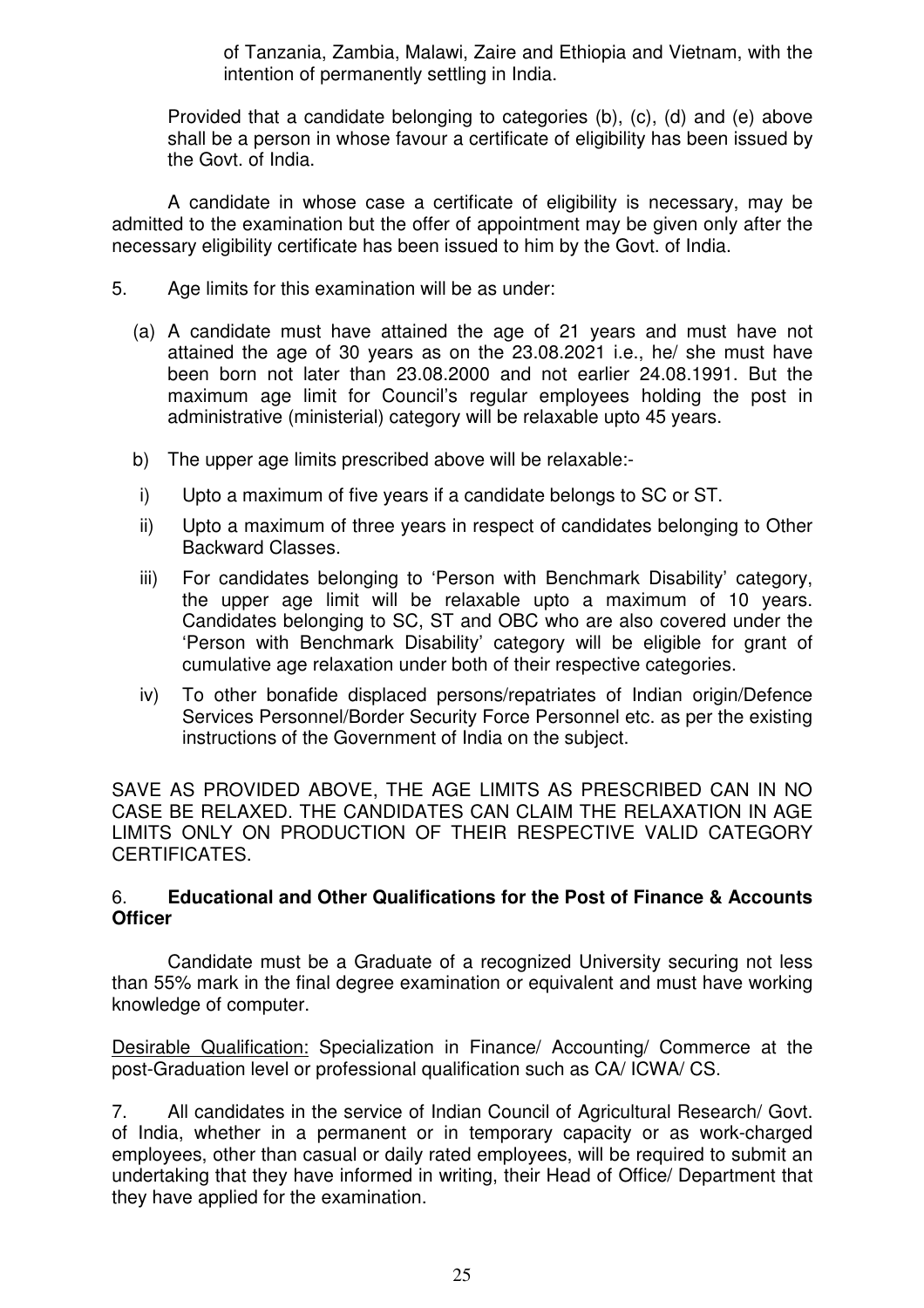8. The decision of the ASRB as to the eligibility or otherwise of a candidate for admission to the examination shall be final.

9. No candidate will be admitted to the examination centre unless he/ she holds a certificate of admission from the ASRB.

- 10. Candidates must pay the fee prescribed by the ASRB.
- 11. A candidate who is or has been declared by the ASRB to be guilty of:
	- a) obtaining support for the candidature by any means, or
	- b) impersonating, or
	- c) procuring impersonation by any person, or
	- d) submitting fabricated document or documents which have been tampered with, or
	- e) making statements which are incorrect or false, or suppressing material information, or
	- f) resorting to any other irregular or improper means in connection with his candidature for the examination, or
	- g) using unfair means during the examination, or
	- h) writing irrelevant matter, including obscene language or pornographic matter, in the script(s), or
	- i) misbehaving in any other manner in the examination hall, or
	- j) harassing or doing bodily harm to the staff employed by the ASRB for the conduct of examination, or
	- k) attempting to commit or, as the case may be, abetting the ASRB of all or any other acts specified in the foregoing clauses, may, in addition to rendering himself liable to criminal prosecution, be liable:-
		- I. to be disqualified by the ASRB from the examination for which he is a candidate; or
		- II. to be debarred either permanently or for a specified period:
			- (i) by the ASRB from any examination or selection held by them;
			- (ii) by the ICAR from any employment under them, and
		- III. if he/she is already in service under ICAR, to disciplinary action under the appropriate rules.

#### 12. Resolution of Tie Cases:

 Wherever two or more candidates have secured equal aggregate marks (marks in Tier-II Examination + Structured Interview/Personality Test) the merit of the candidates shall be determined by applying the following Tie-Breaker Rules:

- (a) The candidate senior in age will be ranked higher.
- (b) In case where the ages mentioned in (a) are same, the merit list would be prepared in alphabetical order of name of the candidates.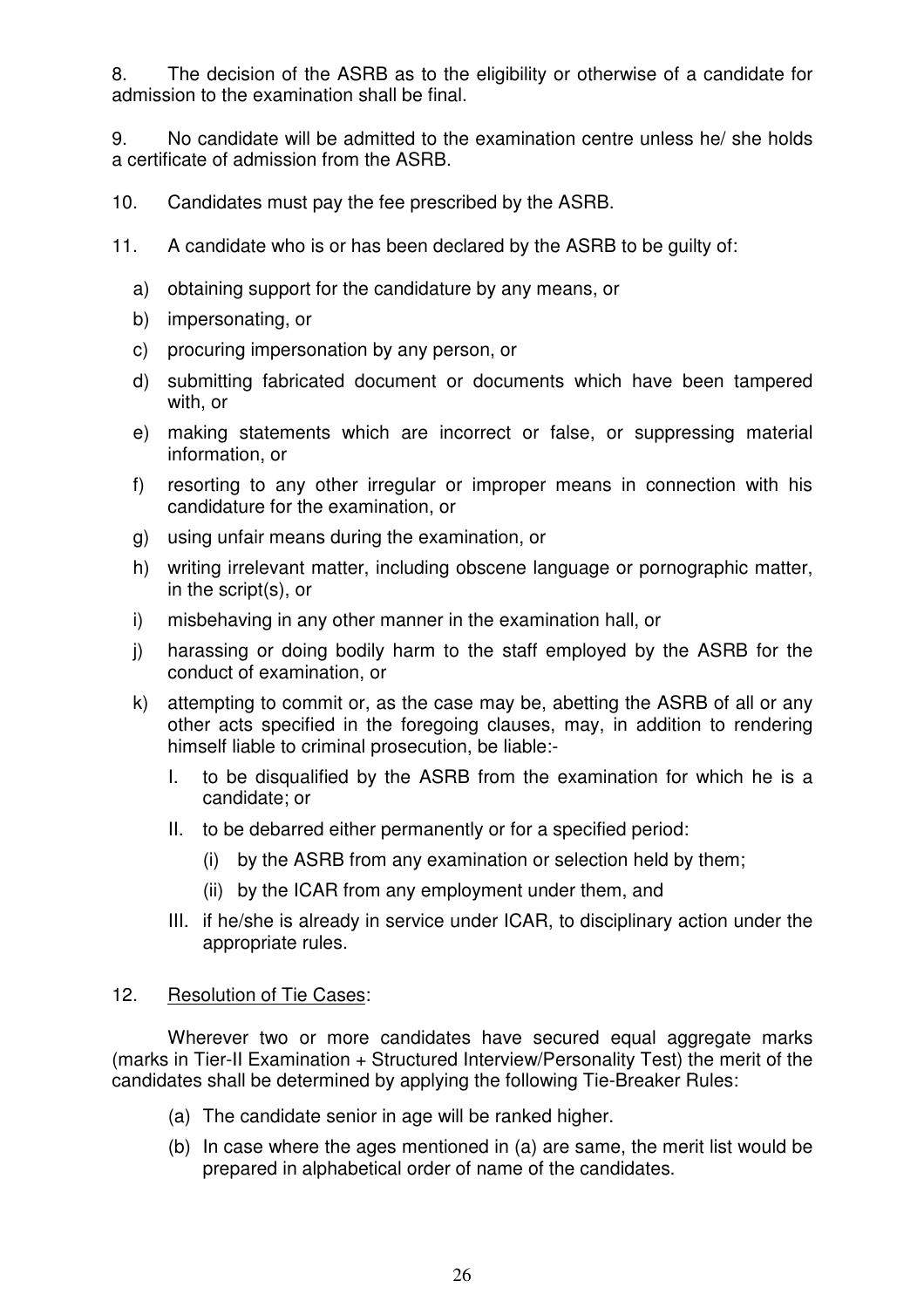13. After the written examination, the candidates who obtain such minimum qualifying marks as may be fixed by the ASRB at their discretion shall be called for an interview for a personality test which shall inter-alia also comprise of a test on 'Working knowledge of computers'.

 Provided that candidates belonging to the Scheduled Caste or the Scheduled Tribe may be called for a personality test by the ASRB by applying relaxed standards, if the board is of the opinion that sufficient number of candidates from these communities are not likely to be available for this test on the basis of the general standards in order to fill up the vacancies reserved for them.

14. After the Interview, the eligible and qualified candidates will be arranged by the ASRB in the order of merit on the basis of the aggregate marks finally awarded to each candidate in the written examination as well as Interview. In that order as many candidates as are found by the ASRB to be qualified in the examination shall be recommended for appointment upto the number of unreserved vacancies decided to be filled on the basis of the final results of the candidates, subject to their being within the prescribed age limits.

 Provided that such candidates belonging to the Scheduled Castes or the Scheduled Tribes may be appointed to the post to the extent the number of vacancies reserved for the Scheduled Castes and Scheduled Tribes cannot be filled on the basis of the general standard, recommended by the ASRB, may be appointed by the relaxed standard to make up the deficiency in the reserved quota, subject to the fitness of the candidate for appointment to the posts, irrespective of their ranks in the order of merit at the examination.

 The candidates belonging to the Other Backward Classes, who are found to be qualified at the examination may be recommended for appointment by the ASRB, by going down the merit list for the OBCs to the extent of vacancies reserved for them subject to the fulfillment of the basic minimum standards prescribed by the ASRB.

 'Persons with Benchmark Disability' category candidates who are found to be qualified at the examination may be recommended for appointment by the ASRB, by going down the merit list for the 'Persons with Benchmark Disability' category candidates to the extent of vacancies reserved for them subject to the fulfillment of the basic minimum standards prescribed by the ASRB.

 The candidates belonging to the Economically Weaker Section (EWS) category who are found to be qualified at the examination may be recommended for appointment by the ASRB, by going down the merit list for the EWS category candidates to the extent of vacancies reserved for them subject to the fulfillment of the criteria fixed by the Central Government and in possession of such eligibility certification and fulfillment of the basic minimum standards prescribed by the ASRB.

15. The form and manner of communication of the result of the examination to individual candidates shall be decided by the ASRB at their discretion and the ASRB will not enter into correspondence with them regarding result.

16. Appointments will be made by the ICAR initially on probation, for a period of two years. The period of probation may be extended, if considered necessary.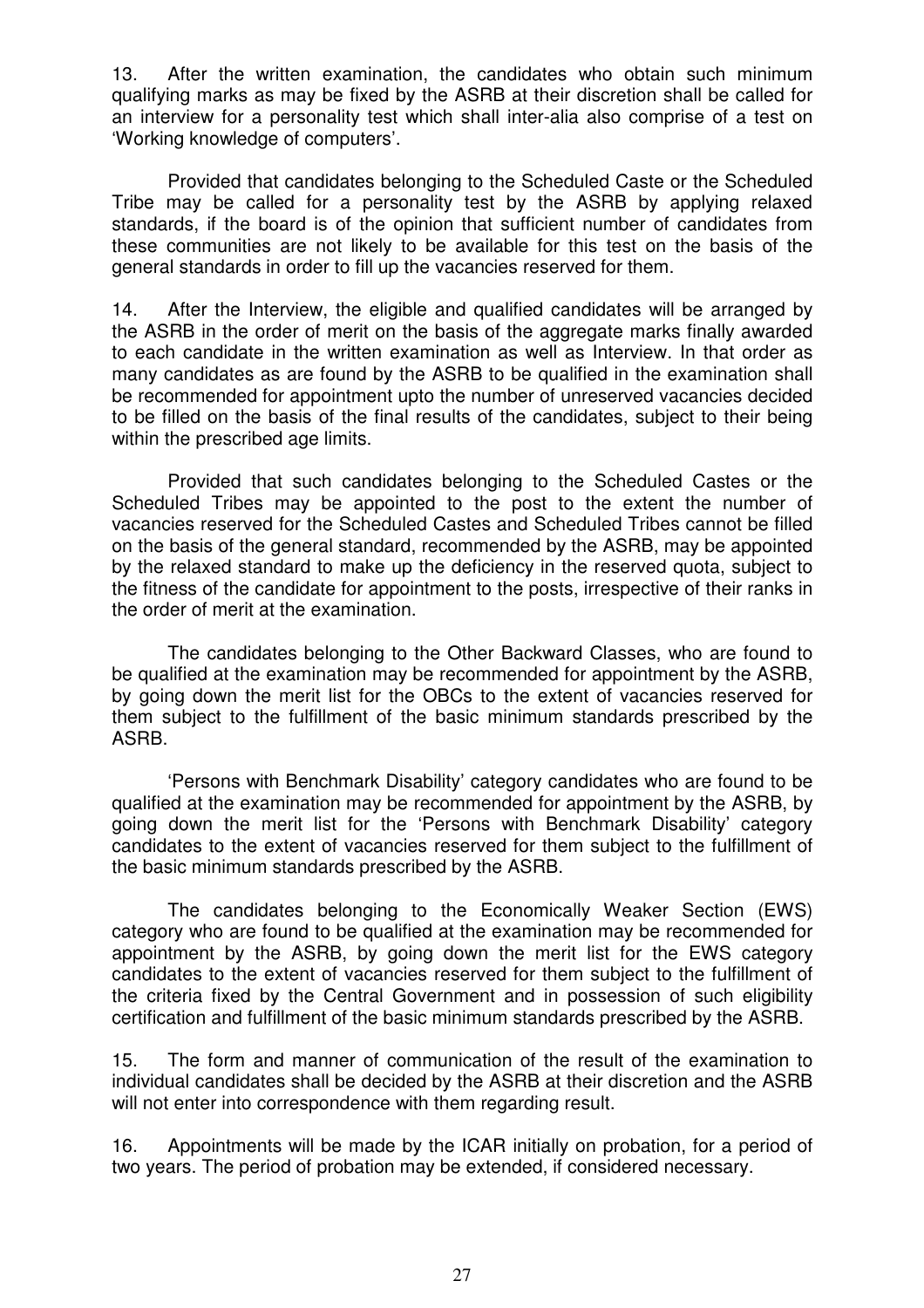- 17. No person:
	- a) who has entered into or contracted a marriage with a person having a spouse living, or
	- b) who, having a spouse living, has entered into or contracted a marriage with any person, shall be eligible for appointment to service.

 Provided that the Council may, if satisfied that such marriage is permissible under the personal law applicable to such persons and the other party to the marriage and there are other grounds for doing so, exempt any person from the operation of this rule.

18. A candidate must be in good mental and bodily health and free from any other physical defect likely to interfere with the efficient discharge of his duties as an officer of the service. A candidate who after such medical examination, as may be prescribed by the competent authority is found not to satisfy these requirements will not be appointed. Only such candidates as are likely to be considered for appointment will be medically examined.

19. Success at the examination confers no right to appointment, unless the Council is satisfied, after such enquiry as may be considered necessary, that the candidate having regard to his character and antecedents is suitable in all respects for appointment to the post.

20. Conditions of service of the Combined Cadre of Finance & Accounts Officers under the ICAR are briefly stated in Appendix-IV.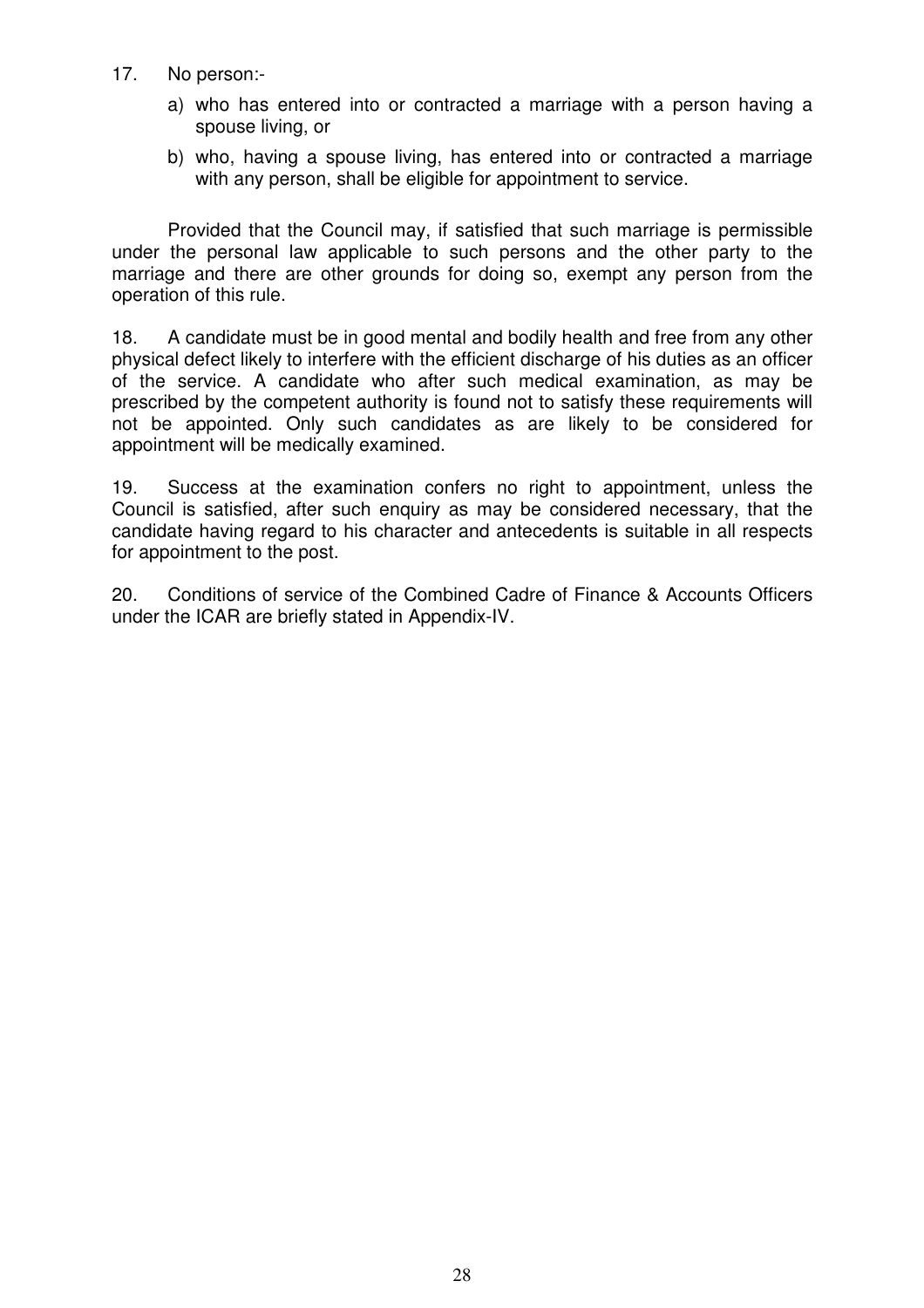#### **SCHEME OF EXAMINATION FOR THE POST OF FINANCE & ACCOUNTS OFFICER**

#### **Tier-I Exam**

Objective multiple choice paper of 200 questions of one mark each of three Hours duration containing the following Section:

| Section - A | <b>General Knowledge</b>                     | 50 Questions |
|-------------|----------------------------------------------|--------------|
| Section - B | General Intelligence & Reasoning Ability     | 50 Questions |
| Section - C | <b>Arithmetical &amp; Numerical Ability</b>  | 50 Questions |
| Section - D | Language Comprehension<br>(Hindi or English) | 50 Questions |

Each wrong answer will attract a penalty of one third of the marks originally assigned to that question. This paper will be qualifying in nature and marks scored in it will not be carried forward. The ASRB will prepare a list of candidates to be qualified for Tier-II Examination, based on the criterion of minimum qualifying marks, as may be determined by the Board and twenty top scoring candidates for one vacancy shall be declared qualified for the Tier-II Exam from each category under which vacancy(ies) are available.

**Tier-II (Descriptive) Exam** (Each Paper will be of 3 Hours duration)

| <b>Paper-I</b>   | General Awareness of Development of   150 Marks<br>Economic, Social, Scientific & Cultural<br>Fields, History & Geography of India and<br>the World |           |
|------------------|-----------------------------------------------------------------------------------------------------------------------------------------------------|-----------|
| <b>Paper-II</b>  | Constitution of India, Polity, Governance, 150 Marks<br>Social Justice                                                                              |           |
| <b>Paper-III</b> | <b>Essay Writing</b>                                                                                                                                | 100 Marks |
| <b>Paper-IV</b>  | <b>Commerce &amp; Business Economics</b>                                                                                                            | 200 Marks |
|                  | Total of Written   600 Marks                                                                                                                        |           |

Candidates from Tier-II Exam will be qualified for Tier-III viz. Structured Interview in the ratio of 5 candidates for each vacancy (category-wise)

#### **Tier-III (Interview)**

#### **Structured Interview : 100 Marks**

Final merit will be prepared based on the aggregate of marks (700 Marks) i.e. marks scored by the candidates in Tier-II Exam (out of maximum 600 Marks) as well as Structured Interview (out of maximum 100 Marks)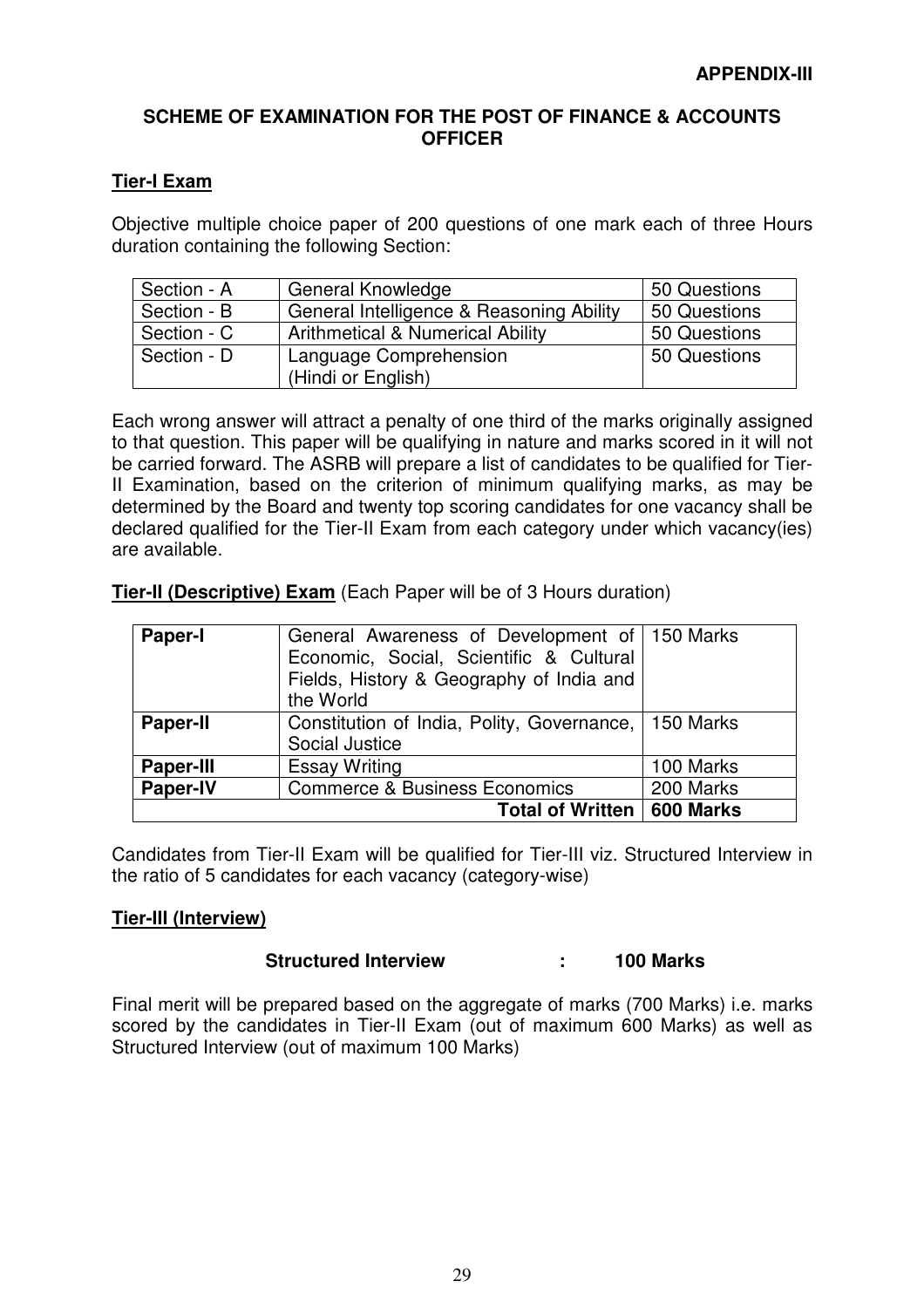### **STRUCTURED INTERVIEW / PERSONALITY TEST**

 The candidates who qualify in the written examination will be called for structured interview/ personality test. The marks allotted for interview/ personality test are 100. Interview Board has, therefore, to award marks to candidates out of 100 marks only. Keeping in view the functions and traits required to perform efficiently the duties attached to the post for which recruitment is being made, these 100 marks for interview/ personality test have been divided under the following seven heads:

| (i)   | (a) | <b>Essential Educational Qualifications (Total)</b> |   | 05 (Maximum) |
|-------|-----|-----------------------------------------------------|---|--------------|
|       |     | $(i)$ 60% and above                                 |   | 05           |
|       |     | (ii) 55% and above but below 60%                    |   | 04           |
|       | (b) | Highest or Desirable Academic/                      |   | 05           |
|       |     | Professional Qualification/ Experience              |   |              |
| (ii)  |     | <b>Extra Curricular Activities</b>                  |   | 05           |
| (iii) |     | General Awareness/ General Knowledge                |   | 10           |
| (iv)  |     | In-depth knowledge of the subject studied           | ÷ | 20           |
| (v)   |     | Personality                                         |   | 20           |
| (vi)  |     | <b>Working Knowledge of Computers</b>               |   | 20           |
| (vii) |     | <b>Aptitude and Suitability</b>                     |   | 15           |
|       |     | *********************                               |   |              |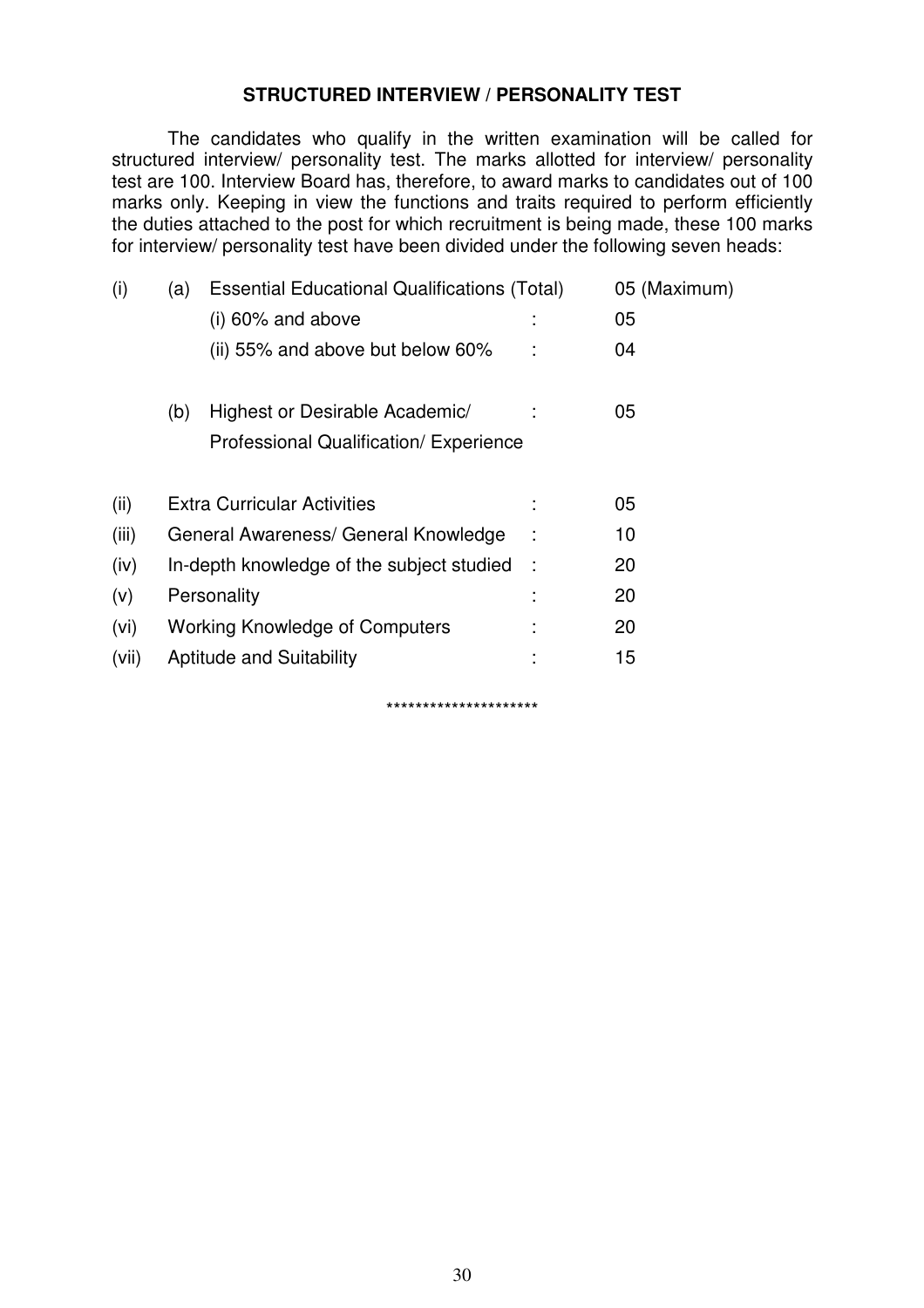#### **DETAILS OF SYLLABUS FOR THE EXAMINATION FOR FINANCE & ACCOUNTS OFFICER**

# **TIER-I (OBJECTIVE TYPE)**

# **SECTION - A : GENERAL KNOWLEDGE (50 Questions)**

- Current events of national and international importance.
- History of India and Indian national movement, World History
- Indian and World Geography Physical, Social and economic.
- Indian Polity and Governance Constitution, Political System, Panchayati Raj, Public Policy, Rights Issues, etc.
- Economic and Social Development Sustainable Development, Poverty, Inclusion, Demographics, Social Sector Initiatives, etc.
- Agricultural and Geo-Cultural Development Issues, Human Rights, Social Conflicts, Disabilities etc.
- General Awareness specific to Structure & Functioning of ICAR.
- General Science and scientific research.

## **SECTION – B : GENERAL INTELLIGENCE AND REASONING ABILITY (50 Questions)**

- Logical Reasoning and analytical Ability Verbal and Non-Verbal (Analogies, Similarities, Differences, space visualization, visual memory, discrimination, observation, relationship, concepts, arithmetical reasoning, verbal and figure classification, arithmetical number series).
- Decision making and Problem Solving.
- General Mental ability.

# **SECTION – C : ARITHMETICAL AND NUMERICAL ABILITY (50 Questions)**

- Basic Numeracy (Number system, Simplification, Decimals, Fractions, L.C.M., H.C.F., Ratio & Proportion, Percentage, Average, Profit & Loss, Discount, Simple and Compound interest, Mensuration, Time and work, Time and Distance) (Class X level)
- Data Interpretation (charts, graphs, tables, data sufficiency etc.) (Class X level)

# **SECTION – D : LANGUAGE COMPREHENSION (50 Questions)**

# **HINDI or ENGLISH**

- Comprehension of Language and Writing Ability
- Précis writing, Usage and Vocabulary, Short Essays, Translation
- Interpersonal Skills including communication skills.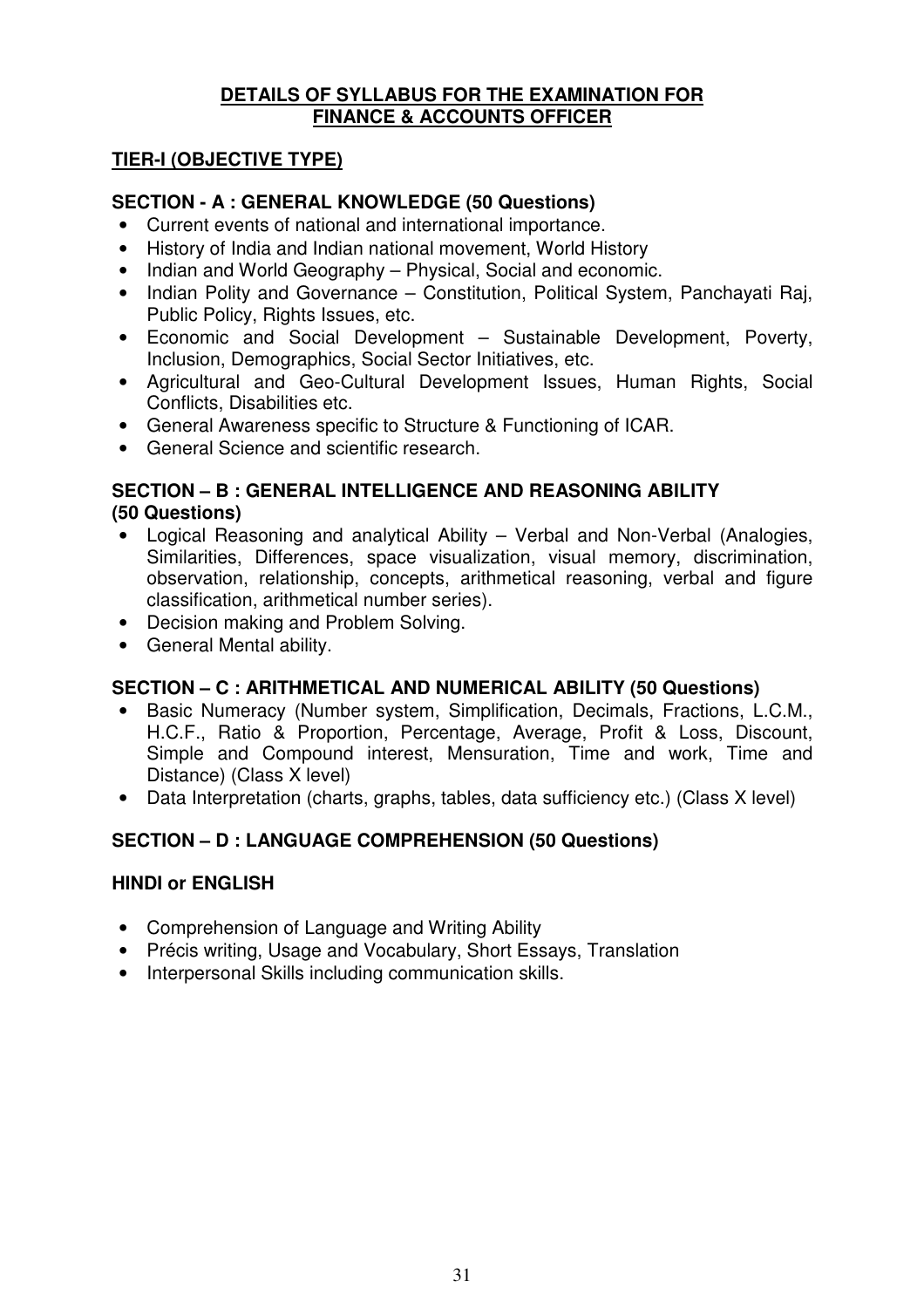# **TIER – II EXAM (DESCRIPTIVE TYPE)**

#### PAPER – I 150 MARKS

#### **General awareness of Development of Economic, Social, Scientific & Cultural Fields, History & Geography of India and World**

- Indian culture will cover the salient aspects of Art Forms, literature and Architecture from ancient to modern times.
- Modern Indian history from about the middle of the eighteen century until the present – significant events, personalities, issues.
- The Freedom Struggle its various stages and important contributions from different parts of the country.
- Post-independence consolidation and reorganization within the country.
- History of the world will include events from  $18<sup>th</sup>$  century such as industrial revolution, world wars, redrawal of national boundaries, colonization, decolonization, political philosophies like communism, capitalism, socialism etc. – their forms and effect on the society.
- Salient features of Indian Society, Diversity of India.
- Role of women and women's organization, population and associated issues, poverty and development issues, urbanization, their problems and their remedies.
- Effects of globalization on Indian society.
- Social empowerment, communalism, regionalism & secularism.
- Salient features of world's physical geography.
- Distribution of key natural resources across the world (including South Asia and the Indian sub-continent); factors responsible for the location of primary, secondary and tertiary sector industries in various parts of the world (including India).
- Important Geophysical phenomena such as earthquakes. Tsunami, Volcanic activity, cyclone etc., geographical features and their location- changes in critical geographical features (including water-bodies and ice-caps) and in flora and fauna and the effects of such changes.

#### PAPER – II 150 MARKS

#### **CONSTITUTION OF INDIA, POLITY, GOVERNANCE, SOCIAL JUSTICE**

- Indian Constitution historical underpinnings, evolution, features, amendments, significant provisions and basic structure.
- Functions and responsibilities of the Union and the States, issues and challenges pertaining to the federal structure, devolution of powers and finances up to local levels and challenges therein.
- Separation of powers between various organs dispute redressed mechanisms and institutions.
- Comparison of the Indian constitutional scheme with that of other countries.
- Parliament and State legislatures structure, functioning, conduct of business. Power & privileges and issues arising out of these.
- Structure, organization and functioning of the Executive and the Judiciary Ministries and Departments of the Government; pressure groups and formal/ informal associations and their role in the Polity.
- Salient features of the Representation of People's Act.
- Appointment to various Constitutional post, powers, functions and responsibilities of various Constitutional Bodies.
- Statutory, regulatory and various quasi-judicial bodies.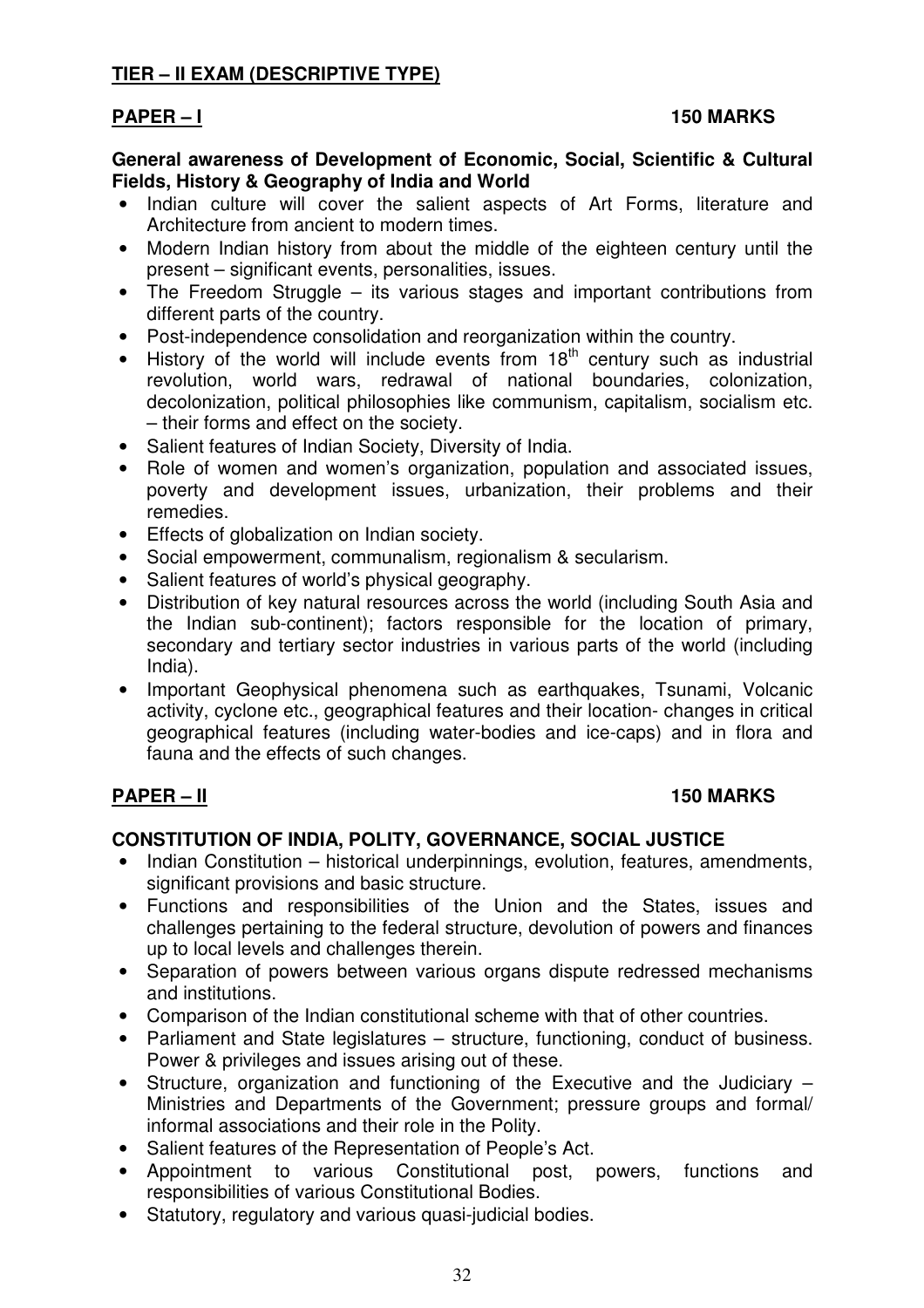- Government policies and interventions for development in various sectors and issues arising out of their design and implementation.
- Development processes and the development industry the role of NGOs, SHGs, various groups and associations, donors, charities, institutional and other stakeholders.
- Welfare schemes for vulnerable sections of the population by the Centre and States and the performance of these schemes; mechanisms, laws, institutions and Bodies constituted for the protection and betterment of these vulnerable sections.
- Issues relating to development and management of Social Sector/ Services relating to Health, Education, Human Resources.
- Issues relating to poverty and hunger.
- Important aspects of governance, transparency and accountability, egovernance – applications, models successes, limitations and potential; citizens charters, transparency & accountability and institutional and other measures.
- Role of Civil services in democracy.
- Role of Indian Council of Agricultural Research in Agricultural Sector, its Importance and various Implications.

# **PAPER – III** 100 MARKS **Essay Writing (100 Marks)**

**Essay:** Candidates may be required to write essays on current international/ national events and other multiple topics like social, cultural, economic and political aspects about which a graduate level candidate is expected to be aware. They will be expected to keep closely to the subject of the essay to arrange their ideas in orderly fashion, and to write concisely. An opinion may be given and candidate may have to submit his/ her arguments for and against the opinion and sum up in the end of his/ her views. Credit will be given for effective and exact expression.

#### **PAPER – IV 200 MARKS**

#### **COMMERCE & BUSINESS ECONOMICS**

This paper will cover the topics like Accounting, Financial Accounting, Auditing, Business Organization, Cost Accounting, Taxation, Financial Institutions, etc. commonly taught in the Degree Course of Indian Universities/ Institutes.

#### **Financing/ Accounting:**

Accounting as a financial information system; Impact of behavioural sciences. Accounting Standards e.g., Accounting for Depreciation, Inventories, Research and Development Costs, Long-term Construction Contracts, Revenue Recognition, Fixed Assets, Contingencies, Foreign Exchange Transactions, Investments and Government Grants, Cash Flow Statement, Earnings per Share. Accounting for Share Capital Transactions including Bonus Shares, Right Shares. Employees Stock Option and Buy-Back of Securities. Preparation and Presentation of Company Final Accounts. Amalgamations, Absorption and Reconstruction of Companies.

#### **Cost Accounting:**

Nature and functions of cost accounting. Installation of Cost Accounting System. Cost Concepts related to Income Measurement, Profit Planning, Cost Control and Decision Making. Methods of Costing: Job Costing, Process Costing, Activity Based Costing. Volume-cost-Profit Relationship as a tool of Profit Planning. Incremental Analysis/ Differential Costing as a Tool of Pricing Decisions, Product Decisions, Make or Buy Decisions, Shut-Down Decisions etc. Techniques of Cost Control and Cost Reduction: Building as a Tool of Planning and Control. Standard Costing and Variance Analysis. Responsibility Accounting and Divisional Performance Measurement.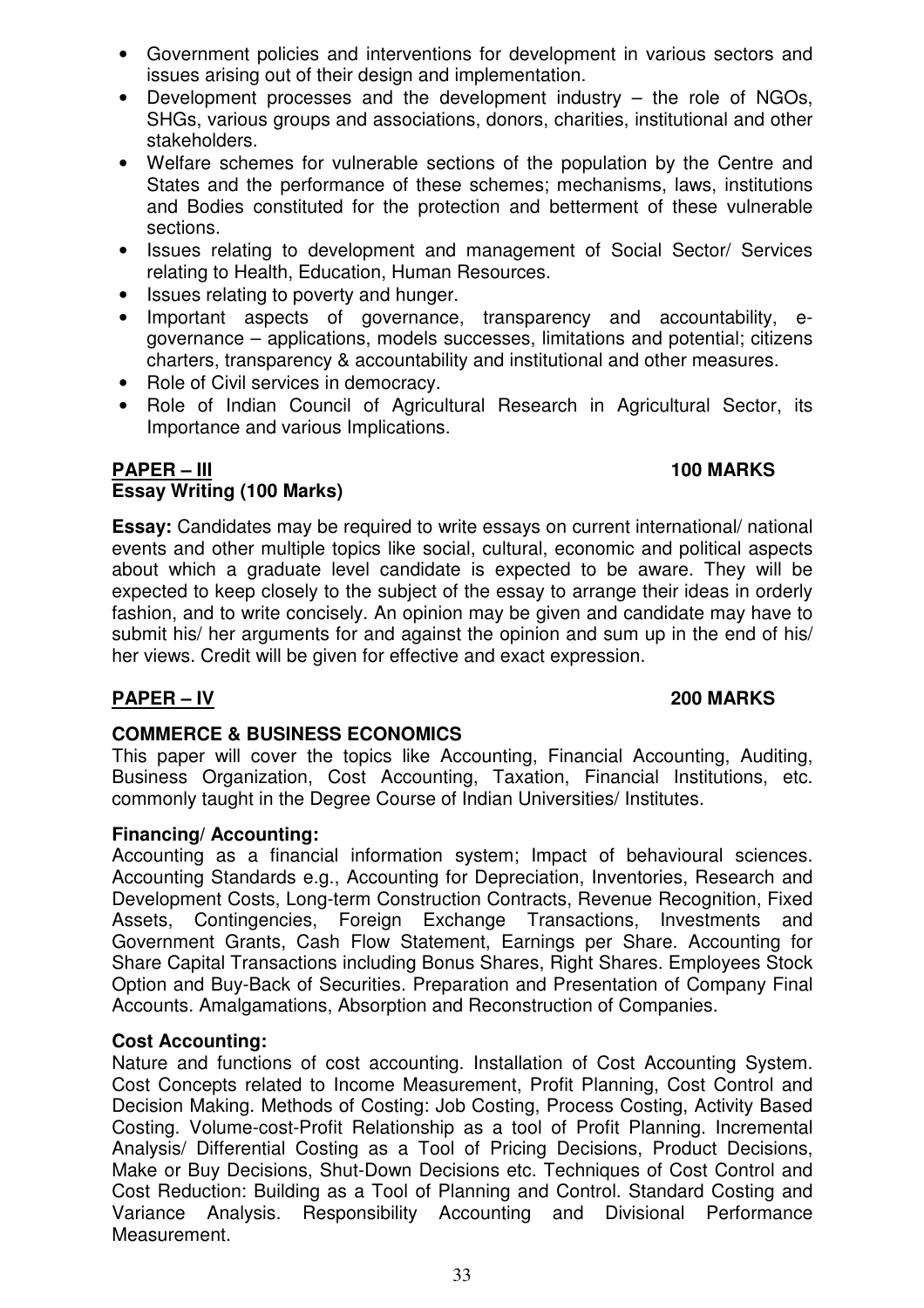### **Taxation:**

Income Tax: Definitions. Basis of charge; Incomes which do not form part of total income. Simple problems of Competition of Income (of individuals only) under various heads, i.e., Salaries, Income from House Property, Profits and Gains from Business or Profession, Capital Gains, Income from other sources, Income of other Persons included in Assessee's Total income. Set-off and Carry forward of Loss. Deductions from Gross Total Income. Salient Features/ Provisions related to VAT and Services Tax.

#### **Auditing:**

Company Audit: Audit related to Divisible Profits, Dividends, Special investigations, Tax audit. Audit of Banking, Insurance, Non-Profit Organization and Charitable Societies/ Trusts/ Organizations.

#### **Foundation of Indian Business:**

Spectrum of Business Activities, Manufacturing and service sectors. India's experience of liberalization and globalization, Technological innovations and skill development. 'Make in India' Movement. Social Multinational Corporations and Indian transnational companies. Social responsibility and ethics. Emerging opportunities in business; Franchising, Outsourcing, and E-commerce.

#### **Business Enterprises**

Sole Proprietorship, One Person Company, Joint Hindu Family Firm, Partnership firm, Joint Stock Company, Cooperative Society; Limited Liability Partnership. Choice of Form of Organisation. Entrepreneurial Process-Idea generation, Feasibility study. Basic considerations in setting up a Business Enterprise.

#### **The process of Management**

Planning; Decision-Making; Strategy Formulation. Organizing: Basic Considerations; Departmentation-Functional, Project, Matrix and Network; Delegation and Decentralisation of Authority; Dynamics of group behaviour. Leadership: Concept and Styles; Trait and Situational Theory of Leadership. Motivation: Concept and Importance; Maslow Need Hierarchy Theory; Herzberg Two Factors Theory, McGregor and Ouchi theory. Control: Concept and Process. Communication: Process and Barriers. Transactional Analysis (TA), Johari Window. Change Management: Resistance to change and strategies to manage change, conflict levels, causes and resolution. Functional and Dysfunctional aspects of conflict. Emerging issues in management.

#### **Financial Markets and Institutions:**

Indian Financial System: An Overview

Money Markets: Participants, Structure and Instruments. Commercial Banks. Reforms in Banking Sector. Monetary and Credit Policy of RBI. RBI as a Regulator.

Capital Market: Primary and Secondary Market. Financial Market Instruments and Innovative Debt Instruments; SEBI as a Regulator.

Financial Services: Mutual Funds, Venture Capital, Credit rating Agencies, Insurance and IRDA.

#### **Any other topics related to this subject.**

\*\*\*\*\*\*\*\*\*\*\*\*\*\*\*\*\*\*\*\*\*\*\*\*\*\*\*\*\*\*\*\*\*\*\*\*\*\*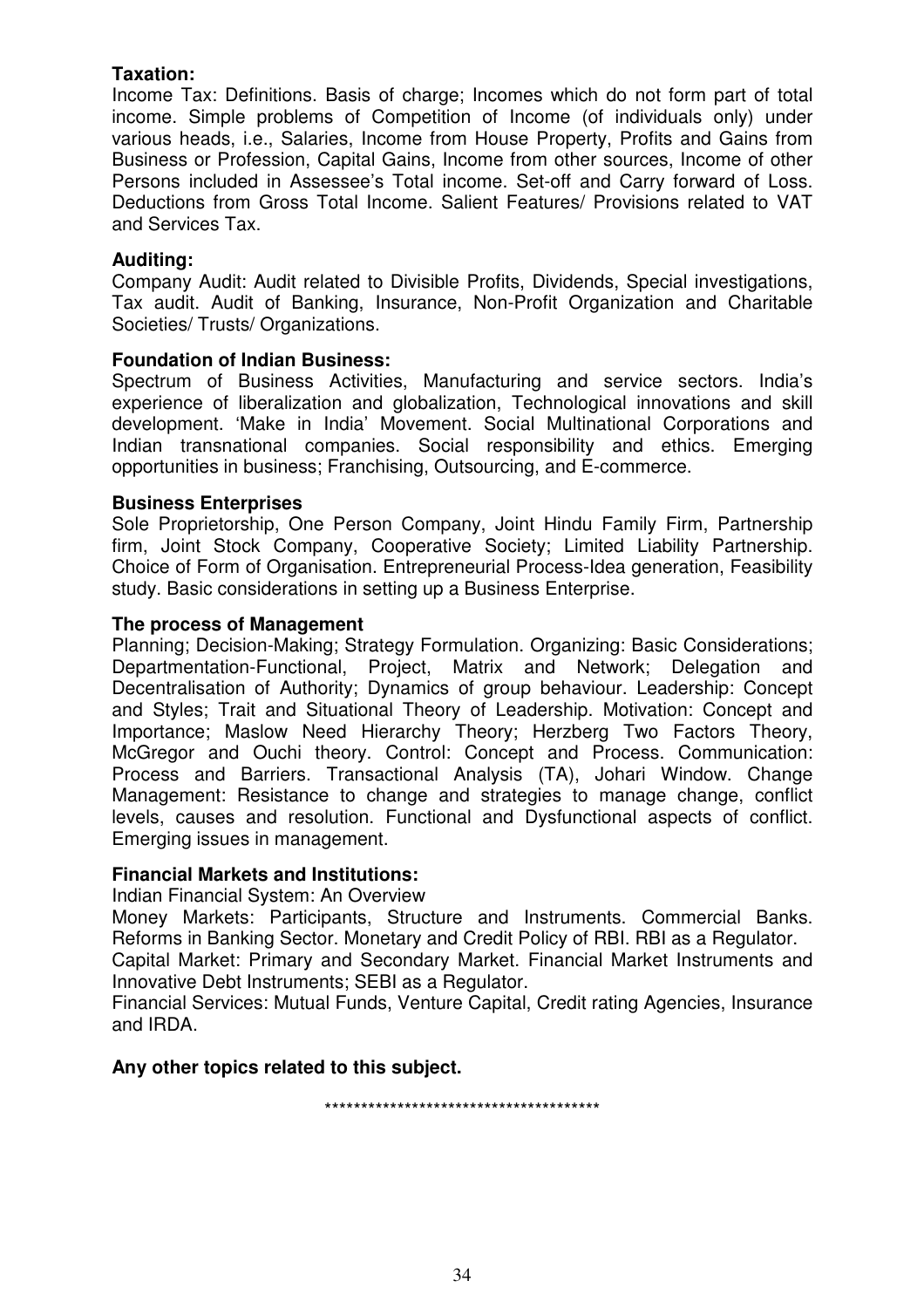Brief particulars about the services to which recruitment is being made through the examination are as under:

 There are at present the following five grades in the Combined Cadre of Finance & Accounts Officer under the ICAR:-

- 1. Finance & Accounts Officer Level-10 (Pre revised PB-3 ₹ 15600-39100 + 5400 (Grade Pay).
- 2. Senior Finance & Accounts Officer Level-11 (Pre revised PB-3 15600-  $39100 + \overline{5}6600$  (Grade Pay).
- 3. Deputy Director (Finance)/ Chief Finance & Accounts Officer Level-12  $(Pre$  revised PB-3 ₹ 15600-39100 + ₹ 7600 (Grade Pay).
- 4. Director (Finance)/ Comptroller Level-13 (Pre revised PB-4 37,400-  $67,000 + ₹ 8700$  (Grade Pay).
- 5. Joint Secretary (Finance)/ Sr. Comptroller Level-14 (Pre revised PB-4 ₹ 37,400-67,000 + 10000 (Grade Pay).

 The Deputy Director (Finance) / Chief Finance & Accounts Officer having five years of service is eligible for consideration for appointment to the post of Director (Finance) / Comptroller in Level-13 (Pre revised PB-4 ₹ 37,400-67,000 + ₹ 8700 (Grade Pay). Senior Finance & Accounts Officers with five years of service are eligible for consideration for appointment to the post of Deputy Director (Finance)/ Chief Finance & Accounts Officer. Finance & Accounts Officer with 5 years service are eligible for consideration for appointment to the post of Senior Finance & Accounts Officer.

 Persons recruited directly as Finance & Accounts Officer will be appointed initially on probation for a period of two years during which they will undergo such trainings etc. as prescribed by the ICAR. However, if the work or conduct of a probationer has, in the opinion of ICAR, not been found satisfactory, either he may be discharged from the service or his period of probation may be extended for such further period as ICAR may deem necessary.

 On satisfactory completion of the period of probation or the extended period of probation as the case may be the ICAR may confirm the person in his appointment, if he/she fulfils the conditions prescribed as per the rules/instructions issued by ICAR/Govt. of India from time to time.

\*\*\*\*\*\*\*\*\*\*\*\*\*\*\*\*\*\*\*\*\*\*\*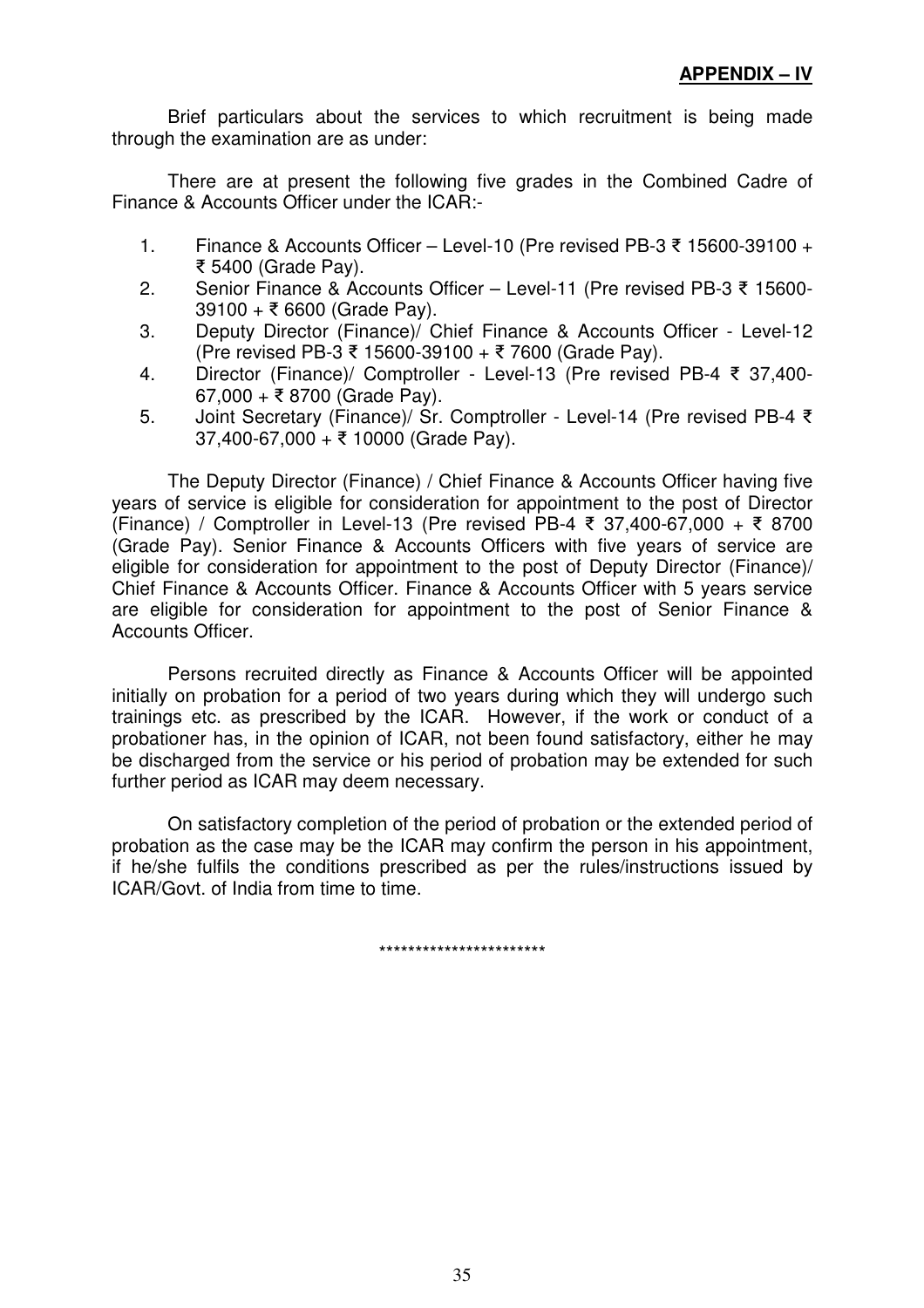# **FORM OF CERTIFICATE TO BE RPODUCED BY SCHEDULED CASTES AND SCHEDULED TRIBES CANDIDATES APPLYING FOR APPOINTMENT TO THE POSTS UNDER THE GOVERNMENT OF INDIA**

This is to certify that Shri/Shrimati/Kumari\*\_\_\_\_\_\_\_\_\_\_\_\_\_\_\_\_\_\_\_\_ son/ daughter\* of \_\_\_\_\_\_\_\_\_\_\_\_\_\_\_\_\_\_\_\_\_\_\_ of village/town\* \_\_\_\_\_\_\_\_\_\_\_\_\_\_\_\_\_ in District/ Division\*\_\_\_\_\_\_\_\_\_\_\_\_\_\_\_\_\_\_\_\_ of the State/Union Territory\* \_\_\_\_\_\_\_\_\_\_\_\_\_\_\_\_\_ belongs to the \_\_\_\_\_\_\_\_\_\_\_\_\_\_\_\_\_\_\_\_ caste/ tribe\* which is recognized as a Scheduled Caste/ Scheduled Tribe\* under:-

@ The Constitution (Scheduled Castes) Order, 1950 @ The Constitution (Scheduled Tribes) Order, 1950 @ The Constitution (Scheduled Castes) Union Territories Order, 1951 @ The Constitution (Scheduled Tribes) Union Territories Order, 1951 [as amended by the Scheduled Castes and Scheduled Tribes Lists (Modification) Order, 1956; the Bombay Reorganisation Act, 1960, the Punjab Reorganisation Act, 1966, the State of Himachal Pradesh Act, 1970, the North Eastern Area (Reorganisation) Act, 1971, the Scheduled Castes and Scheduled Tribes Orders (Amendment) Act, 1976, the State of Mizoram Act, 1986, the State of Arunachal Pradesh Act, 1986 and the Goa, Daman and Diu (Reorganisation) Act, 1987.]

@ The Constitution (Jammu and Kashmir) Scheduled Castes Order, 1956 @ The Constitution (Andaman and Nicobar Islands) Scheduled Tribes Order, 1959, as amended by the Scheduled Castes and Scheduled Tribes Order (Amendment) Act, 1976

@ The Constitution (Dadar and Nagar Haveli) Scheduled Castes Order, 1962 @ The Constitution (Dadar and Nagar Haveli) Scheduled Tribes Order, 1962 @ The Constitution (Pondicherry) Scheduled Castes Order, 1964 @ The Constitution (Uttar Pradesh) Scheduled Tribes Order, 1967 @ The Constitution (Goa, Daman and Diu) Scheduled Castes Order, 1968 @ The Constitution (Goa, Daman and Diu) Scheduled Tribes Order, 1968 @ The Constitution (Nagaland) Scheduled Tribes Order, 1970 @ The Constitution (Sikkim) Scheduled Castes Order, 1978 @ The Constitution (Sikkim) Scheduled Tribes Order, 1978 @ The Constitution (Jammu and Kashmir) Scheduled Tribes Order, 1989 @ The Constitution (SC) Order (Amendment) Act, 1990 @ The Constitution (ST) Order (Amendment) Act, 1991 @ The Constitution (ST) Order (Second Amendment) Act, 1991 @ The Scheduled Castes and Scheduled Tribes Orders (Amendment) Act, 2002 @ The Constitution (Scheduled Castes) Order (Amendment) Act, 2002 @ The Constitution (Scheduled Castes and Scheduled Tribes) Orders (Amendment) Act, 2002 @ The Constitution (Scheduled Castes) Orders (Second Amendment) Act, 2002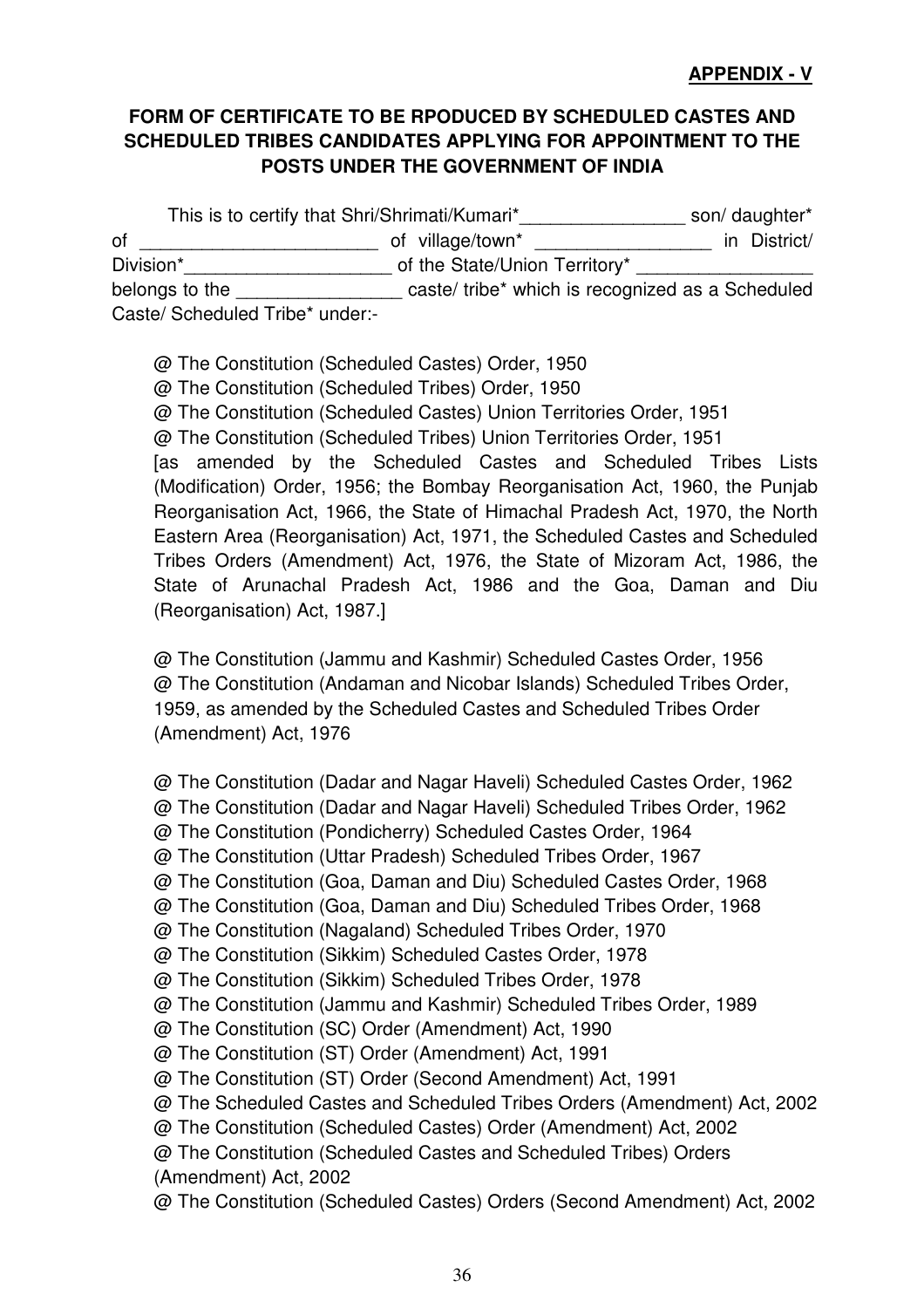%2. Applicable in the case of Scheduled Castes/ Scheduled Tribes persons who have migrated from one State/ union Territory Administration to another.

|                                                               | This certificate is issued on the basis of the Scheduled Castes/ Scheduled                           |        |  |  |  |  |
|---------------------------------------------------------------|------------------------------------------------------------------------------------------------------|--------|--|--|--|--|
| Tribes Certificate issued to Shri/Shrimati*<br>father/mother* |                                                                                                      |        |  |  |  |  |
|                                                               | of Shri/Shrimati/Kumari*___________________________ of village/town* ____________                    |        |  |  |  |  |
|                                                               | in District/Division* _______________________ of the State/ Union Territory* _______________________ |        |  |  |  |  |
|                                                               | who belongs to the caste/ tribe* which is recognized as a Scheduled Caste/                           |        |  |  |  |  |
|                                                               | Scheduled Tribe* in the State/ Union Territory* of _____________________________                     | issued |  |  |  |  |
|                                                               |                                                                                                      |        |  |  |  |  |

| %3. | Shri/Shrimati*/Kumari*                               | and/*or his/her* |
|-----|------------------------------------------------------|------------------|
|     | family ordinarily resides in village/town*           |                  |
|     | District/Division* of the State/ Union Territory* of |                  |

**Signature\_\_\_\_\_\_\_\_\_\_\_\_\_\_\_\_\_\_\_\_\_\_\_\_ \*\*Designation\_\_\_\_\_\_\_\_\_\_\_\_\_\_\_\_\_\_\_\_\_\_ (With Seal of Office)** 

**State/ Union Territory** 

Place **and the set of the set of the set of the set of the set of the set of the set of the set of the set of the set of the set of the set of the set of the set of the set of the set of the set of the set of the set of th** Date **Date** 

\* Please delete the words which are not applicable.

@ Please quote specific Presidential Order.

% Delete the paragraph which is not applicable.

- NOTE:- The term "ordinarily resides" used here will have the same meaning as in Section 20 of the Representation of the People Act, 1950.
- \*\* List of authorities empowered to issue Scheduled Caste/ Scheduled Tribe Certificate:
- (i) District Magistrate/ Additional District Magistrate/ Collector/ Deputy Commissioner/ Additional Deputy Commissioner/ Deputy Collector/ 1<sup>st</sup> Class Stipendiary Magistrate/^ Sub-Divisional Magistrate/ Taluka Magistrate/ Executive Magistrate/ Extra Assistant Commissioner.

 $\wedge$  (not below of the rank of 1<sup>st</sup> Class Stipendiary Magistrate).

- (ii) Chief Presidency Magistrate/ Additional Chief Presidency Magistrate/ Presidency Magistrate.
- (iii) Revenue Officers not below the rank of Tehsildar.
- (iv) Sub Divisional Officer of the area where the candidate and/or his/her family normally resides.
- (v) Administrator/ Secretary to Administrator/ Development Officer (Lakshadweep).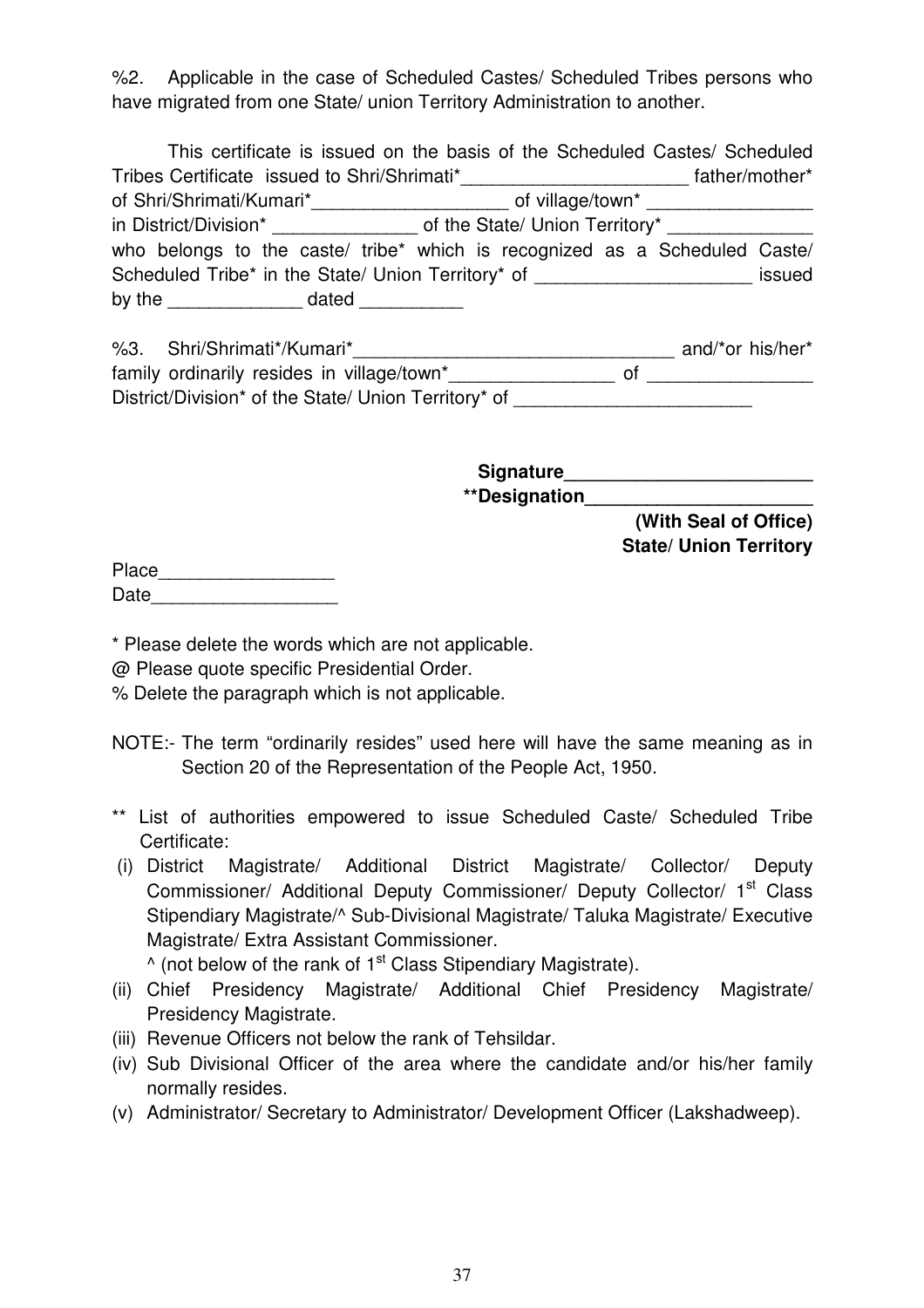#### **FORM OF CERTIFICATE TO BE PRODUCED BY OTHER BACKWARD CLASSES APPLYING FOR APPOINTMENT TO POSTS UNDER THE GOVERNMENT OF INDIA**.

|                                                                                    |  |  | son/daughter       |  |
|------------------------------------------------------------------------------------|--|--|--------------------|--|
|                                                                                    |  |  |                    |  |
| District/Division                                                                  |  |  | in the State/Union |  |
| Territory _____________________________ belongs to the ________________________    |  |  |                    |  |
| community which is recognized as a backward class under the Government of          |  |  |                    |  |
| India, Ministry of Social Justice and Empowerment's Resolution No. _____________   |  |  |                    |  |
|                                                                                    |  |  |                    |  |
| and/or his/her family ordinarily reside(s) in the ______________________________   |  |  |                    |  |
|                                                                                    |  |  |                    |  |
| also to certify that he/she does not belong to the persons/sections (Creamy layer) |  |  |                    |  |
| mentioned in Column 3 of the Schedule to the Government of India, Department of    |  |  |                    |  |
| Personnel and Training O.M. No. 36012/22/93-Estt. (SCT) dated 8.9.1993**.          |  |  |                    |  |

**District Magistrate, Deputy Commissioner etc.** 

Dated

SEAL

 $\overline{a_1}$  ,  $\overline{a_2}$  ,  $\overline{a_3}$  ,  $\overline{a_4}$  ,  $\overline{a_5}$  ,  $\overline{a_6}$  ,  $\overline{a_7}$  ,  $\overline{a_8}$  ,  $\overline{a_9}$  ,  $\overline{a_9}$  ,  $\overline{a_9}$  ,  $\overline{a_9}$  ,  $\overline{a_9}$  ,  $\overline{a_9}$  ,  $\overline{a_9}$  ,  $\overline{a_9}$  ,  $\overline{a_9}$  , \*- The authority issuing the certificate may have to mention the details of Resolution of Government of India, in which the caste of the candidate is mentioned as OBC. \*\*- As amended from time to time.

Note:- The term "Ordinarily" used here will have the same meaning as in Section 20 of the Representation of the People Act, 1950.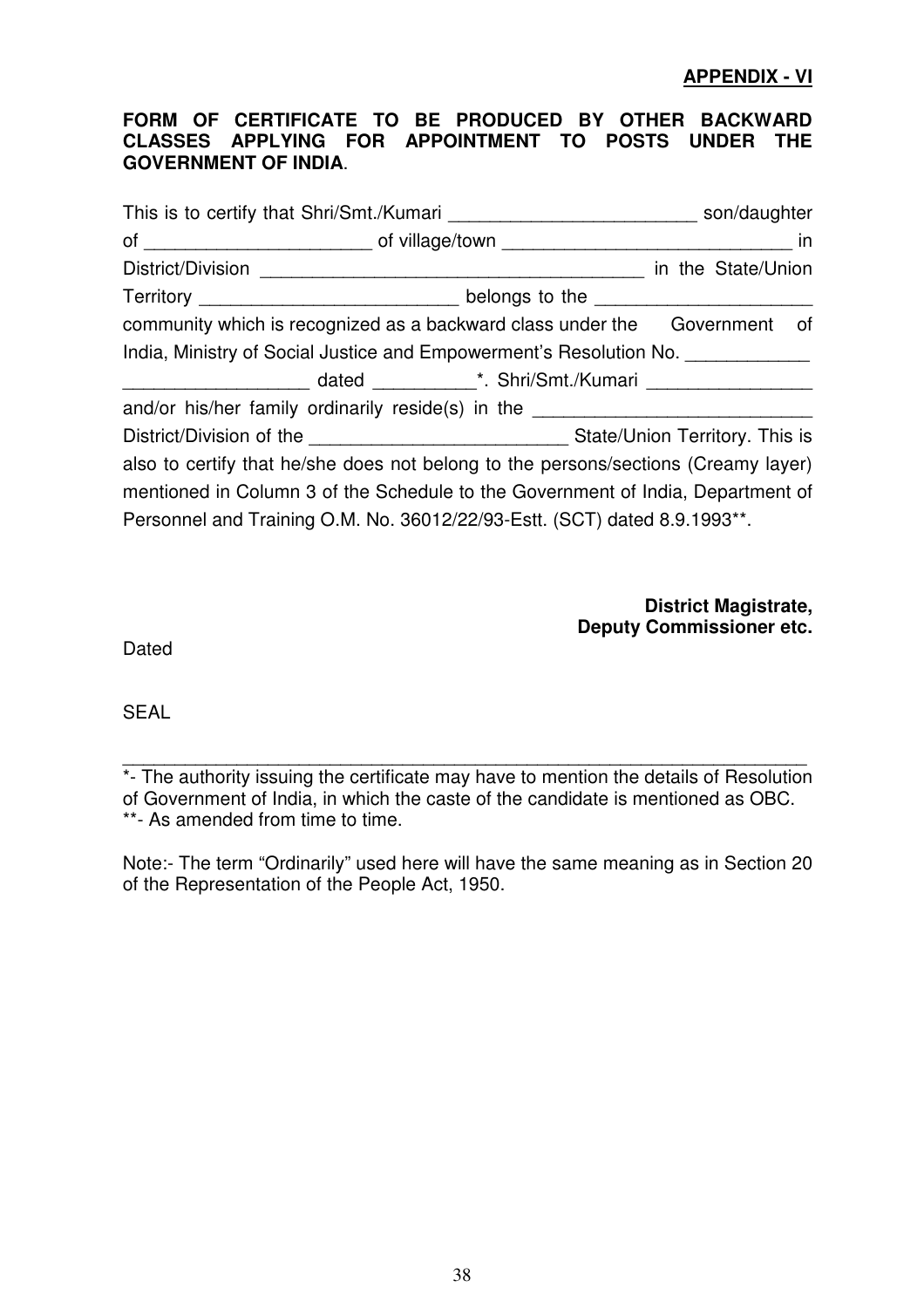## **Form-V**

#### **Certificate of Disability (In cases of amputation or complete permanent paralysis of limbs and in cases of blindness) [See rule 18(1)]**

## **(NAME AND ADDRESS OF THE MEDICAL AUTHORITY ISSUING THE CERTIFICATE)**

Recent PP size Attested Photograph (Showing face only) of the person with disability

Certificate No. ……………………. Date: ………….………..

This is to certify that I have carefully examined Shri/Smt./Kum.

|                                                                                                                                                                                                                                                                                                                                                                                                      | son/wife/daughter of Shri     |                                 |                    |      |
|------------------------------------------------------------------------------------------------------------------------------------------------------------------------------------------------------------------------------------------------------------------------------------------------------------------------------------------------------------------------------------------------------|-------------------------------|---------------------------------|--------------------|------|
| Date of Birth (DD / MM / YY) $\frac{1}{\sqrt{1-\frac{1}{2}}}\frac{1}{\sqrt{1-\frac{1}{2}}}\frac{1}{\sqrt{1-\frac{1}{2}}}\frac{1}{\sqrt{1-\frac{1}{2}}}\frac{1}{\sqrt{1-\frac{1}{2}}}\frac{1}{\sqrt{1-\frac{1}{2}}}\frac{1}{\sqrt{1-\frac{1}{2}}}\frac{1}{\sqrt{1-\frac{1}{2}}}\frac{1}{\sqrt{1-\frac{1}{2}}}\frac{1}{\sqrt{1-\frac{1}{2}}}\frac{1}{\sqrt{1-\frac{1}{2}}}\frac{1}{\sqrt{1-\frac{1}{2$ |                               | Age                             | years, male/female |      |
| Registration No.                                                                                                                                                                                                                                                                                                                                                                                     |                               | permanent resident of House No. |                    |      |
|                                                                                                                                                                                                                                                                                                                                                                                                      | Ward/Village/Street           |                                 |                    | Post |
| Office                                                                                                                                                                                                                                                                                                                                                                                               | <b>District Exercise 1999</b> | <b>State</b>                    |                    |      |
| whose nhotograph is affixed above and am satisfied that :                                                                                                                                                                                                                                                                                                                                            |                               |                                 |                    |      |

whose photograph is affixed above, and am satisfied that :

(A) he/she is a case of:

- locomotor disability
- dwarfism
- blindness (Please tick as applicable)

 $(B)$  the diagnosis in his/her case is

 $(A)$  He/ She has  $\%$ (in figure) percent (in words) permanent Locomotor Disability/ dwarfism/ blindness in relation to his/her\_\_\_\_\_\_\_\_\_(part of body) as per guidelines (\_\_\_\_\_\_\_\_\_\_\_\_\_\_\_ number and date of issue of the guidelines to be specified).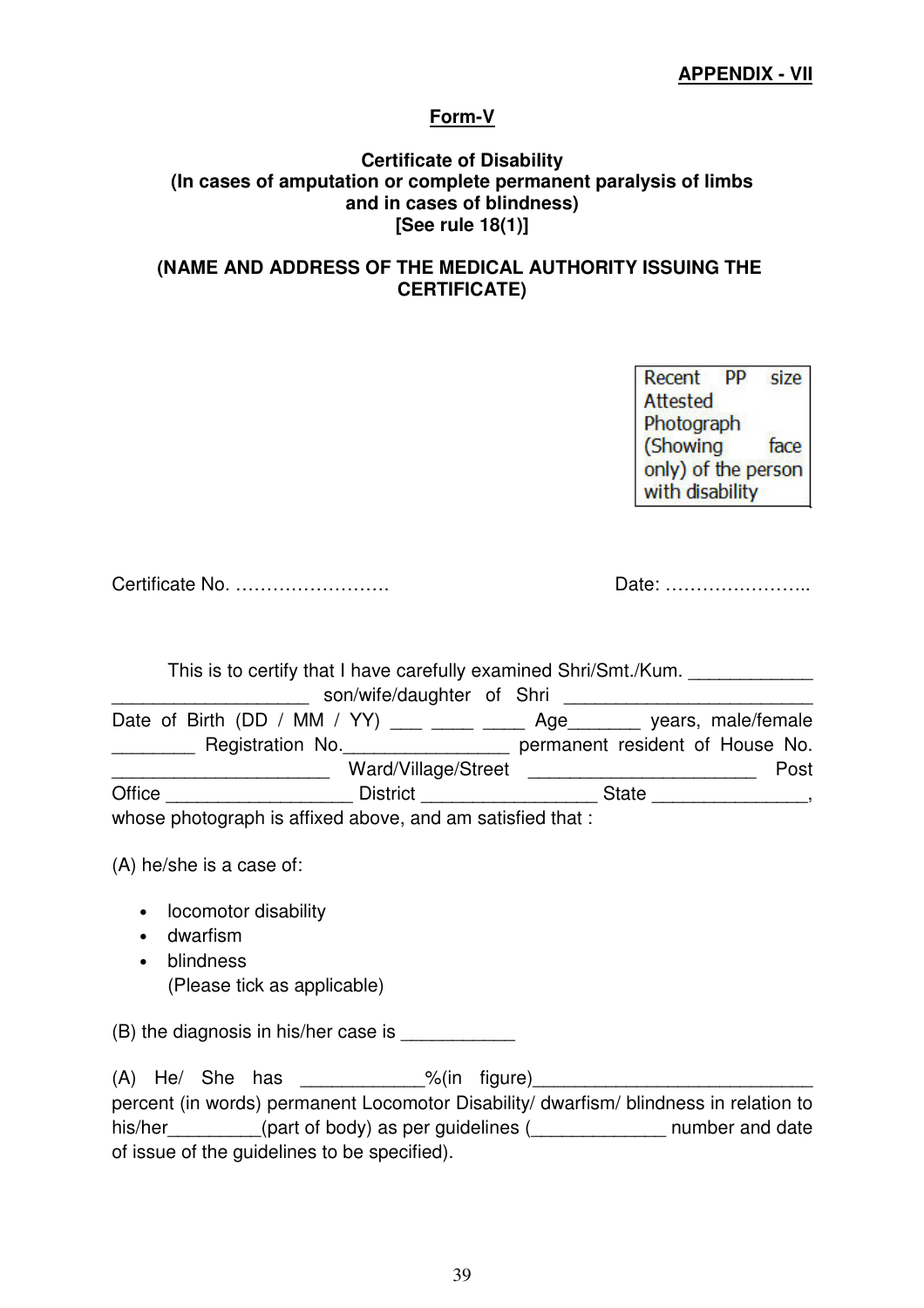2. The applicant has submitted the following document as proof of residence:-

| <b>Nature of Document</b> | Date of Issue | Details of authority issuing<br>certificate |
|---------------------------|---------------|---------------------------------------------|
|                           |               |                                             |

(Signature and Seal of Authorised Signatory of notified Medical Authority)

Signature/Thumb impression of the person in whose favour disability certificate **is** issued.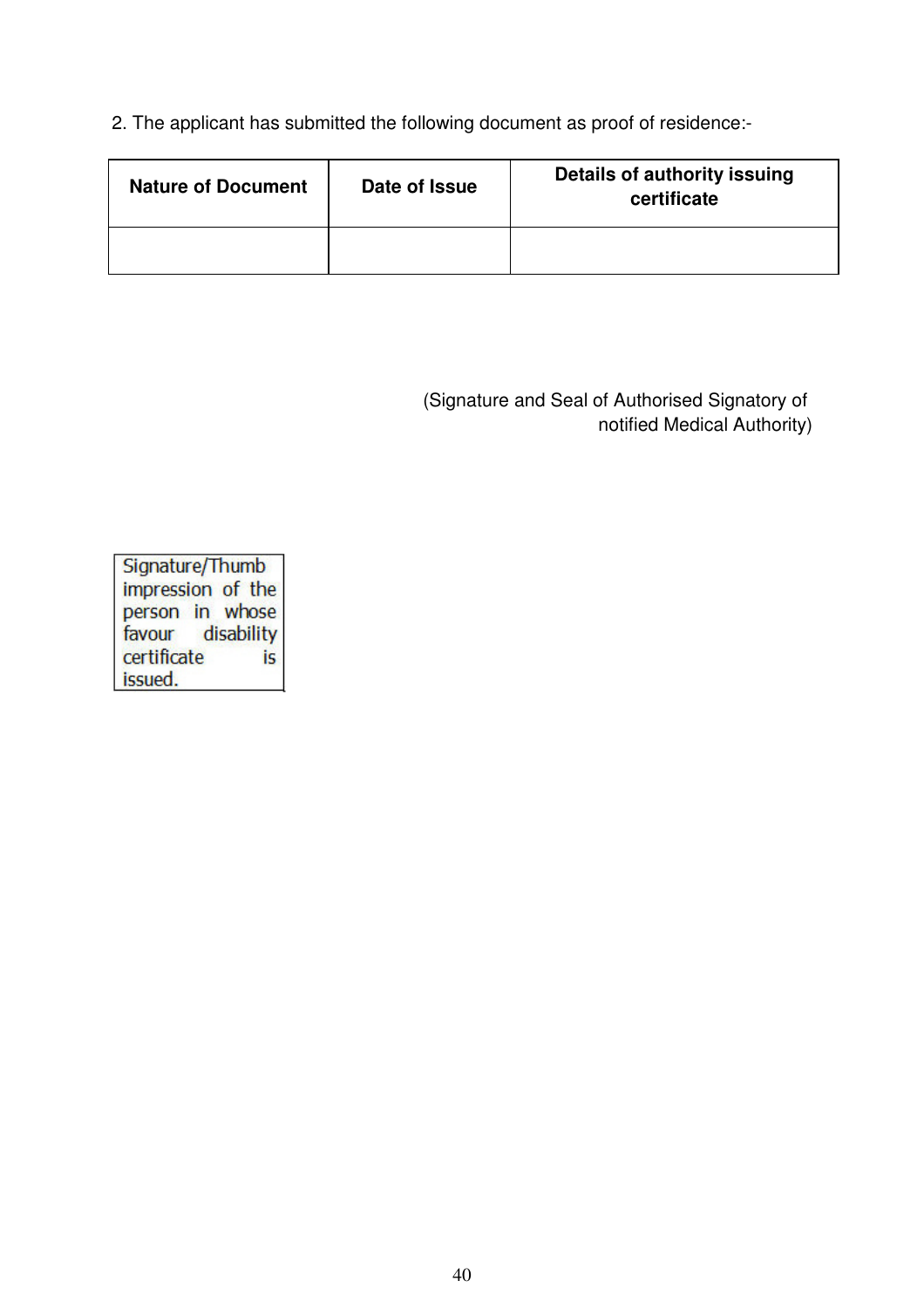# **Form-VI**

# **Disability Certificate (In case of multiple disabilities) [See rule 18(1)]**

# **(NAME AND ADDRESS OF THE MEDICAL AUTHORITY ISSUING THE CERTIFICATE)**

PP size Recent **Attested** Photograph (Showing face only) of the person with disability

Certificate No. ……………………. Date: …………..….…..

This is to certify that we have carefully examined Shri/Smt./Kum. \_\_\_\_\_\_\_\_\_\_\_\_\_\_\_\_\_\_\_\_\_\_\_ son/wife/daughter of Shri \_\_\_\_\_\_\_\_\_\_\_\_\_\_\_\_\_\_\_\_\_\_\_\_\_\_\_\_\_\_

Date of Birth (DD / MM / YY)  $\_\_\_\_\_\_\_\_\_\_\_\_$  Age  $\_\_\_\_\_$  years, male/female \_\_\_\_\_\_\_\_\_\_ Registration No.\_\_\_\_\_\_\_\_\_\_\_\_\_\_\_\_\_\_\_\_ permanent resident of House No. \_\_\_\_\_\_\_\_\_\_\_\_\_\_\_\_\_\_\_ Ward/Village/Street \_\_\_\_\_\_\_\_\_\_\_\_\_\_\_ Post Office dentity and the District term in the State of the District  $\sim$ 

whose photograph is affixed above, and are satisfied that:

(A) He/she is a Case of **Multiple Disability**. His/her extent of permanent physical impairment/disability has been evaluated as per guidelines (\_\_\_\_\_\_\_ number and date of issue of the guidelines to be specified) for the disabilities ticked below, and shown against the relevant disability in the table below:

| <b>S. No.</b> | <b>Disability</b>         | <b>Affected Part</b><br>of Body | <b>Diagnosis</b> | <b>Permanent physical</b><br>impairment/mental<br>disability (in %) |
|---------------|---------------------------|---------------------------------|------------------|---------------------------------------------------------------------|
|               | Locomotor disability      | @                               |                  |                                                                     |
| 2.            | <b>Muscular Dystrophy</b> |                                 |                  |                                                                     |
| 3.            | Leprosy cured             |                                 |                  |                                                                     |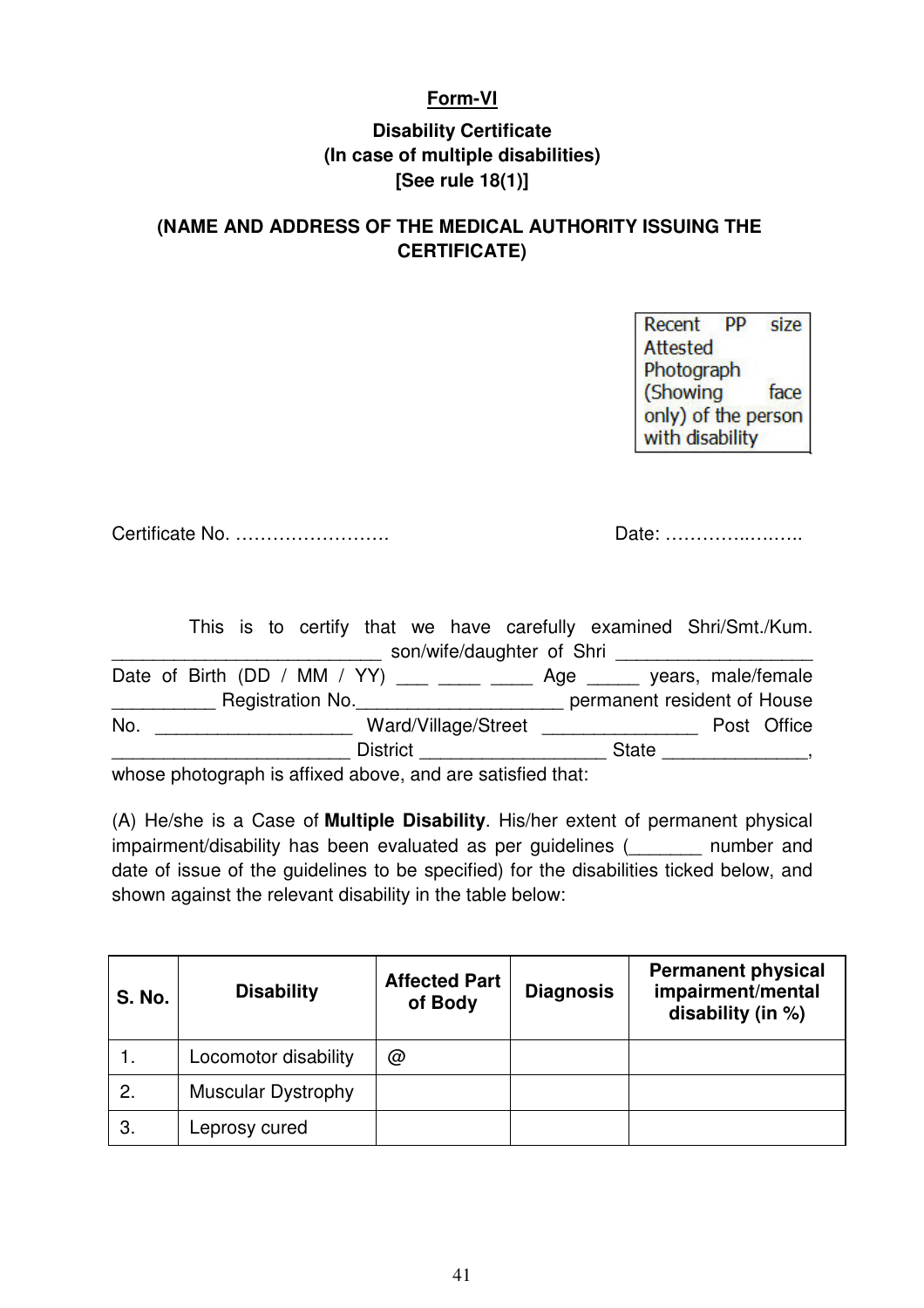| S.<br>No.        | <b>Disability</b>                             | <b>Affected Part</b><br>of Body | <b>Diagnosis</b> | <b>Permanent physical</b><br>impairment/mental<br>disability (in %) |
|------------------|-----------------------------------------------|---------------------------------|------------------|---------------------------------------------------------------------|
| $\overline{4}$ . | Dwarfism                                      |                                 |                  |                                                                     |
| 5.               | <b>Cerebral Palsy</b>                         |                                 |                  |                                                                     |
| 6.               | <b>Acid attack Victim</b>                     |                                 |                  |                                                                     |
| 7.               | Low vision                                    | #                               |                  |                                                                     |
| 8.               | <b>Blindness</b>                              | $\#$                            |                  |                                                                     |
| 9.               | Deaf                                          | £                               |                  |                                                                     |
| 10.              | Hard of hearing                               | £                               |                  |                                                                     |
| 11.              | Speech and<br>Language disability             |                                 |                  |                                                                     |
| 12.              | <b>Intellectual Disability</b>                |                                 |                  |                                                                     |
| 13.              | <b>Specific Learning</b><br><b>Disability</b> |                                 |                  |                                                                     |
| 14.              | <b>Autism Spectrum</b><br><b>Disorder</b>     |                                 |                  |                                                                     |
| 15.              | Mental-illness                                |                                 |                  |                                                                     |
| 16.              | <b>Chronic Neurological</b><br>Conditions     |                                 |                  |                                                                     |
| 17.              | Multiple sclerosis                            |                                 |                  |                                                                     |
| 18.              | Parkinson's disease                           |                                 |                  |                                                                     |
| 19.              | Haemophilia                                   |                                 |                  |                                                                     |
| 20.              | Thalassemia                                   |                                 |                  |                                                                     |
| 21.              | Sickle Cell disease                           |                                 |                  |                                                                     |

(B) In the light of the above, his /her over all permanent physical impairment as per guidelines (\_\_\_\_\_\_\_\_\_\_\_\_\_\_\_\_\_ number and date of issue of the guidelines to be specified), is as follows:-

| In figures:- | percent |
|--------------|---------|
| In words:-   | percent |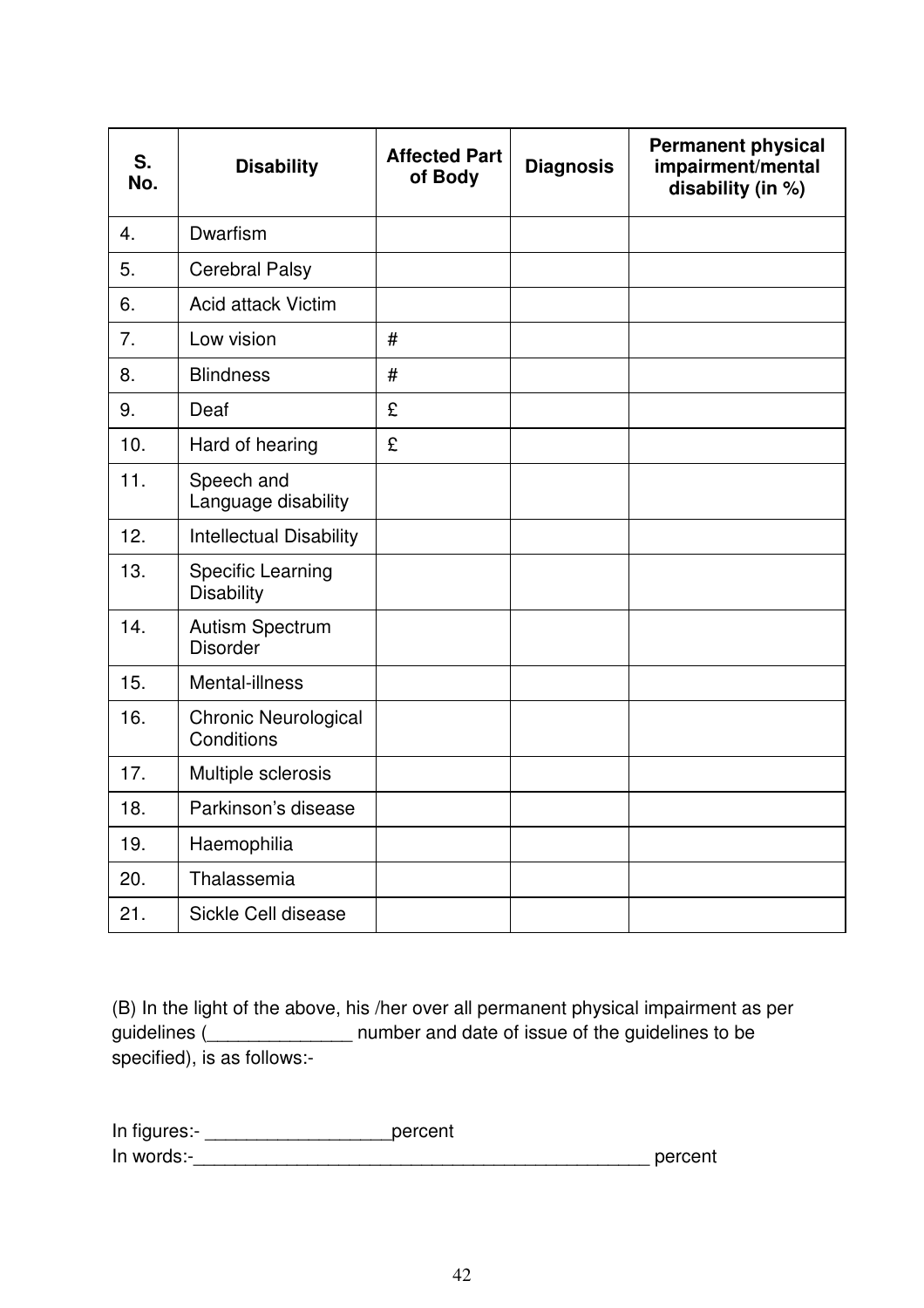2. This condition is progressive/ non-progressive/ likely to improve/ not likely to improve.

3. Reassessment of disability is:

(i) not necessary,

Or

(ii) is recommended/ after \_\_\_\_\_\_\_\_\_\_years\_\_\_\_\_\_\_\_\_\_\_\_\_\_\_\_\_months, and therefore this certificate shall be valid till (DD / MM / YY) \_\_\_\_\_ \_\_\_\_\_ \_\_\_\_\_

- @ e.g. Left/ right/ both arms/ legs
- # e.g. Single eye
- £ e.g. Left/ right/ both ears

# 4. The applicant has submitted the following document as proof of residence:-

| <b>Nature of Document</b> | Date of Issue | Details of authority issuing certificate |
|---------------------------|---------------|------------------------------------------|
|                           |               |                                          |
|                           |               |                                          |

5. Signature and seal of the Medical Authority.

| Name and seal of<br>Member | Name and seal of<br>Member | Name and seal of the Chairperson |
|----------------------------|----------------------------|----------------------------------|

Signature/Thumb impression of the person in whose favour disability certificate is. issued.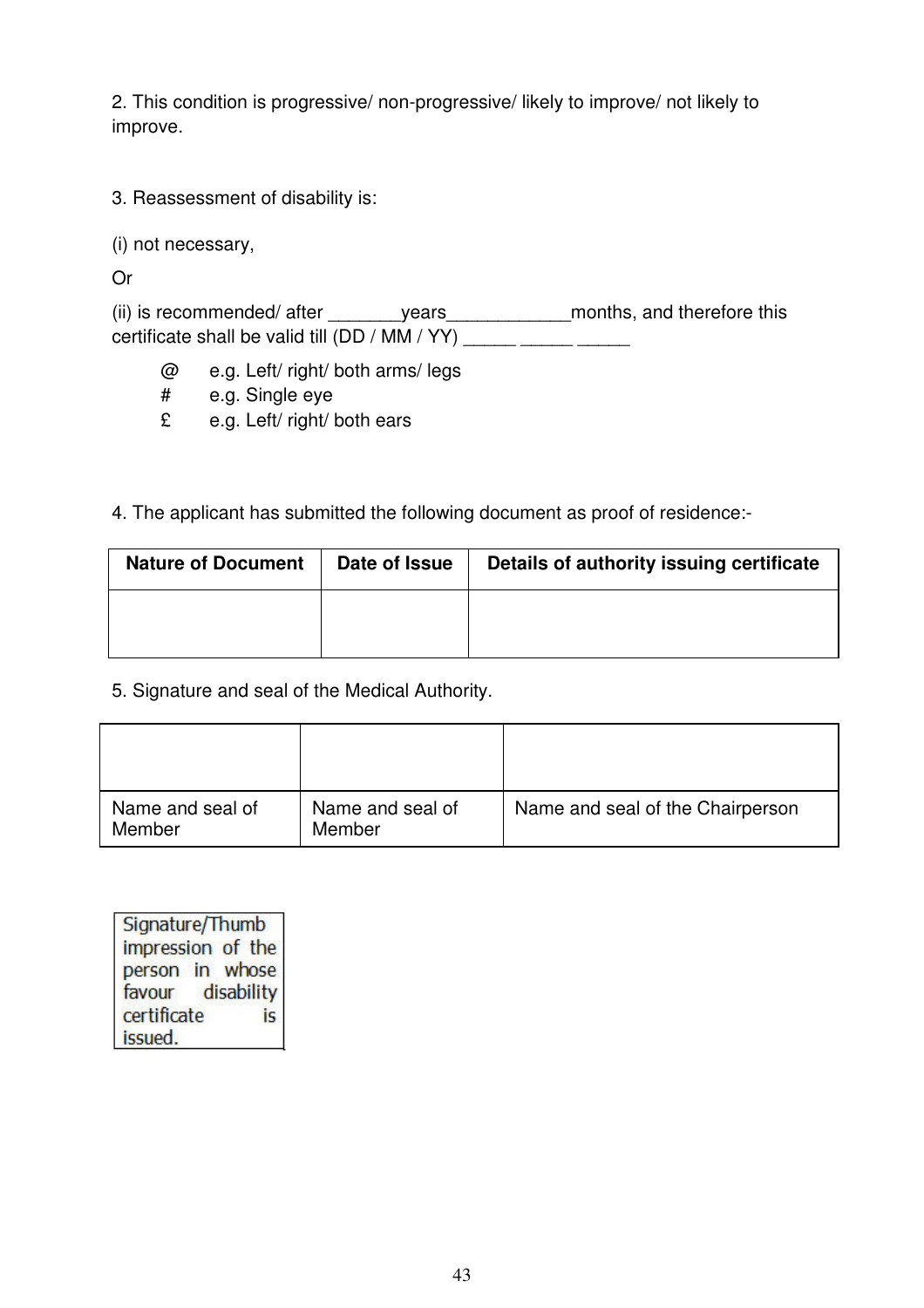### **Form-VII**

# **Disability Certificate (In cases other than those mentioned in Forms V and VI)**

# **(NAME AND ADDRESS OF THE MEDICAL AUTHORITY ISSUING THE CERTIFICATE) [See rule 18(1)]**

Recent PP size Attested Photograph (Showing face only) of the person with disability

Certificate No. …………………… Date: ……………….…..

|                                                                                 |  |                                                            |  |                           |  |  | This is to certify that I have carefully examined Shri/Smt./Kum.                    |
|---------------------------------------------------------------------------------|--|------------------------------------------------------------|--|---------------------------|--|--|-------------------------------------------------------------------------------------|
|                                                                                 |  |                                                            |  | son/wife/daughter of Shri |  |  |                                                                                     |
|                                                                                 |  |                                                            |  |                           |  |  | Date of Birth (DD / MM / YY) ___ ___ ___ Age ____ years, male/female                |
| $\mathcal{L}(\mathcal{L}(\mathcal{L}))$ . The set of $\mathcal{L}(\mathcal{L})$ |  |                                                            |  |                           |  |  | Registration No. ____________________________ permanent resident of House           |
| No.                                                                             |  |                                                            |  |                           |  |  | Post Office                                                                         |
|                                                                                 |  |                                                            |  |                           |  |  |                                                                                     |
|                                                                                 |  |                                                            |  |                           |  |  | whose photograph is affixed above and am satisfied that he/she is a case of         |
|                                                                                 |  |                                                            |  |                           |  |  | disability. His/her extent of percentage physical                                   |
|                                                                                 |  |                                                            |  |                           |  |  | impairment/disability has been evaluated as per guidelines (to be specified) and is |
|                                                                                 |  | shown against the relevant disability in the table below:- |  |                           |  |  |                                                                                     |

| <b>S. No.</b> | <b>Disability</b>         | <b>Affected Part</b><br>of Body | <b>Diagnosis</b> | <b>Permanent physical</b><br>impairment/mental<br>disability (in %) |
|---------------|---------------------------|---------------------------------|------------------|---------------------------------------------------------------------|
| 1.            | Locomotor disability      | @                               |                  |                                                                     |
| 2.            | <b>Muscular Dystrophy</b> |                                 |                  |                                                                     |
| 3.            | Leprosy cured             |                                 |                  |                                                                     |
| 4.            | <b>Cerebral Palsy</b>     |                                 |                  |                                                                     |
| 5.            | Acid attack Victim        |                                 |                  |                                                                     |
| 6.            | Low vision                | #                               |                  |                                                                     |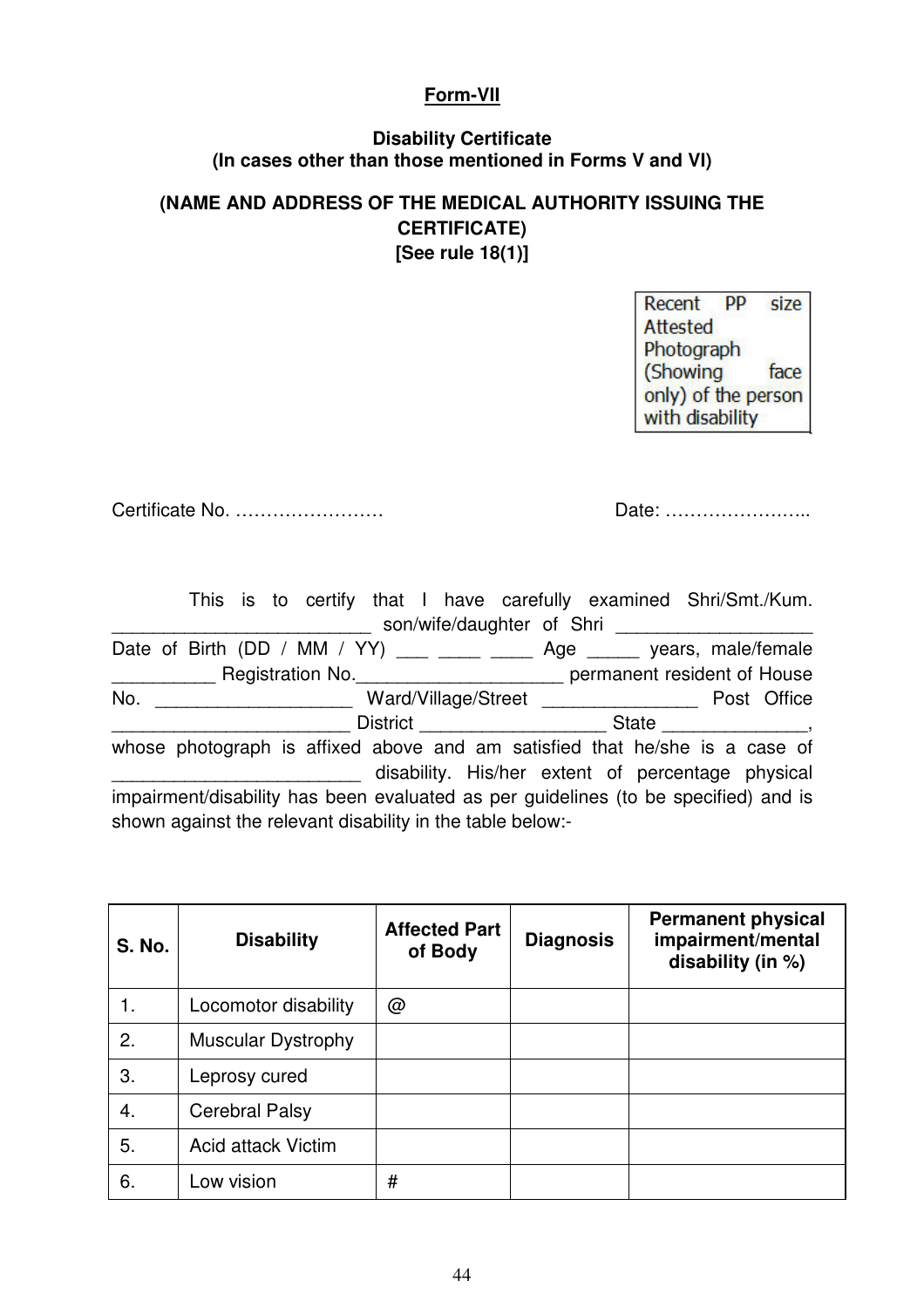| S.<br>No. | <b>Disability</b>                             | <b>Affected</b><br><b>Part of Body</b> | <b>Diagnosis</b> | <b>Permanent physical</b><br>impairment/mental<br>disability (in %) |
|-----------|-----------------------------------------------|----------------------------------------|------------------|---------------------------------------------------------------------|
| 7.        | Deaf                                          | £                                      |                  |                                                                     |
| 8.        | Hard of hearing                               | £                                      |                  |                                                                     |
| 9.        | Speech and<br>Language disability             |                                        |                  |                                                                     |
| 10.       | <b>Intellectual Disability</b>                |                                        |                  |                                                                     |
| 11.       | <b>Specific Learning</b><br><b>Disability</b> |                                        |                  |                                                                     |
| 12.       | <b>Autism Spectrum</b><br><b>Disorder</b>     |                                        |                  |                                                                     |
| 13.       | Mental-illness                                |                                        |                  |                                                                     |
| 14.       | Chronic Neurological<br>Conditions            |                                        |                  |                                                                     |
| 15.       | Multiple sclerosis                            |                                        |                  |                                                                     |
| 16.       | Parkinson's disease                           |                                        |                  |                                                                     |
| 17.       | Haemophilia                                   |                                        |                  |                                                                     |
| 18.       | Thalassemia                                   |                                        |                  |                                                                     |
| 19.       | Sickle Cell disease                           |                                        |                  |                                                                     |

(Please strike out the disabilities which are not applicable.)

2. The above condition is progressive/ non-progressive/ likely to improve/ not likely to improve.

3. Reassessment of disability is :

(i) not necessary,

Or

(ii) is recommended/ after \_\_\_\_\_\_\_years\_\_\_\_\_\_\_\_\_\_ months, and therefore this certificate shall be valid till (DD / MM / YY)  $\frac{1}{\frac{1}{1-\frac{1}{1-\frac{1}{1-\frac{1}{1-\frac{1}{1-\frac{1}{1-\frac{1}{1-\frac{1}{1-\frac{1}{1-\frac{1}{1-\frac{1}{1-\frac{1}{1-\frac{1}{1-\frac{1}{1-\frac{1}{1-\frac{1}{1-\frac{1}{1-\frac{1}{1-\frac{1}{1-\frac{1}{1-\frac{1}{1-\frac{1}{1-\frac{1}{1-\frac{1}{1-\frac{1}{1-\frac{1}{1-\frac{1}{1-\frac{1}{1$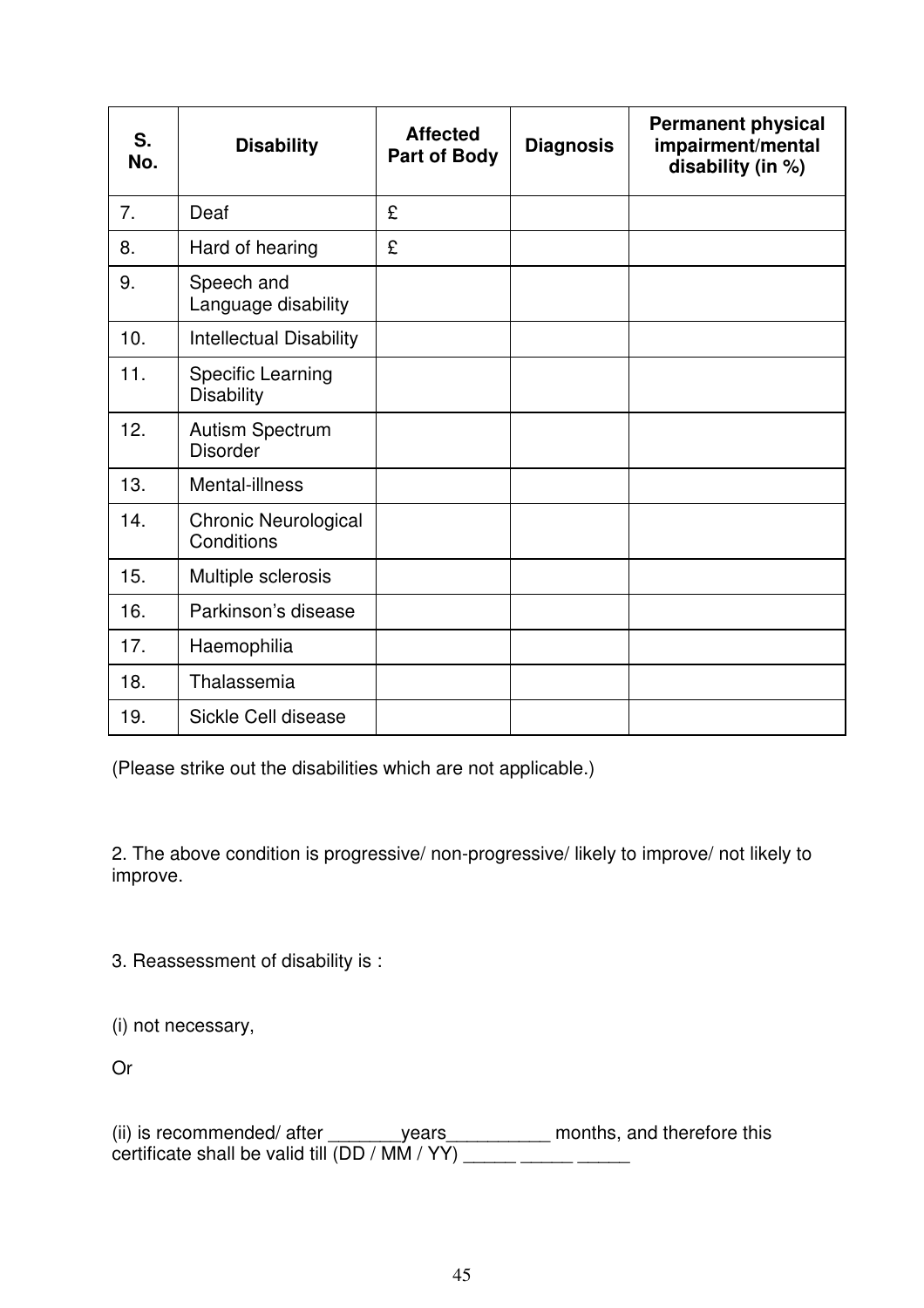- @ e.g. Left/ right/ both arms/ legs
- # e.g. Single eye/ both eyes
- £ e.g. Left/ right/ both ears
- 4. The applicant has submitted the following document as proof of residence:-

| Nature of Document   Date of Issue | Details of authority issuing certificate |
|------------------------------------|------------------------------------------|
|                                    |                                          |
|                                    |                                          |

(Authorised Signatory of notified Medical Authority) (Name and Seal)

**Countersigned** 

{Countersignature and seal of the Chief Medical Officer/ Medical Superintendent/ Head of Government Hospital, in case the certificate is issued by a medical authority who is not a government servant (with seal)}

Signature/Thumb impression of the person in whose favour disability certificate is issued.

**Note**: In case this certificate is issued by a medical authority who is not a government servant, it shall be valid only if countersigned by the Chief Medical Officer of the District.

**Note**: The principal rules were published in the Gazette of India by Ministry of Social Justice and Empowerment vide notification number 489, dated 15.06.2017.